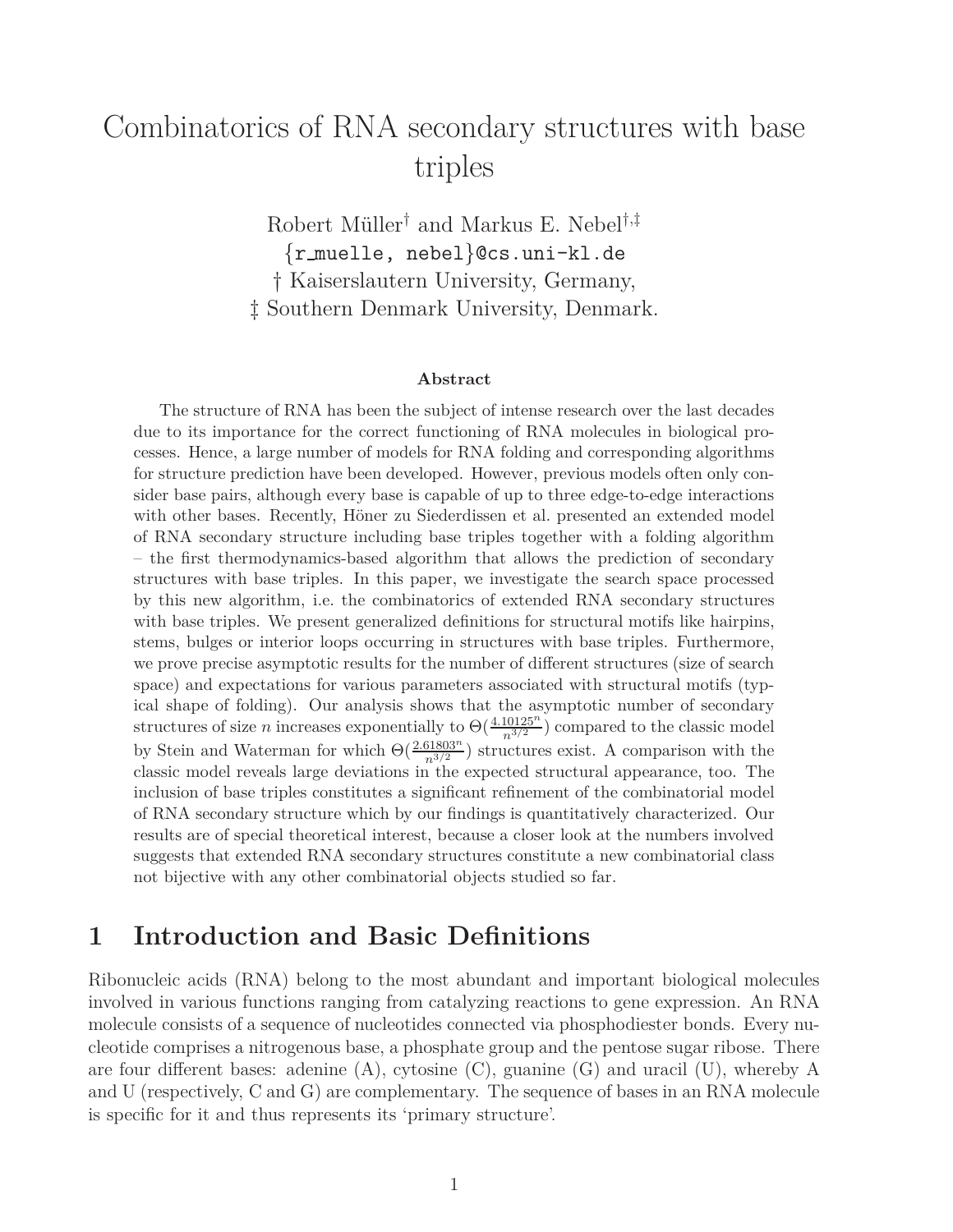

**Figure 1:** The three edges of possible base-to-base interactions of nucleotides containing a purine (left, adenine) or pyrimidine (right, cytosine). Based on Leontis and Westhof (2001, p. 501).

Non-neighboring nucleotides can interact via hydrogen bonds ('H bonds') between their bases. These base pairs are responsible for the folding of the RNA sequence into its three-dimensional conformation ('tertiary structure'), which is essential for its function. Traditionally, only complementary bases were known to pair up. Later, weaker forms of base pairing (so-called wobble pairs) have been discovered and today, 12 families of base pairs are characterized (Leontis and Westhof, 2001). The diversity of interactions stems from the possibility to form H bonds along three different edges (see Figure 1). Thus, a single base can interact with up to three other bases simultaneously. It has been discovered that about 40 % of all bases in structured RNA take part in edge-to-edge interactions other than canonical Watson-Crick base pairs (Leontis and Westhof, 2001). Base triples are a commonly found non-canonical interaction. They occur in RNA motifs such as sarcin-ricin loops and support tertiary RNA interactions (Abu Almakarem et al., 2012). Base triples are even part of a highly conserved, thus universal packaging mode of RNA helices (Doherty et al., 2001). Accordingly, the introduction of base triples into existing RNA models has the potential to bring them closer to nature. Especially the computational prediction of RNA structure which  $-$  for efficiency reasons – often considers a simplified, planar version of the tertiary conformation called secondary structure (we assume the reader familiar to the concept of secondary structures and refer to (Waterman, 1978; Hofacker et al., 1998; Nebel, 2002a) for details) can be expected to benefit from introducing base triples to the model. Figure 2 shows two examples of base triples occurring in real RNAs and illustrates that they can occur locally as well as between non-adjacent areas of the secondary structure. The arc diagrams shown in parts (a) and (c) of the figure assume the nucleotides to be represented by circles on a horizontal line (according to their ordering given by the sequence) while an arc in the upper half plane represents a hydrogen bond between the two incident nucleotides.

Predicting the secondary structure has been an ongoing topic of research for several decades resulting in a variety of models and algorithms (see e.g. Knudsen and Hein, 1999; Nussinov et al., 1978; Pipas and McMahon, 1975; Waterman, 1978; Zuker and Stiegler, 1981; Hofacker, 2003). However, they often do not consider base triples, but more recent research has started incorporating them. Höner zu Siederdissen et al. (2011) presented an extended model and introduced an accompanying dynamic programming version of the folding algorithm MC-Fold (Parisien and Major, 2008), called RNAwolf. Like the original version of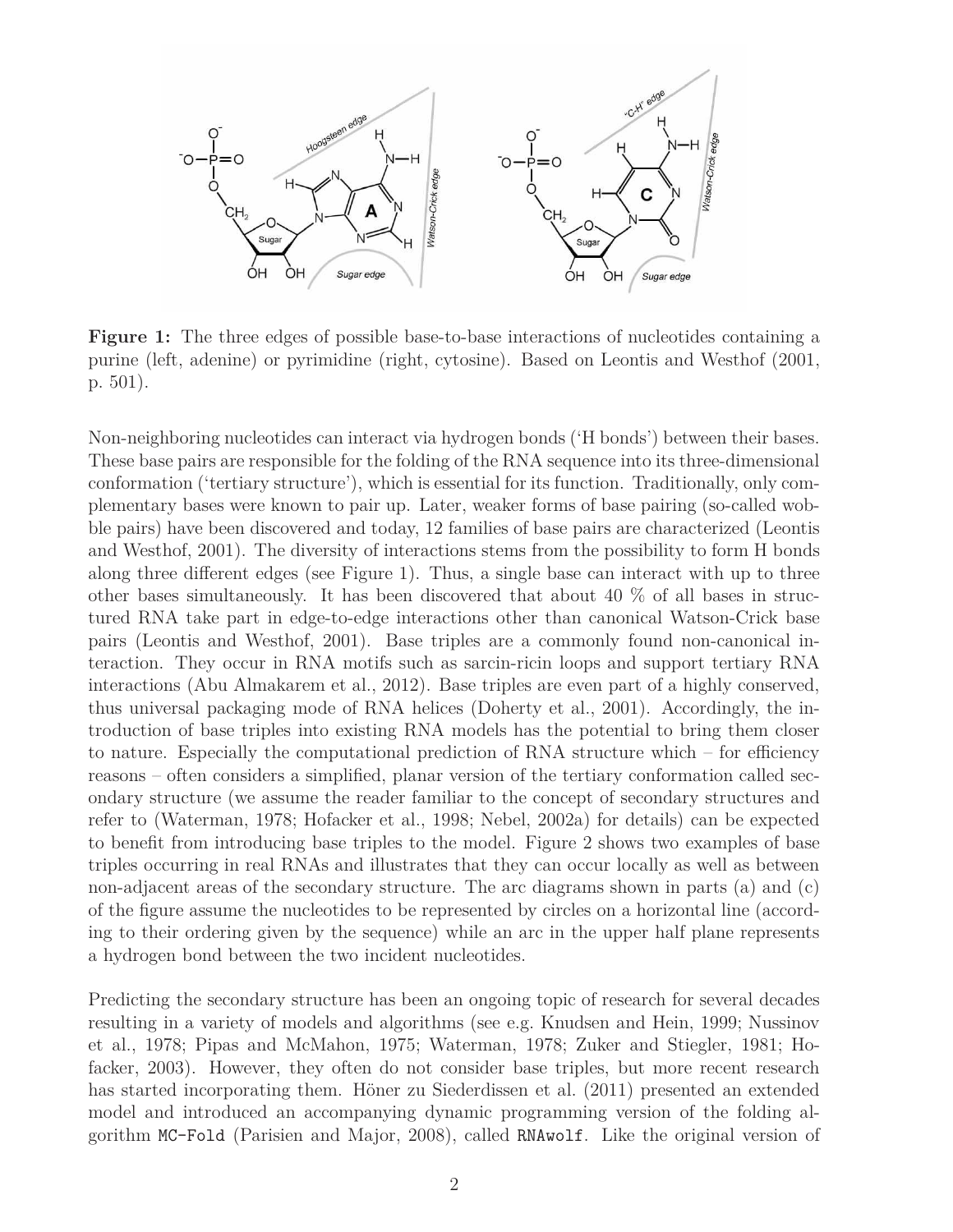

**Figure 2: (a)** Fragment of the 23S rRNA of *E. coli* showing a base triple connecting a stem and a non-adjacent hairpin loop and creating a pseudoknot (Conn et al., 1998). **(b)** Stem-loop representation of the 23S rRNA fragment shown in (a). **(c)** Fragment of the PDB structure 1dul, which contains two combined base triples (red) as well as other non-canonical base pairs (blue) extending the secondary structure (Höner zu Siederdissen et al., 2011). **(d)** Stem-loop representation of PDB structure 1dul shown in (c).

MC-Fold, RNAwolf considers non-canonical base pairings. In contrast to MC-Fold it is not able to handle pseudoknots but allows triple interactions, reducing the runtime from exponential to polynomial  $\mathcal{O}(n^3)$ . This elevates the model of extended RNA secondary structures from theoretically interesting to practically feasible through its applicability to RNAs of biological interest. However, only little is known about the changes implied by the incorporation of base triples to the combinatorics of RNA secondary structures. How many different extended structures for size *n* exist? What is their typical appearance, i.e. how do structural features like hairpin loops, bulges or interior loops behave in expectation? How many nucleotides do form a single, resp. two hydrogen bonds? Similar questions have been intensively studied for RNA secondary structures and it is the aim of this paper to start a similar line of research for extended structures providing a deeper understanding of their structural behavior.

Therefore, in this paper, we take up the model by Höner zu Siederdissen et al. (2011) and provide a large number of precise asymptotics related to the number of extended RNA secondary structures and the quantitative behavior of their various structural motifs. In accordance with the model, bases are allowed to link up with two other bases and we do not allow pseudoknots to occur. However, we do not distinguish between the different types of baseto-base interactions. Furthermore, as usual, we abstract from the actual primary structure of the RNA molecule assuming each possible folding to be equally likely. This is achieved by introducing an appropriate generalization of the well-known *dot-bracket* representation of secondary structures (see (Hofacker et al., 1998)).

#### **1.1 Definitions**

For alphabet  $\Sigma$ , we will write  $\Sigma^*$  (resp.  $\Sigma^+$ ) to denote the set of all strings constructed from symbols in  $\Sigma$  including (resp. excluding) the empty word  $\varepsilon$ . The length of a string  $w \in \Sigma^*$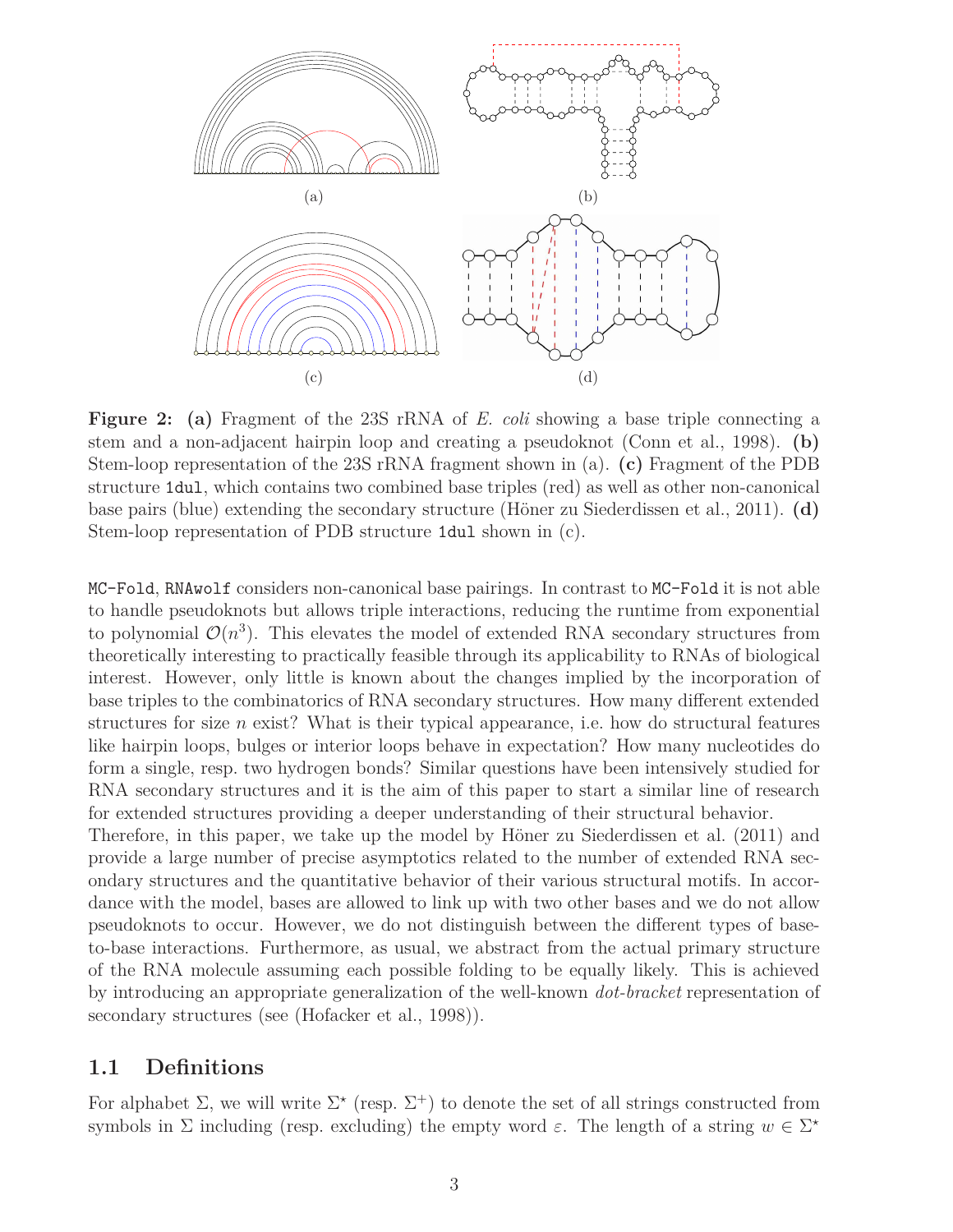

**Figure 3: (a)** The different base types in our model: unpaired bases (black, symbol **\***), bases with exactly one H bond (blue, symbols **(***,* **)**) and bases with two H bonds connected to two bases downstream (red, symbol **((**), upstream (pink, symbol **((**) or one in each direction (orange, symbol  $\chi$ ). (b) H bonds can participate in simple pairs (blue) or in base triples. The H bonds colored in green form a simple base triple, while the red-colored ones highlight a so-called 'bridge'. A combination of red and orange H bonds denote a motif called 'cycle'.

is denoted by  $|w|$ , we write  $|w|_a$  to count the number of occurrences of  $a \in \Sigma$  in w. For a non-negative integer *n*,  $\Sigma^n$  represents all strings in  $\Sigma^*$  of length *n*. Analogously, for  $a \in \Sigma$ we write  $a^n$  for the string build of *n* symbols *a*. Given  $w \in \Sigma^*$  we represent the *i*th symbol of *w* by *w<sup>i</sup>* . We assume the reader to be familiar with the concept of context-free grammars (see (Harrison, 1978; Hopcroft et al., 1979) for details). We will interchangeably use the terms nonterminal and intermediate symbol to address a symbol that can be replaced by a production (or rule) of a grammar. We make use of the convention to use capital letters as nonterminals. A production *f* will be written in the form  $f : A \rightarrow \alpha$  (omitting name *f* if not needed), representing the possibility to replace *A* by  $\alpha$ . We will call *A* the premise or left-hand side and  $\alpha$  the conclusion or right-hand side of  $f$ .

In order to represent nucleotides with more than one hydrogen bond we make use of the following alphabet

$$
\Sigma:=\{\ast,\mathbf{(\,,\,)},\mathbf{(\,,\,)},\mathbf{X}\},
$$

whose symbols will also be called nucleotides or bases for their use to represent RNA molecules. The first three symbols in  $\Sigma$  are used in the same way as for classic dot-bracket words for RNA secondary structures; a dot **\*** represents an unpaired nucleotide while an opening (resp. closing) bracket stands for a nucleotide being bond to another one more to the right (resp. left) within the backbone. Accordingly,  $\zeta$  – consisting of two overlayed opening brackets – represents a nucleotide having two hydrogen bonds each with a nucleotide located to the right. In the same way  $\lambda$  (resp.  $\chi$ ) represents a nucleotide with two hydrogen bonds to the left (resp. with one to the left and one to the right). Figure 3 (a) shows the corresponding base types using arc diagrams.

Having this interpretation in mind, we are now ready to provide a formal definition of extended RNA secondary structures. As in (Kemp, 1996) we make use of a congruence relation to define the structural properties shared by all words of the language to be defined – a generalized Dyck-language in case of (Kemp, 1996) with obvious ties to dot-bracket words.

**Definition 1 (Extended secondary structures)** Let  $\Sigma = \{*, (,), (,), \mathbf{\hat{X}}, \mathbf{\hat{X}}\}$  and denote by *δ the congruence defined by the following set of equations:* { $\ast \equiv_{\delta} \varepsilon$ , **()**  $\equiv_{\delta} \varepsilon$ , **()**  $\equiv_{\delta}$  **(,**  $\zeta \times \equiv_{\delta}$  $((, \Diamond \equiv_{\delta} ), \chi \supset \equiv_{\delta} ))$ ,  $\chi \chi \equiv_{\delta} (, \chi \equiv_{\delta} (, \chi \supset \equiv_{\delta} )\}$  for  $\varepsilon$  the empty string. Then the set *of* extended RNA secondary structures *is defined by language*  $\mathcal{L} \subseteq \Sigma^*$  *with*  $w \in \mathcal{L}$  *if and only if w is equivalent to ε under congruence δ and furthermore w is only congruent to itself if we are not allowed to apply equation*  $\ast \equiv_{\delta} \varepsilon$ *, i.e.,*  $w \equiv_{\delta \setminus {\{\star} \equiv_{\delta} \varepsilon}} \rho \implies \rho = w$ .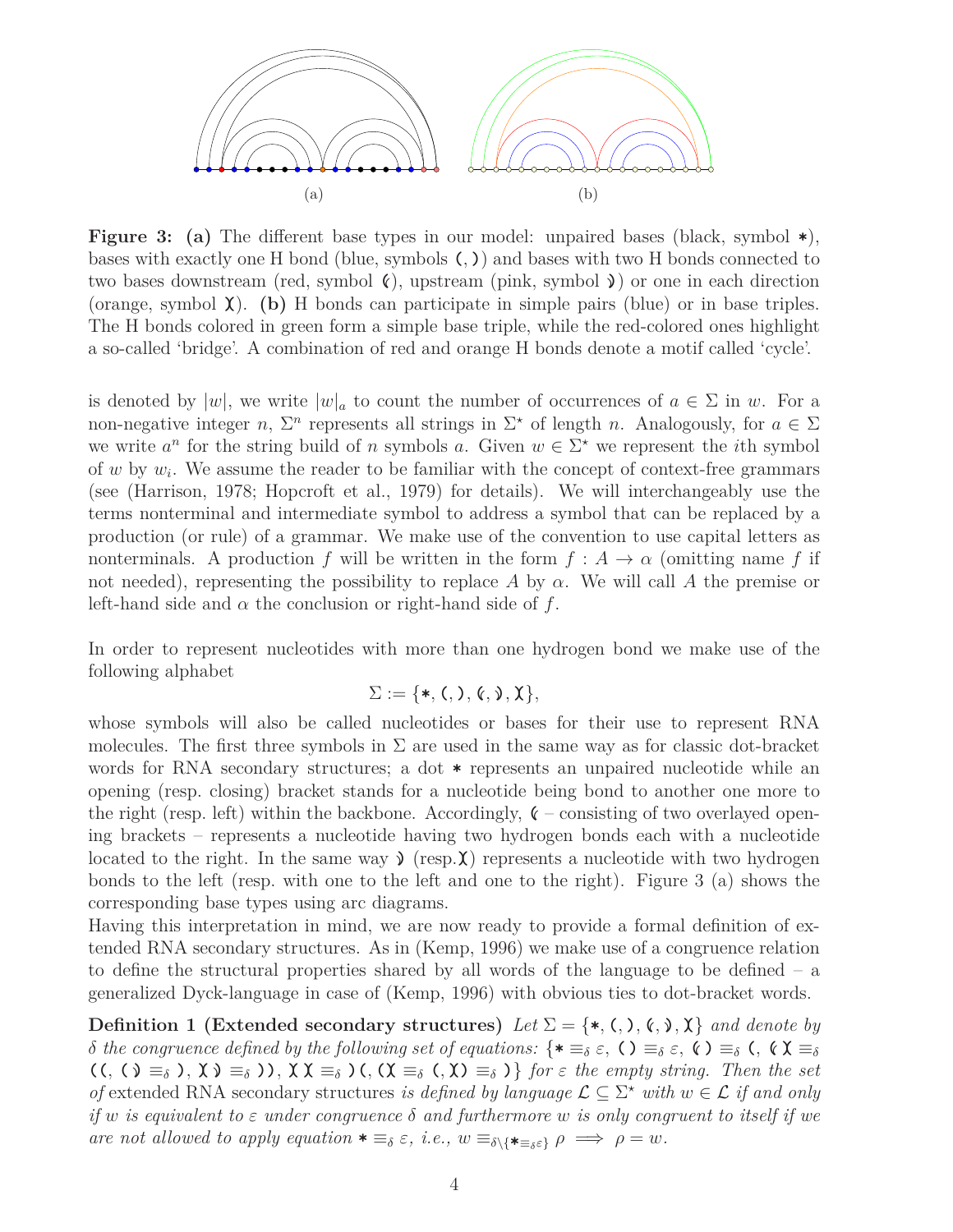We can think of equation  $\ast \equiv_{\delta} \varepsilon$  to allow the deletion of all the unpaired nucleotides (symbols **\***) from our representation. Afterwards, using any of the other congruence equations corresponds to the deletion of an arc within the associated arc diagram. Here symbols are changed, not deleted, if base triples are involved, reflecting the idea of a step-by-step deletion of any bond. For example, applying equation  $\chi \chi \equiv_{\delta}$  ) (is assumed to delete the bond between two nucleotides with base triples, leaving them both with a single bond. In the sequel, we will call the respective remaining symbol (i.e., those one right-hand side of the equation applied) the *residue* of the original one. For example, in connection with the application of **(** $\uparrow$  $\uparrow$  $\uparrow$  $\uparrow$  $\downarrow$  $\uparrow$  $\downarrow$  $\uparrow$  $\uparrow$  $\uparrow$  $\uparrow$  $\uparrow$  $\uparrow$  $\uparrow$  $\uparrow$  $\uparrow$  $\uparrow$  $\uparrow$  $\uparrow$  $\uparrow$  $\uparrow$  $\uparrow$  $\uparrow$  $\uparrow$  $\uparrow$  $\uparrow$  $\uparrow$  $\uparrow$  $\uparrow$  $\uparrow$  $\uparrow$  $\uparrow$  $\uparrow$  $\uparrow$  $\uparrow$  $\uparrow$ bracket symbols of an extended secondary structure *w corresponding with respect to w*, if a congruence equation is applied to themselves or to their residues of a former application in order to derive  $w \equiv_{\delta} \varepsilon$  (i.e. if the equivalent arc diagram has an arc connecting the two related vertices). While deriving  $w \equiv_{\delta} \varepsilon$ , in order to be allowed to apply a congruence equation it is required that the bracket symbols on the left-hand side of the equation are neighbored. This is equivalent to the assumption that an arc cannot be deleted before all arcs (and nucleotides **\***) below it have been erased. As a consequence, arc diagrams equivalent to *w* with  $w \equiv_{\delta} \varepsilon$ cannot have crossing arcs; this way our definition excludes pseudoknots. Demanding *w* to be only congruent to itself in case **\*** cannot be deleted implies a minimal (hairpin) loop length of one; a **\*** in between any hairpin closing pair of (generalized) brackets prevents any arc from being erased (for  $\equiv_{\delta\setminus\{\ast\equiv_{\delta\epsilon}\}}$ ). Note that  $\zeta$  does not contribute an equation to the congruence for we do not allow two nucleotides to have two hydrogen bonds with each other.

**Example 1** *The strings*  $((\cdot))$  *and*  $(*(\cdot))$  *represent no extended secondary structure for the first is congruent*  $(\ast)$ ) *even if equation*  $\ast \equiv \epsilon$  *is not applied and the second is congruent* **)** *but not congruent*  $\varepsilon$ *. However,*  $w = (\star)(\star)(\star))$  **\*\*** *represents a valid extended secondary* structure which by the steps  $(\ast \chi((\ast))\ast \ast \equiv_{\delta} (\chi((\delta))) \equiv_{\delta} (\chi(\delta)) \equiv_{\delta} (\chi(\delta)) \equiv_{\delta} (\delta)) \equiv_{\delta}$ **()**  $\equiv_{\delta} \varepsilon$  *can be reduced to*  $\varepsilon$ *. Thus, the first* **(** *and the last* **)** *of w are corresponding with respect to w since* we applied  $\mathcal{O} \equiv_{\delta} \varepsilon$  *in the last step. As a second example consider the arc diagram of Figure 6 which corresponds to the extended secondary structure* **(((((\*\*\*) (((***.***(**

In order to prevent confusion, we will call a secondary structure without base triples *classic structure* in the sequel. We then assume standard dot-bracket words to be used for their representation.

As we will see in the next section, allowing base triples implies a huge growth in the number of different structures of given size. But not only the number of structures is changed, also the set of possible structural features is enriched and motives like stems and hairpin loops need to be redefined. However, it will be possible to formally reduce the new motifs to the corresponding traditional ones (for background information on different structural motifs in the classic model without base triples, we refer the reader to Sankoff and Kruskal (1999, Chapter 3)), thus putting the definition of the new motifs down to that for classic structures. To this end we will make use of the *expansion* of an extended secondary structure defined as follows:

**Definition 2** *Let*  $w \in \Sigma^*$  *an extended secondary structure and let e denote the morphism* defined by  $e(\zeta) = (\zeta, e(\zeta)) = 0$ ,  $e(\zeta) = 0$ , and  $e(x) = x$  for  $x \in \{(\zeta, \zeta), \zeta\}$ . Then  $e(w)$  is *called the* expansion *of w.*

In order to make use of expansions to define structural motifs, we will need to determine the preimage of a substring of an expansion. Here we stick to the convention, that every symbol of an extended secondary structure *w* belongs to the preimage of a substring *u* of *e*(*w*) that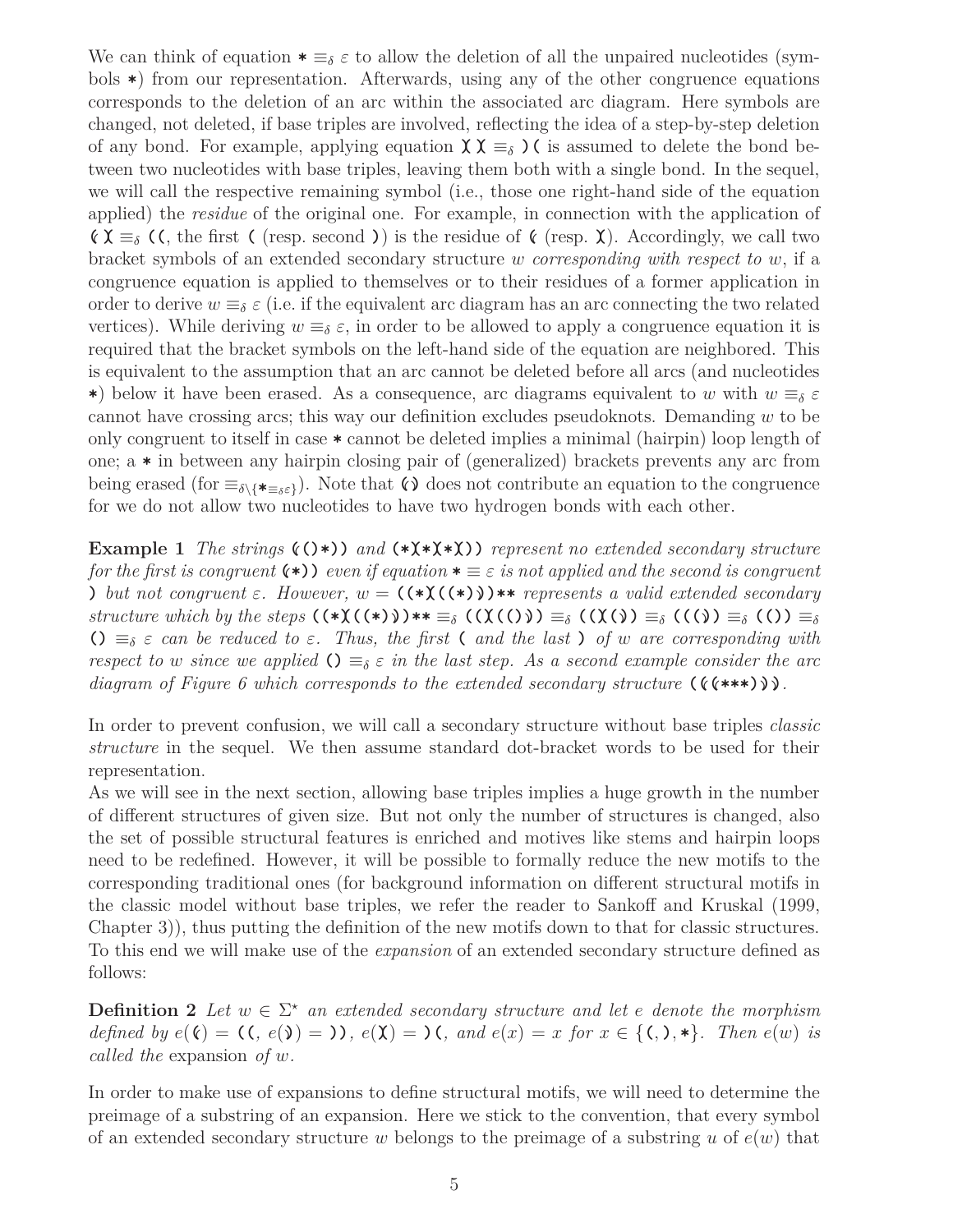

**Figure 4:** All types of novel hairpin loops, i.e. hairpin loops not nested directly inside a simple base pair. Every unbroken sequence of bright bullets represents a hairpin loop.

contributes at least one symbol to *u* under morphism *e*. For example, with  $w = (\ast \ast)$  we have  $e(w) = (\star \star \star)$  and accordingly  $(\star)$  is the preimage of substring  $(\star)$ .

Note that not every string *w* over  $\Sigma = \{*, \leq, \leq, \leq, \leq \}$  with  $e(w)$  a classic structure represents an extended secondary structure. The reason is simple: for extended structures we do not allow nucleotides  $\zeta$  and  $\zeta$  to represent two hydrogen bonds joining both the same nucleotides – thus no equation  $\mathbf{Q} \equiv \varepsilon$  – but based on the expansion we cannot prevent  $\mathbf{Q}$  to be assumed corresponding.

Now we are ready to define generalized structural motifs: according to (Nebel, 2004), a classic structure  $w = w_1 \cdots w_n$ ,  $w_i \in \{(),\ast\}, 1 \leq i \leq n$ , has a hairpin loop chl *v* iff  $v = w_{i+1} \ldots w_{i-1}$ with  $v = *^{j-i-1}$  and  $w_iw_j = C$  hold. We will identify hairpin loops for an extended structure with those chl found in its expansion.

**Definition 3 (Hairpin loops)** Let  $w \in \Sigma^*$  an extended secondary structure. A substring  $v = w_{i+1} \ldots w_{j-1}$  *of w with*  $v \in {\ast}^*$  *is called* hairpin loop *(of length*  $|v|$ *) iff there exists* substring u of  $e(w)$  which is a chi (for  $e(w)$ ) and v is the preimage of u. If  $e(w_ivw_j) = w_iuw_j$ *we call the hairpin loop* classic*, otherwise* novel*.*

Thus, a hairpin loop is classic if any only if it is enclosed in a pair of brackets **()** (lies inside a simple base pair). If base triples are involved, new kinds of hairpins result. Figure 4 shows the resulting different types of novel hairpin loops.

A classic structure *w* has a left (resp. right) bulge cb iff it contains a non-empty subword  $v = w_{i+1} \dots w_{j-1}$  with  $v = *^{j-i-1}$  and  $w_i w_j = (\text{((resp. } w_i w_j = \text{))})$  and there exists k with  $w_k w_{k+1} =$  **)** (resp.  $w_k w_{k+1} =$  (() such that  $w_j$ ,  $w_k$  and  $w_i$ ,  $w_{k+1}$  are corresponding. A similar motif is given by interior loops which essentially consist of a left and a right bulge which are located face to face with each other. Precisely, two non-empty subwords  $v_1 = w_{i+1} \ldots w_{j-1}$ ,  $v_2 = w_{k+1} \dots w_{l-1}$  of a classic structure *w* form an interior loop cil iff  $v_1 = \star^{j-i-1}$ ,  $v_2 = \star^{l-k-1}$ and  $w_i w_j = (\zeta, w_k w_l = \zeta)$  such that  $w_i, w_l$  and  $w_j, w_k$  are corresponding.

**Definition 4 (Bulges and Interior loops)** *Let*  $w \in \Sigma^*$  *an extended secondary structure. Two substring*  $v_1, v_2$  *of w form an* interior loop (*of length*  $|v_1| + |v_2|$ ) *iff there exist substrings*  $u_1, u_2$  of  $e(w)$ ,  $u_1, u_2$  a cil (for  $e(w)$ ), where  $v_i$  is the preimage of  $u_i$ ,  $i \in \{1, 2\}$ . A substring *v of w is a* bulge (*of length*  $|v|$ *) iff there exists a substring u of*  $e(w)$  *being a* **cb** (for  $e(w)$ ) *for which v is the preimage.*

According to this definition, bulges and interior loops (Figure 5 shows an example for both) are counted independently, i.e. an interior loop does not contribute two bulges. Note, that hairpin loops, bulges and interior loops are not sufficient to cover all occurrences of unpaired nucleotides. For example, *tails*, i.e., runs of symbol **\*** at the beginning or ending of a secondary structure do not fall into any of those categories.

Last but not least, a classic stem cs consists of two non-empty maximal subwords  $y, z$  such that  $y = w_i \dots w_{i+c}$  and  $z = w_j \dots w_{j+c}$  and  $w_{i+k}w_{j+c-k}$  is a pair of corresponding brackets,  $0 \leq k \leq c$  (see (Nebel, 2004)).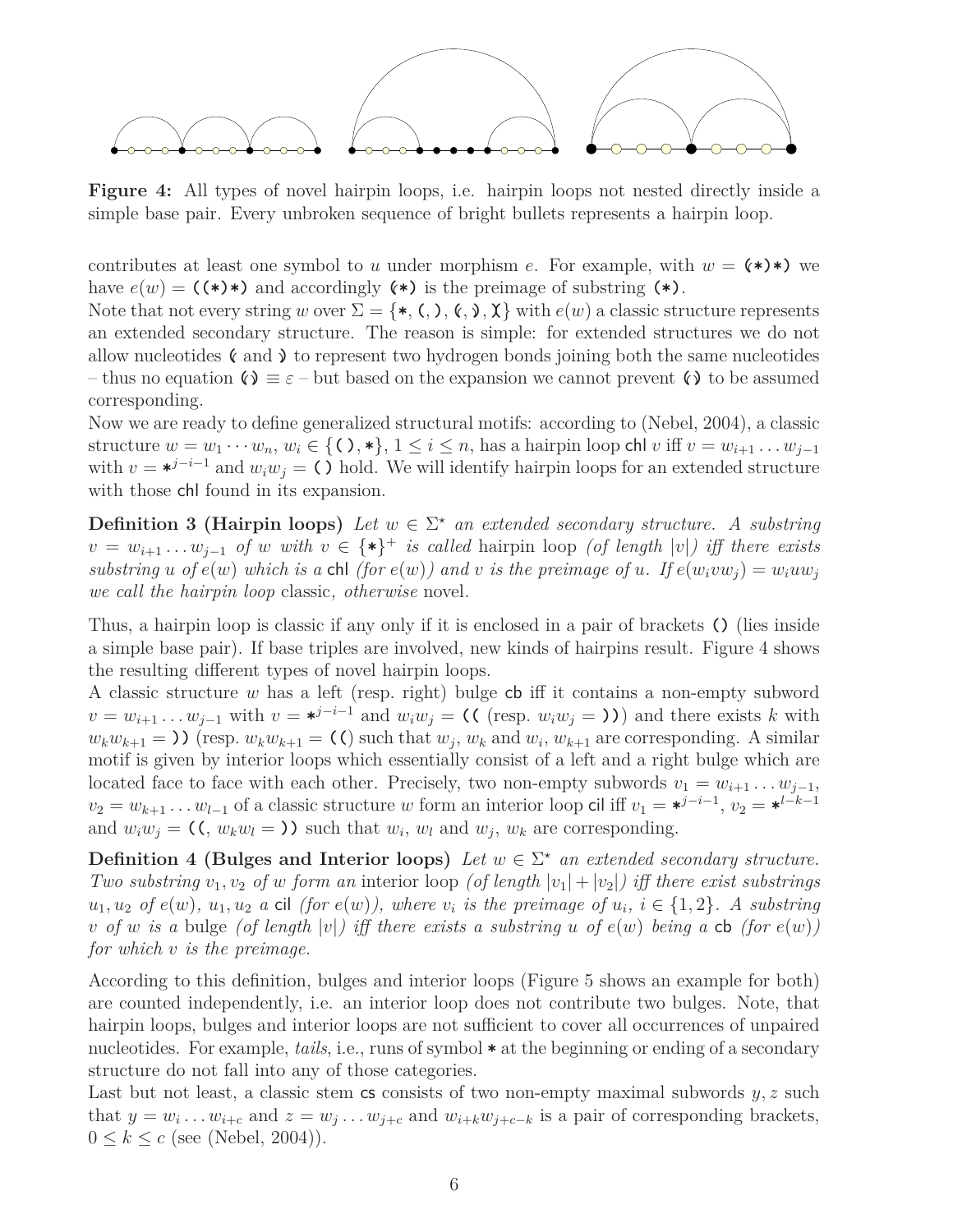

**Figure 5: (a)** Extended RNA secondary structure containing both a bulge (blue) and an interior loop (red). **(b)** Stem-loop representation of the extended secondary structure in (a).

**Definition 5 (Stems)** Let  $w \in \Sigma^*$  an extended secondary structure. Two substrings  $v_1, v_2$ *of w form a* stem *iff there exist a* **cs**  $u_1 = C^{+1}$ ,  $u_2 = C^{+1}$  *in*  $e(w)$  *such that the preimage of*  $u_1$  (resp.  $u_2$ ) is  $v_1$  (resp.  $v_2$ ). If  $v_i = u_i$ ,  $i \in \{1, 2\}$ , the stem is called classic, otherwise novel.

Note that a symbol  $b \in \{(\mathbf{x}, \mathbf{y}, \mathbf{X})\}$  can contribute to two stems in cases where the two brackets of  $e(b)$  are part of two different classic stems (for  $e(w)$ ). In the example  $w = (\ast \ast)$  from above, we have  $e(w) = (\star) \star$  and  $\zeta$  is part of the preimage of two cs for  $e(w)$  (the inner and the out corresponding pair for brackets); the corresponding nucleotide is part of two stems, contributing one hydrogen bond to each.

**Example 2** *Consider*  $w = (\langle \cdot \rangle \cdot \rangle)$ . This extended secondary structure contains two stems. *We find for the expansion*  $e(w) = (\overline{(\cdot)}\cdot)(\cdot)$  *containing two stems highlighted by under-resp. overlined symbols. The respective preimages v*<sup>1</sup> *and v*<sup>2</sup> *for the underlined stem are given by*  $v_1 =$  **(***c and*  $v_2 =$  *), that for the overlined one by*  $v_1 =$  *( and*  $v_2 =$  *). Thus symbol ( contributes to both stems.*

Before definition nicely relates stems in extended secondary structures to those in classic structures. However, it sheds no light on the appearance of novel stems. To this end, we need to introduce a novel structural motif called *bond chain*. For its definition we will not make use of the concept of expansions for not to hide the true structural appearance.

**Definition 6 (Bond chains)** Let  $w \in \Sigma^*$  an extended secondary structure and let *v* a substring of w with  $v \equiv_{\delta} \varepsilon$  such that there exist  $b_i \in \{(),%,\,\lambda\}, 1 \leq i \leq k, k \geq 2,$  and  $u_j \in \Sigma^{\star}$ ,  $1 \leq j \leq k$ , with  $v = b_1 u_1 b_2 u_2 \cdots u_{k-1} b_k$ . We call the subsequence<sup>1</sup> of w identified with  $b := b_1b_2 \cdots b_k$  a (hydrogen) bond chain, iff  $u_j \equiv_{\delta} \varepsilon$ ,  $1 \leq j \leq k$ , and  $b \equiv_{\delta} \varepsilon$  applying *congruence*  $\Omega = \delta \varepsilon$  *exactly once. Any subsequence of b consisting only of symbols that are corresponding w.r.t. w is considered a* partial *bond chain.*

In the sequel we will speak of a *segment* to address an unpaired base or a bond chain. Accordingly, any extended secondary structure can be decomposed into its segments. Please note that the assumption  $v \equiv_{\delta} \varepsilon$  of before definition implies the maximality of any bond chain *b* in the sense that we cannot extend the considered substring to the left or right in order to obtain a bond chain  $b'$  for which  $b$  is a substring. With respect to arc diagrams, bond chains correspond to the non-singleton connected components (disregarding the backbone with respect to adjacency). The length of a bond chain is given by the number of arcs in the corresponding connected component. According to before definition, the simplest bond

<sup>&</sup>lt;sup>1</sup>Note the usage of a subsequence which allows symbols of  $w$  to be left out.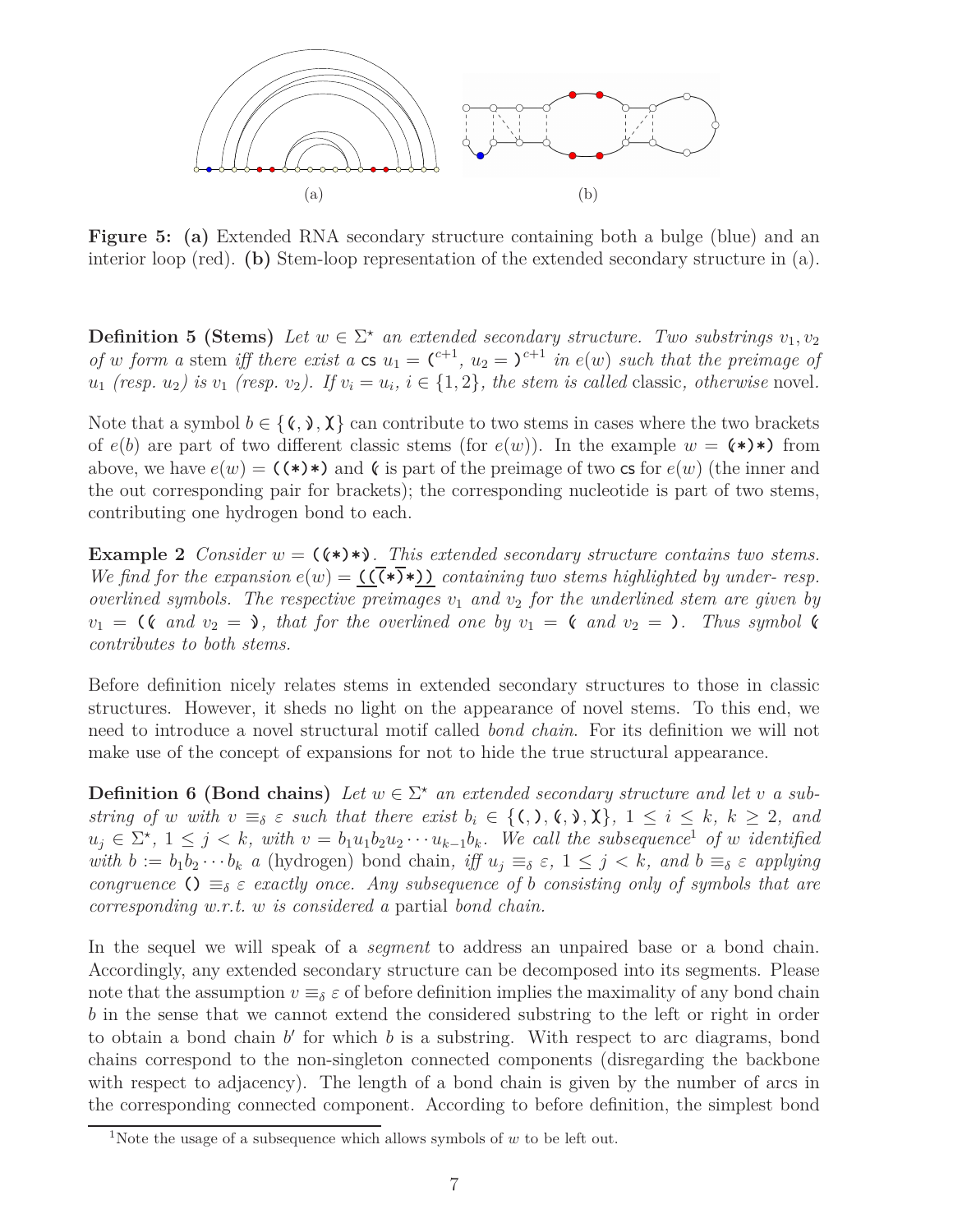

**Figure 6:** Exemplary H bond chain with a typical, but not necessary zigzag pattern.

chain consists of a single pair, i.e., in terms of arc diagrams, of two vertices connected by an arc. In general, it is possible to draw all the arcs of a bond chain "without lifting the pen" (thus its name). We call a bond chain *zigzag* if our drawing direction (left/right) changes during that task; an example is shown in Figure 6. For partial bond chains only those arcs are considered with respect to zigzags whose open and closing bracket both are part of the corresponding substring. There are two special kinds of bond chains we need to distinguish in connection with stems of extended secondary structures:

**Definition 7 (Bridges and Cycles)** *Let*  $w \in \Sigma^*$  *an extended secondary structure and let b a potentially partial bond chain of w. We call a (not necessarily proper) subsequence v of b* a bridge *(of length l)* iff  $v \in \{(\mathcal{C}, \mathcal{C}) \cdot \{\mathbf{X}\}^{l-1} \cdot \{\mathbf{0}, \mathbf{0}\}, l \geq 2, v \equiv_{\delta} \rho, \rho \in \{\varepsilon, \mathcal{C}, \mathbf{0}, \mathbf{0}\},\$ applying *δ only to symbols that are corresponding w.r.t. w and no residue of symbol* **)(** *shows up in ρ.* We call b cycle (of length  $l + 1$ ) iff  $b = \mathfrak{c} \cdot {\chi}^{l-1} \cdot \mathfrak{d}$ ,  $l \geq 2$ , and  $b \equiv_{\delta} \varepsilon$ , appyling  $\delta$  only to *symbols that are corresponding w.r.t. w (which prevents b from being partial).*

Note that a cycle is a special kind of a bridge and thus contributes to both motifs for counting. Examples for bridges are given by the subsequences  $(\chi \chi)$  (with  $\rho = \varepsilon$ ) or  $(\chi \chi)$  (with  $\rho = ($ , being a substring of the bond chain  $(\lambda \chi)$ ), an example for a cycle is  $(\lambda \chi)$ .

With those terms we are able to express the appearance of novel stems in a descriptive manner: A stem consists of directly nested bond chains which are not interrupted by unpaired bases. If a bond chain is interrupted by an unpaired nucleotide so are the runs of opening or closing brackets in its expansion thus giving rise to several stems. Furthermore, bridges (and thus also cycles) containing symbol  $\chi$  are only allowed to show up at the inner or outermost position of a stem. The reason is obvious: symbol  $\chi$  corresponds to sort of a branching of a stem into two which should be considered the starting point of new stems. Accordingly, a nucleotide represented by  $\chi$  within a limiting bridges is part of two stems and contributes a hydrogen bond to each of them. Figures 7 and 8 show novel stems containing bridges and cycles.

The rest of the paper is structured as follows. In Section 2, we present the results of our asymptotic analysis and reason about their importance. First, the number of extended RNA secondary structures is considered. Subsequently, we investigated the structural motifs just defined and present results for their averages, proportions and lengths. Section 3 offers more details on the used methodology. In Section 4, we conclude with summarizing our main findings and suggesting future extensions of our work.

## **2 Results**

In this section, we present our results without describing the technical details of their proofs – those are presented in Section 3.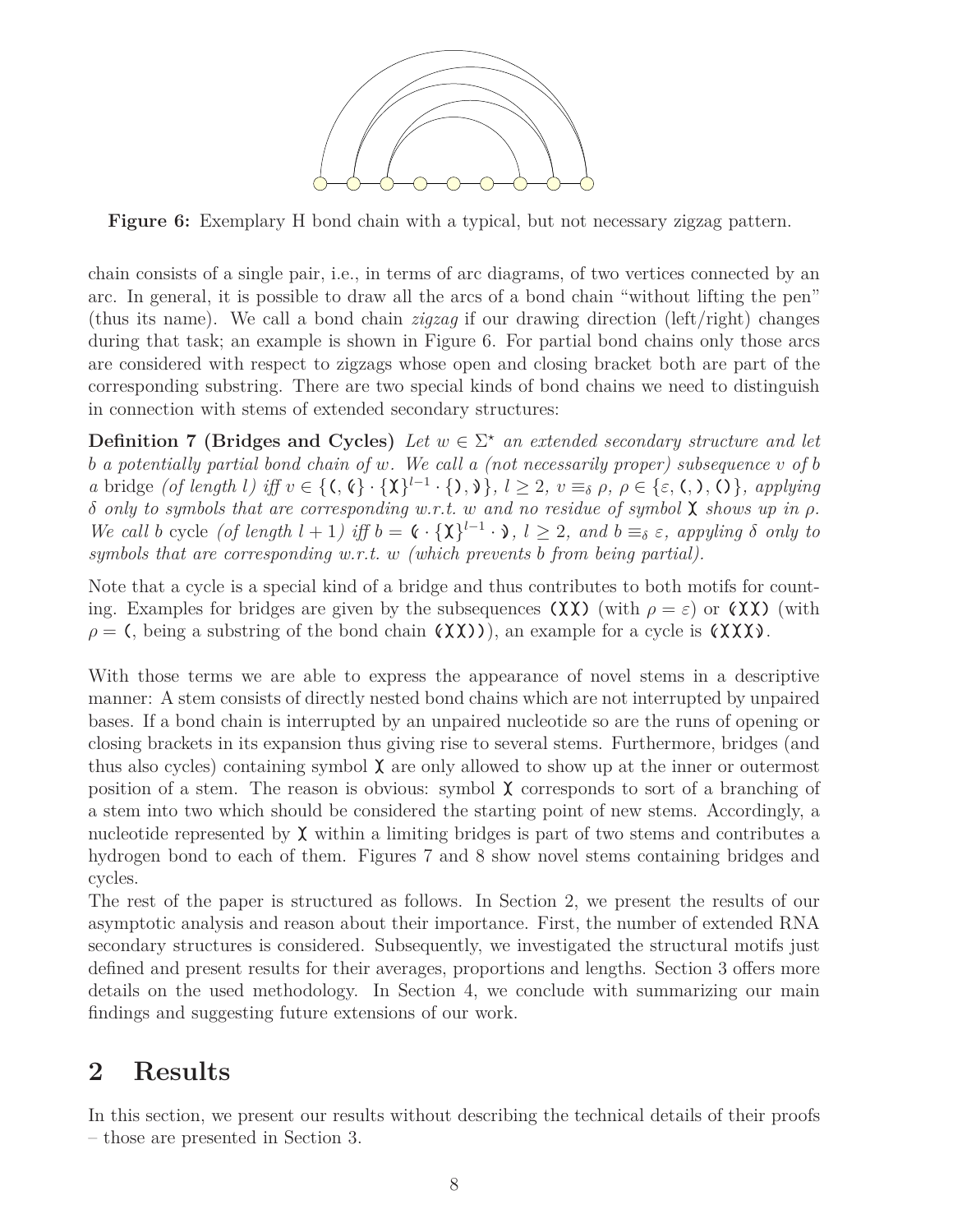

Figure 7: (a) One kind of novel stem consisting mainly of simple base triples causing a bent appearance of the stem. **(b)** Stem-loop representation of the bent stem in (a).



Figure 8: Novel stems starting from (a) bridge structures and (c) cycles and their corresponding stem-loop representations (b) resp. (d) where the hydrogen bonds of each stem are colored differently.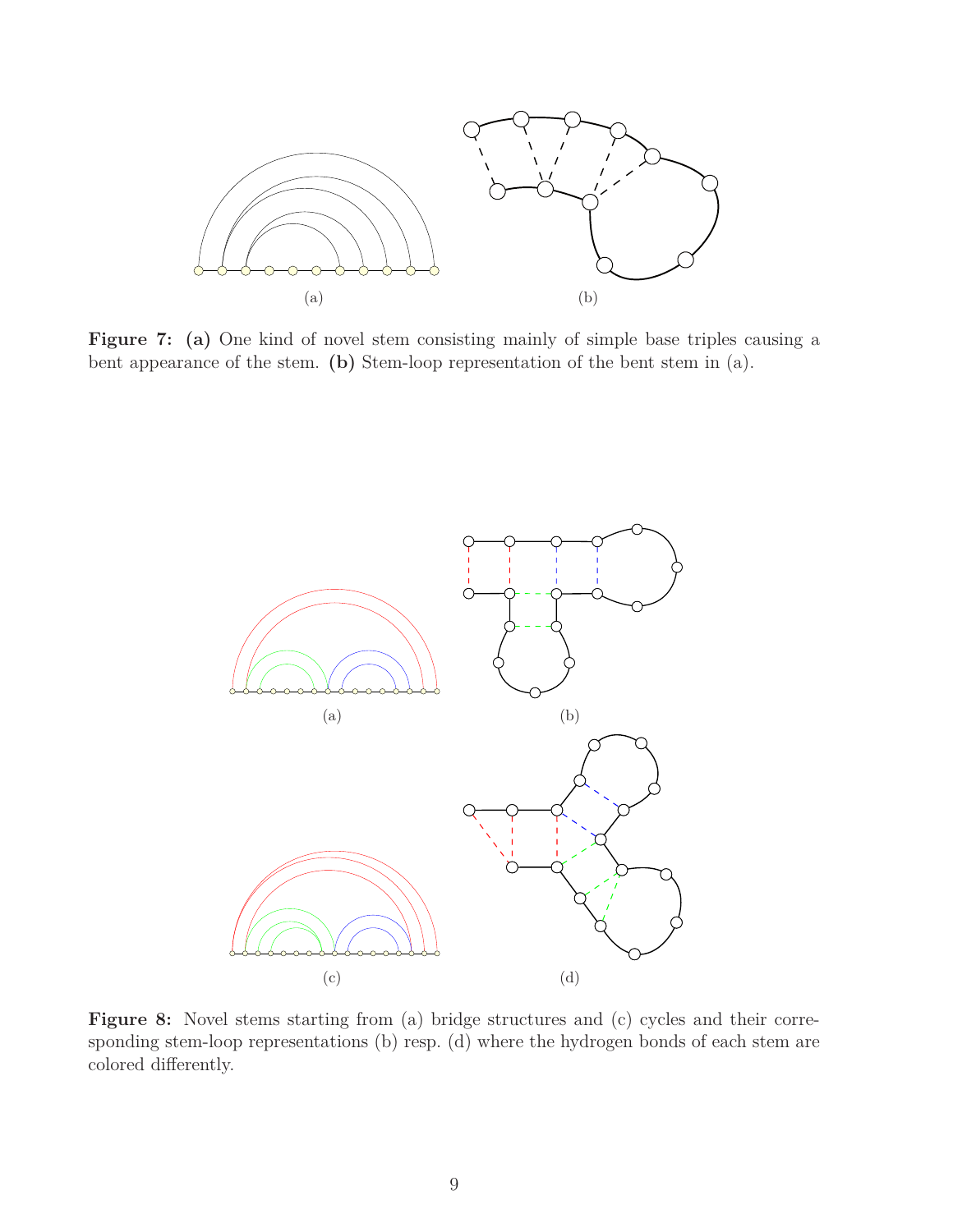| Length | Asymptotic coefficient         | <b>Exact coefficient</b>       | Quotient |
|--------|--------------------------------|--------------------------------|----------|
| 10     | 10667                          | 9402                           | 1.13455  |
| 25     | 4215604519670                  | 4007586822784                  | 1.05191  |
| 50     | $3.1348324558 \times 10^{27}$  | $3.0562890692 \times 10^{57}$  | 1.02570  |
| 100    | $4.9030720370 \times 10^{57}$  | $4.8411551219 \times 10^{57}$  | 1.01279  |
| 250    | $1.0738782841 \times 10^{149}$ | $1.0684271986 \times 10^{149}$ | 1.00510  |
| 500    | $6.4328693628 \times 10^{301}$ | $6.4165155710 \times 10^{301}$ | 1.00255  |
| 750    | $5.9328382569 \times 10^{454}$ | $5.9227776464 \times 10^{454}$ | 1.00170  |
| 1000   | $6.5290360859 \times 10^{607}$ | $6.5207300849 \times 10^{607}$ | 1.00127  |

**Table 1:** Comparison of asymptotic and exact coefficients for different lengths of RNA sequences.

#### **2.1 Counting extended RNA secondary structures**

First of all, we investigated the number of different extended secondary structures of size  $n$  according to the model presented in (Höner zu Siederdissen et al., 2011). Initially we determined the exact numbers up to length 1000. The corresponding counting sequence starts as follows:

1, 1, 2, 6, 20, 66, 221, 757, 2647, 9402, 33813, 122876, 450543, 1664835, 6193553, 23178525, 87199503, 329592705, 1251029482, 4766563155, 18223733493, 69892469057, 268824143700, 1036690445777, 4007586822784, . . .

A lookup in the 'On-Line Encyclopedia of Integer Sequences'<sup>2</sup> did not result in a match. This suggests that pseudoknot-free RNA secondary structures with base triples are a new combinatorial object and even not bijective with any other combinatorial objects studied before<sup>3</sup>.

Subsequently, we computed the precise asymptotic number of extended secondary structures:

$$
\frac{0.25053615497618946335 \times 4.10124749999982084857^n}{\sqrt{n^3}}\tag{2.1}
$$

Table 1 shows the result of a comparison between exact and asymptotic numbers for selected sizes up to 1000 bases. Even for small  $n$  like those appropriate for RNA families such as tRNAs (about 75 bases), the relative error is only between 1 and 2 %. Larger values of *n* convenient for, e.g., ribozymes such as RNase P face deviations of clearly less than 1 %.

Compared to the seminal result by Stein and Waterman (1979) one sees a massive gain in the number of secondary structures. The precise asymptotic number of classic structures of size *n* is given by  $1.10437 n^{-3/2} \times 2.61803^n$ . This shows that the introduction of base triples leads to an exponential increase by a factor of  $0.22686 \times 1.56654^n$ .

Qin and Reidys (2007) examined another extension of RNA secondary structures including both base triples and pseudoknots. Using bijections and the theory of Birkhoff-Trjitzinksy, they obtained an asymptotic formula with exponential growth  $8<sup>n</sup>$  for the number of different conformations in their model. An example for a corresponding structure is shown in Figure 2(a). Compared to our approach their model includes only a subset of possible base

 $^{2}$ See http://oeis.org/.

<sup>&</sup>lt;sup>3</sup>Note that the same holds when considering extended secondary structures with a minimal hairpin loop length of 0, which might be assumed a more natural structure from a pure combinatorial point of view.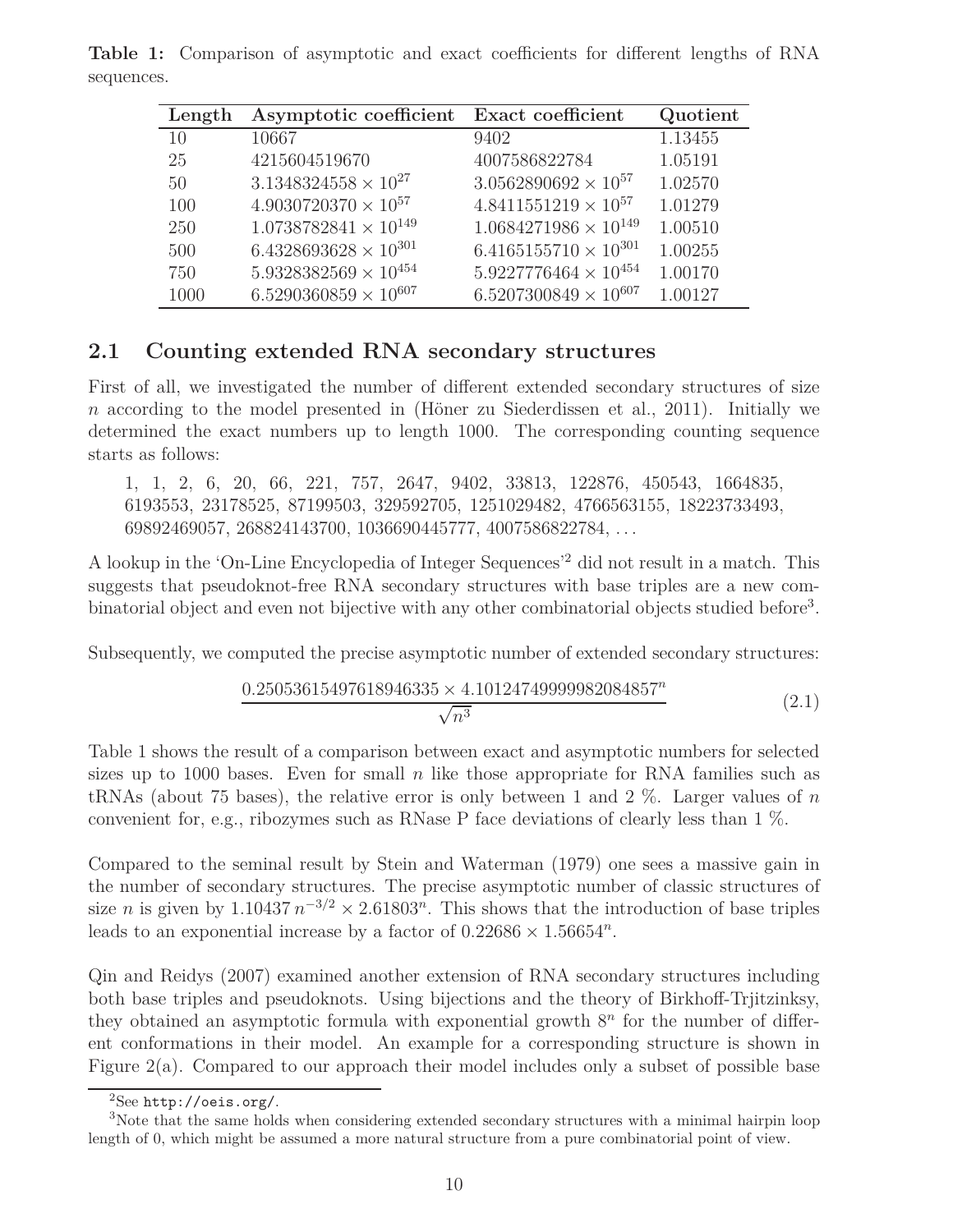triples interactions: When reducing their model to not allowing pseudoknots, the number of remaining structures of size *n* corresponds to the *n*th Motzkin number<sup>4</sup> (Chen et al., 2008; Bousquet-Mélou and Xin, 2006). Thus, it is significantly reduced to a size with exponential rate of growth 3*<sup>n</sup>* proving our model to provide a much richer (pseudoknot-free) extension of classic RNA secondary structures.

### **2.2 The expected quantitative behavior of structural motifs**

We examined the structural motifs defined above in terms of their number of occurrences and, if applicable, their length. Here the length could either be measured in the number of bases or the number of hydrogen (H) bonds that contribute to a motif – sometimes both. Finally, we derived three types of expectations: averages per extended secondary structure, proportions and lengths.

Table 2 shows the results of counting the motifs and determining their averages per extended secondary structure. As can be seen from this table, all means grow linearly with the length of the RNA sequence. However, there is a rather wide range of coefficients. They vary from 0.00564 for the number of interior loops up to 0.64496 for the number of bases in all stems.

In Table 3 proportions of various kinds for the different parameters are presented. It is noticeable that there is a relatively even distribution of bases with zero, one and two H bonds. In contrast, the subtypes show much more variation in their distributions. Take, for example, the case of bases with a single H bond. These are much more often connected to a base triple than to another simple base (70  $\%$  and 30  $\%$ , respectively). Stems dominate the RNA sequences in our model and account for nearly two out of three bases. Hairpin loops on the other hand make up only 20 % of all bases. However, they represent more than half of all unpaired bases. The main contributor to the number of H bonds are those occurring in base triples with a proportion of almost 90 %. While cycles only account for 5 % of all H bonds, bridge structures contain almost 30 % of all H bonds.

Table 4 displays expected lengths of different examined motifs. A comparison between the minimum and expected lengths reveals that the motifs on average barely exceed the minimum. Unsurprisingly, all motifs consisting of a sequence of unpaired bases share their expected length, because they – as will become obvious during our proofs – are all based on the same structural decomposition. The only exception is the expected length of interior loops, which results from the existence of two unpaired sequence per interior loop. Contrary to our expectations, the novel stems are only slightly longer than the classic stems (2.67691 bases vs. 2.12642 bases). Although novel stems result from base triples, they do not have a minimum length of two. Some novel stems, e.g. one arc inside a bridge structure, comprise only a single H bond.

A comparison between our model and corresponding results for classic structures reveals some notable differences (Table 5). In our model, there are on average less unpaired bases per secondary structure and we have less bulges and more hairpins, while both decrease similarly in length. In contrast, we have on average more H bonds in general as well as more

<sup>&</sup>lt;sup>4</sup>The *n*th Motzkin number  $m_n$  is given by the number of strings  $w \in {\{\ast, \Lambda\}}^n$  with  $|w|_{\mathcal{C}} = |w|_{\mathcal{C}}$  and for which any factorization  $w = u \cdot v$  implies  $|u| \le |u|$  (Nebel, 2004); we have  $m_n \sim \frac{3\sqrt{3}}{2\sqrt{\pi n}}$  $\frac{3\sqrt{3}}{2\sqrt{\pi n^3}}3^n$ ,  $n \to \infty$ .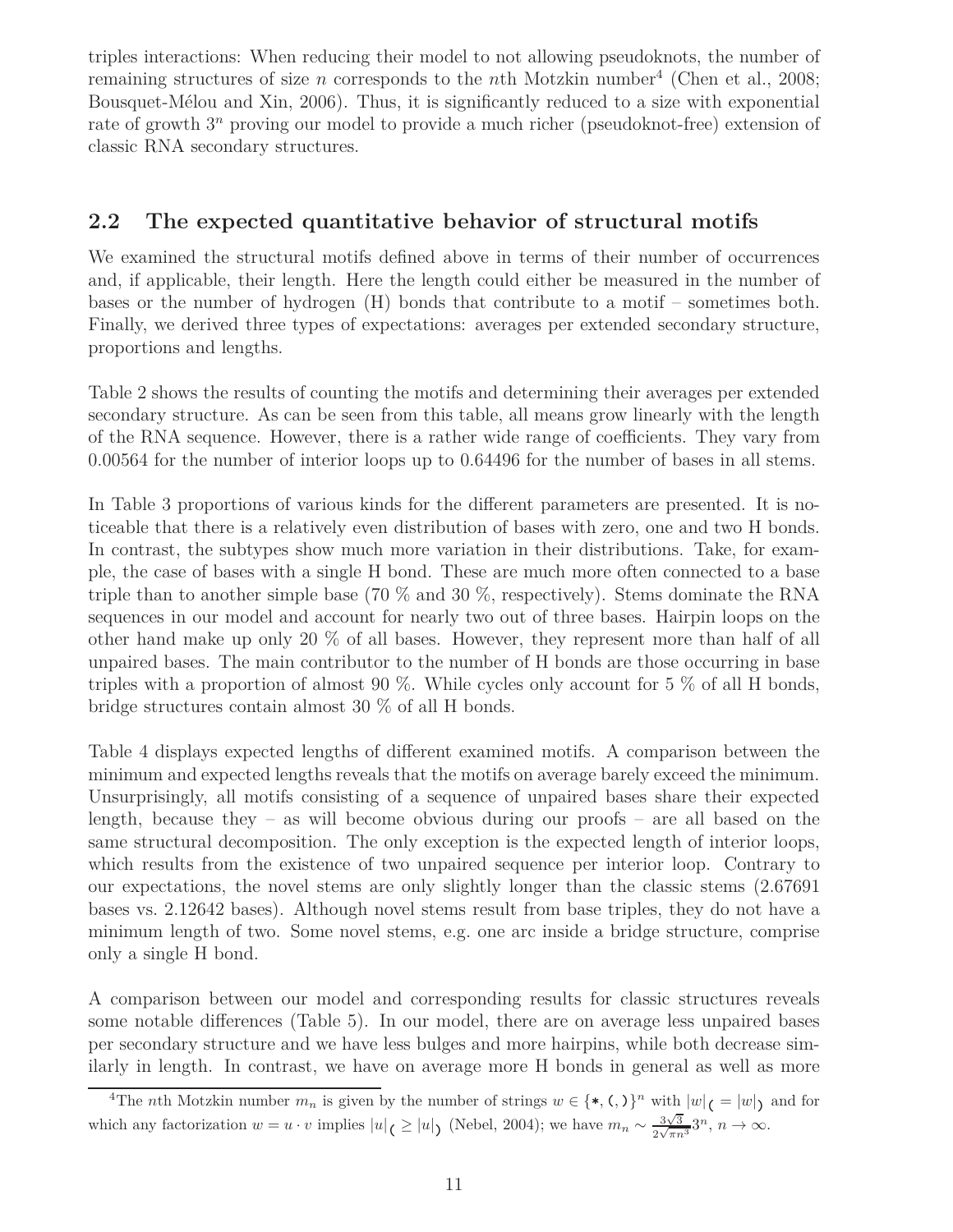| Parameter                                        | Expectation     | Expectation  |
|--------------------------------------------------|-----------------|--------------|
|                                                  | (combinatorics) | (database)   |
| Number of unpaired bases                         | 0.35504n        | 0.159068n    |
| Number of bases (1 H bond, total)                | 0.33020n        | 0.834236n    |
| Number of bases (1 H bond, within simple pairs)  | 0.09852n        | 0.824703n    |
| Number of bases (1 H bond, outside simple pairs) | 0.23168n        | 0.009534n    |
| Number of bases (2 H bonds, total)               | 0.31476n        | 0.006696n    |
| Number of bases (2 H bonds, center position)     | 0.07509n        | 0.000857n    |
| Number of bases within bridges                   | 0.20444n        | 0.002551n    |
| Number of runs of unpaired bases                 | 0.26847n        | 0.090800n    |
| Number of cycles                                 | 0.00794n        | $-0.000011n$ |
| Number of bridges                                | 0.06467n        | 0.000850n    |
| Number of bond chains                            | 0.17304n        | 0.413517n    |
| Number of segments                               | 0.52808n        | 0.572585n    |
| Number of H bonds in cycles                      | 0.02509n        | $-0.000033n$ |
| Number of H bonds in bridges                     | 0.13977n        | 0.001700n    |
| Number of H bonds in triples                     | 0.43060n        | 0.011463n    |
| Number of H bonds in simple pairs                | 0.04926n        | 0.412351n    |
| Number of H bonds                                | 0.47986n        | 0.414673n    |
| Number of classic hairpin loops                  | 0.02791n        | 0.002802n    |
| Number of novel hairpin loops                    | 0.11916n        | 0.000318n    |
| Number of all hairpin loops                      | 0.14707n        | 0.003120n    |
| Number of bases in classic hairpin loops         | 0.03692n        | $-0.000950n$ |
| Number of bases in novel hairpin loops           | 0.15758n        | 0.000306n    |
| Number of bases in all hairpin loops             | 0.19450n        | $-0.000644n$ |
| Number of classic stems                          | 0.02957n        | 0.067407n    |
| Number of novel stems                            | 0.29382n        | 0.004948n    |
| Number of all stems                              | 0.32339n        | 0.072355n    |
| Number of bases in classic stems                 | 0.06288n        | 0.768499n    |
| Number of H bonds in classic stems               | 0.03144n        | 0.384250n    |
| Number of bases in novel stems                   | 0.58208n        | 0.072283n    |
| Number of H bonds in novel stems                 | 0.44842n        | 0.039565n    |
| Number of bases in all stems                     | 0.64496n        | 0.840782n    |
| Number of H bonds in all stems                   | 0.47986n        | 0.423814n    |
| Number of bulges                                 | 0.07626n        | 0.021935n    |
| Number of interior loops                         | 0.00564n        | 0.028501n    |
| Number of bases in bulges                        | 0.10085n        | 0.038567n    |
| Number of bases in interior loops                | 0.01491n        | 0.094708n    |

**Table 2:** Precise asymptotics for the average value per extended secondary structure for various parameters together with the native behavior derived from PDB data. Variable *n* represents the size of the extended secondary structures considered.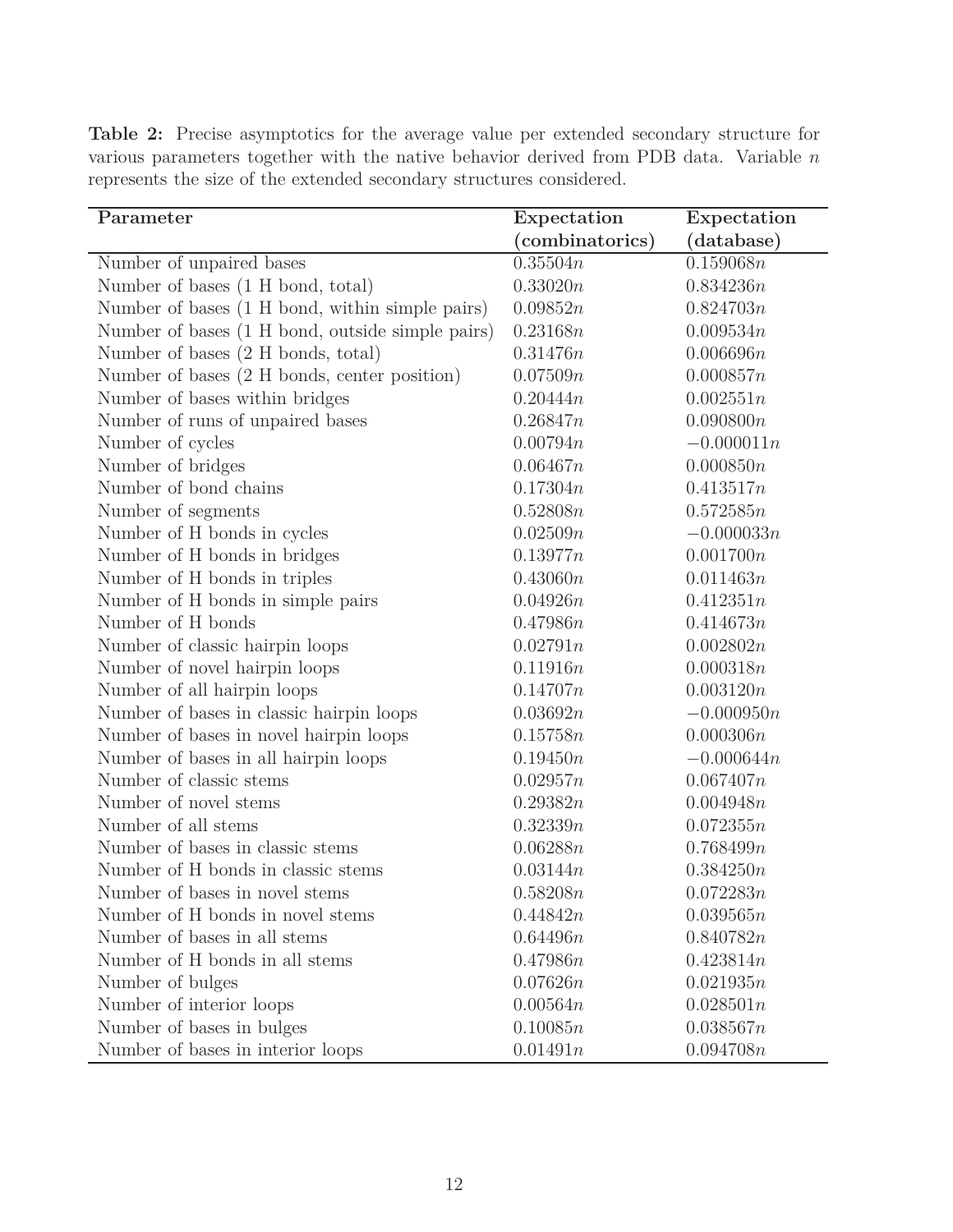| Parameter                                                       | Expectation |
|-----------------------------------------------------------------|-------------|
| Unpaired bases of all bases                                     | 0.35504     |
| Simple base pairs of all bases                                  | 0.33020     |
| Simple base pairs inside simple pairs of all simple base pairs  | 0.29837     |
| Simple base pairs outside simple pairs of all simple base pairs | 0.70163     |
| Base triples of all bases                                       | 0.31476     |
| Centered base triples of all base triples                       | 0.23858     |
| Bases within bridges of all bases                               | 0.20444     |
| H bonds in simple pairs of all H bonds                          | 0.10266     |
| H bonds in triples of all H bonds                               | 0.89734     |
| H bonds in cycles of all H bonds                                | 0.05228     |
| H bonds in bridges of all H bonds                               | 0.29127     |
| Bases in classic hairpin loops of all bases                     | 0.03692     |
| Bases in classic hairpin loops of all unpaired bases            | 0.10397     |
| Bases in novel hairpin loops of all bases                       | 0.15758     |
| Bases in novel hairpin loops of all unpaired bases              | 0.44384     |
| Bases in all hairpin loops of all bases                         | 0.19450     |
| Bases in all hairpin loops of all unpaired bases                | 0.54782     |
| Bases in classic stems of all bases                             | 0.06288     |
| Bases in novel stems of all bases                               | 0.58208     |
| Bases in all stems of all bases                                 | 0.64496     |
| H bonds in classic stems of all H bonds                         | 0.06552     |
| H bonds in novel stems of all H bonds                           | 0.93448     |
| H bonds in all stems of all H bonds                             | 1.00000     |
| Bases in bulges of all bases                                    | 0.10085     |
| Bases in bulges of all unpaired bases                           | 0.28404     |
| Bases in interior loops of all bases                            | 0.01491     |
| Bases in interior loops of all unpaired bases                   | 0.04198     |

**Table 3:** Expected proportions for different parameters.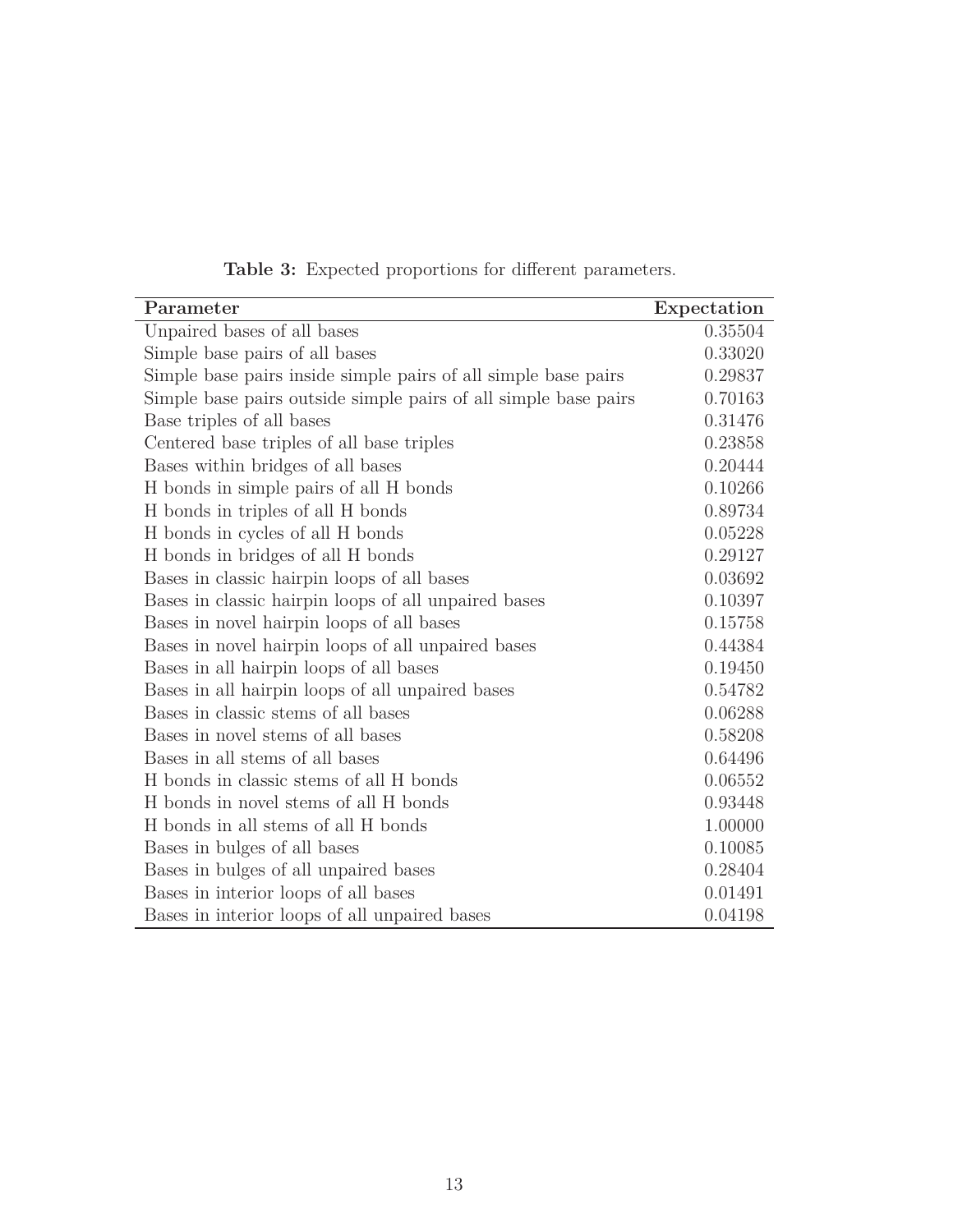| Parameter                          | Expectation |
|------------------------------------|-------------|
| Length of bridges                  | 2.16110     |
| Length of bond chains              | 2.77319     |
| Length of cycles                   | 3.16110     |
| Length of runs of unpaired bases   | 1.32245     |
| Length of segments in bases        | 1.89366     |
| Length of classic hairpin loops    | 1.32245     |
| Length of novel hairpin loops      | 1.32245     |
| Length of all hairpin loops        | 1.32245     |
| Length of classic stems in bases   | 2.12642     |
| Length of novel stems in bases     | 2.67691     |
| Length of all stems in bases       | 2.62657     |
| Length of classic stems in H bonds | 1.06321     |
| Length of novel stems in H bonds   | 1.52618     |
| Length of all stems in H bonds     | 1.48385     |
| Length of bulges                   | 1.32245     |
| Length of interior loops           | 2.64490     |

**Table 4:** Expected lengths for different structural motifs.

**Table 5:** Comparison between expectations in the combinatorial model with and without base triples. Results for hairpin loops and bulges in classic structures are reproduced from Nebel (2002a), while those for stems, unpaired bases and H bonds are obtained from Hofacker et al. (1998).

| Parameter                           | Quotient |
|-------------------------------------|----------|
| Mean number of (all) hairpin loops  | 1.39311  |
| Expected length of hairpin loops    | 0.81732  |
| Mean number of (all) stems          | 1.36997  |
| Expected length of stems in H bonds | 1.26732  |
| Mean number of bulges               | 0.44641  |
| Expected length of bulges           | 0.81732  |
| Mean number of unpaired bases       | 0.79387  |
| Mean number of H bonds              | 1.73619  |

and longer stems – which might have been expected.

Our model is purely combinatorial, i.e. different structural motifs evolve uniformly and independent of any energy constraints. Thus, we do not expect it to behave realistically, i.e., to reflect the expected structural appearance of native RNA structures with base triples. Further theoretical research may use non-uniform stochastic models to narrow the gap. Nevertheless, in order to see if there are at least some parameters which agree and to provide the reader an insight into the real world behavior of the structural motifs studied here, we performed the following experiments. We downloaded structural data from the Protein Data Bank  $(PDB)^5$  yielding 990 records. Each of the structures<sup>6</sup> has been analyzed using

<sup>5</sup>Found at http://www.rcsb.org/pdb/home/home.do, data downloaded June 6th 2013, search criteria *Everything* selecting polymertyp RNA.

 ${}^{6}$ For our final statistical analysis, 3R1C has been erased for it showed a (presumably) flawed behavior, distorting the computed regressions.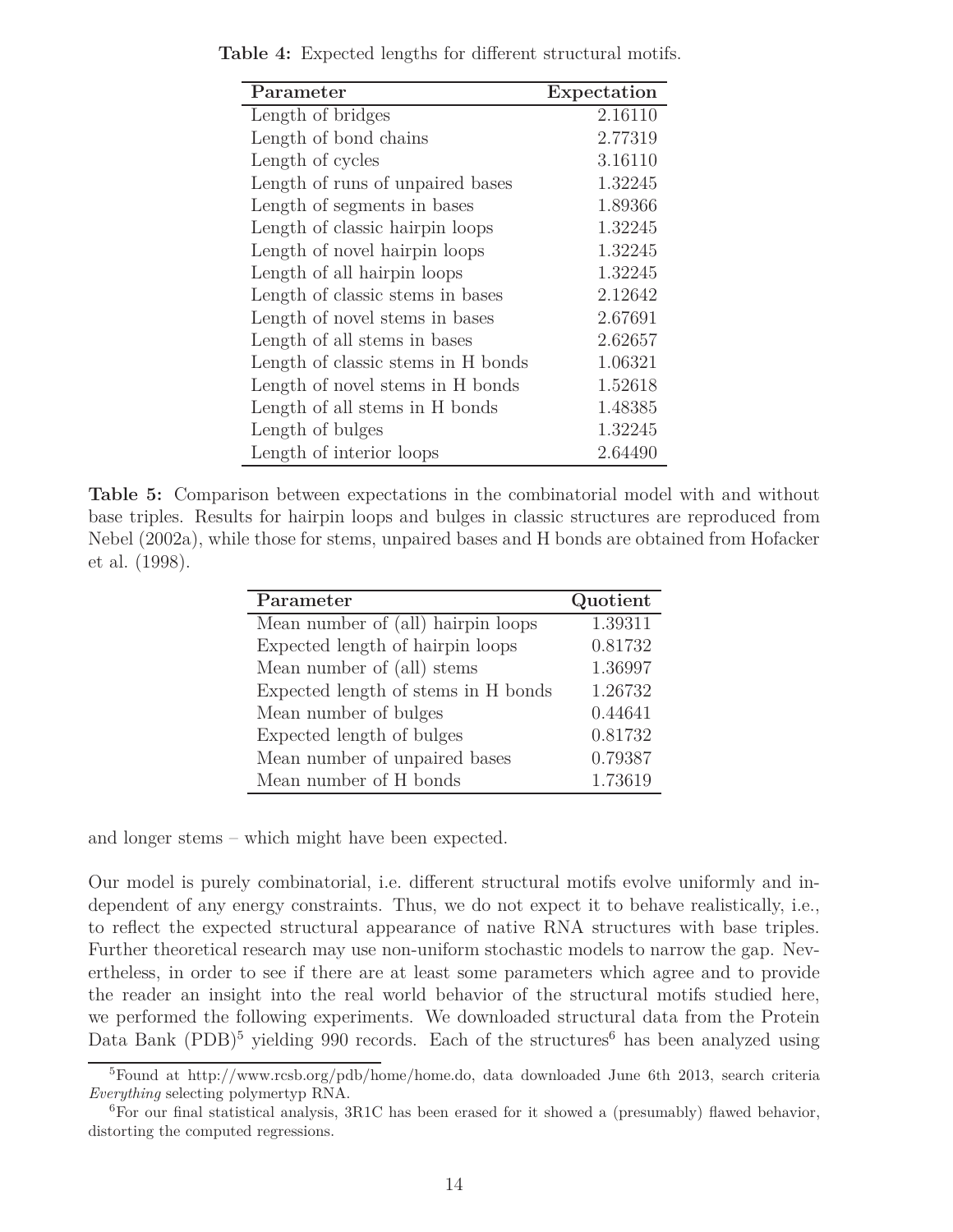RNAVIEW and a handmade program was used to count appearances of the various motifs. We had to omit 405 records since their structures contained pseudo-knots. For the resulting data on motif appearances, linear regressions were computed. The last column of Table 2 lists the obtained fittings (as a function of sequence length *n*), omitting constant additive terms. Details will be reported in the Supplement (link can be found in appendix).

### **3 Method and proofs**

In this section, we explain how the asymptotics for the number of extended secondary structures and the diverse parameters were derived. We used the methodology which – in connection with RNA structure – has been introduced in Nebel (2002b). We will show detailed steps of the analysis for the number of extended secondary structures as well as for the number of hairpins. Since our other results are obtained in a very similar way, details on their derivation will be made available in the Appendix and a Supplement only.

We assume the reader to be familiar with generating functions and the  $\mathcal{O}\text{-transfer}$  method as well as with implicit algebraic functions and the Newton polygon method. For elaborate information on those, we refer the reader to Flajolet and Sedgewick (2009) and Hille (1962). Background information on these topics can also be found in Flajolet and Sedgewick (1993a,b, 2001).

### **3.1 Asymptotic number of extended secondary structures**

We start with the unambiguous, pictorial grammar  $\mathcal G$  for all extended secondary structures presented in (Höner zu Siederdissen et al., 2011, Fig. 3), translating it to a context-free grammar for the language of extended secondary structures as follows: Any pictorial intermediate symbol on the left-hand side of an equation in  $\mathcal G$  is assigned a different intermediate symbol of our grammar. For example, we identify the axiom  $S$  with  $\circ$ — $\circ$  from the first (leftmost) equation in G. An isolated  $\bullet$  for G is identified with  $\ast$ , a  $\bullet$  connected by an arc either with (or ) depending on the direction of the arc. Thus, the equation  $\circ$ — $\circ$  =  $\bullet \circ$ — $\circ$  for example becomes production  $S \to *S$  and the equation  $\circ$ — $\circ$  =  $\bullet$  $\bigcap$  is translated into  $S \to B$ , *B* the intermediate introduced for pictogram  $\bullet \widehat{\phantom{\bullet}}$ − •. It gets only slightly more complicated to handle pictograms using symbols *⊳*, *⊲* and *⊳⊲*. A symbol *⊳⊲* in G corresponds to a triple base, its kind depending on the arcs which are connected to the triangles. If an arc to the right (resp. left) is connected to the left (resp. right) triangle in *⊳⊲*, then *⊳⊲* corresponds to **((** (resp. **((**), otherwise *⊳⊲* stands for **)(**. The symbol at the other end of such an arc is translated accordingly, e.g. a • becomes an ordinary bracket. A single triangle  $\triangleleft$  or  $\triangleright$  corresponds to no bracket but represents a still missing corresponding bracket for an already produced symbol. In this way, the pictorial equation  $\circ$ − $\circ$  =  $\bullet$ <sub>°</sub>− $\circ$ − $\circ$  of G contributes the production  $S \to (L)S$  where  $L$ is the intermediate associated with ◦–*⊳* representing a substructure which must contribute a symbol corresponding to the so far unmatched bond of  $\lambda$ . Using three more nonterminal symbols *R*, *C* and *D* to identified with  $\rho$ − $\circ$ ,  $\rho$ − $\circ$  and  $\rho \times \circ$  we finally arrive at the following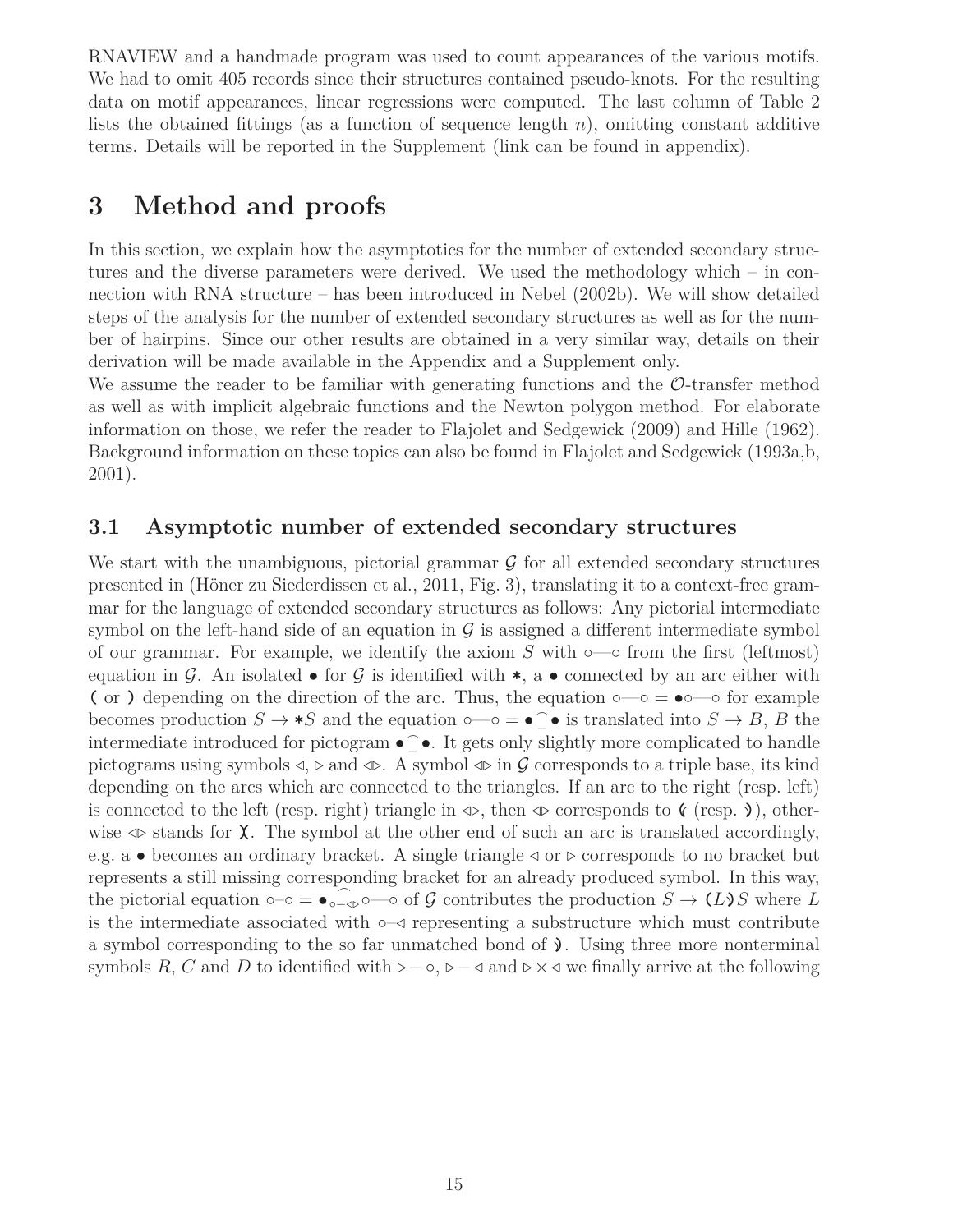context-free grammar (using | to separate alternatives for the same nonterminal) :

$$
S \rightarrow *S| * | BS | B | (L)S | (L) | (R)S | (R) | (D)S | (D) | (S \times R) | (R \times R)
$$
  
\n
$$
L \rightarrow *L | BL | (L)L | (R)L | (D)L | (S \times C | (S | (R \times C | (R \times R \rightarrow S)S | S) | L) S | L) | S \times R
$$
  
\n
$$
C \rightarrow D | S
$$
  
\n
$$
D \rightarrow S)L | S \times C | L) L
$$
  
\n
$$
B \rightarrow (S)
$$
  
\n
$$
(3.1)
$$

It is easy to see that this grammar is also in agreement with our definition for extended secondary structures: either pairs of corresponding brackets are produced in a single step (like, e.g., for  $B \to (S)$ ) or an unbalanced pair of brackets is generated where a partner corresponding to a base triple still is missing (e.g.,  $S \rightarrow (L)$ ). For the latter the used nonterminal (*L* in case of  $S \to (L)$ ) signals a still missing bracket of appropriate type (left for nonterminal L). In case of  $(D)$  nonterminal D ensures that the two base triples will not be paired to each other twice.

In order to use this grammar to determine the total number of extended secondary structures of size *n* we translate it into a counting generating function. For  $S$  the class of all extended secondary structures we set  $S(z) = \sum_{s \in \mathcal{S}} z^{|s|}$ , |*s*| the size (number of symbols resp. nucleotides) of structure *s*. In general, we assign every nonterminal symbol *X* the function  $X(z)$ ,  $X \in \{S, L, R, C, D, B\}$ . Now it is well-known (see, e.g., (Flajolet and Sedgewick, 2001), (Flajolet and Sedgewick, 2009, I.5.4)) how to translate a context-free grammar into a system of equations for those functions; its solution for the function associated with the axiom  $(S$  in our case) provides the counting generating function for the language generated<sup>7</sup>. To derive that system, we make every rule with left-hand side *X* an additive term for the equation for  $X(z)$ , replacing terminal symbols by  $z$  (each terminal contributes to the size of a string generated thus must contribute to the exponent of *z*) and each nonterminal by its generating function; concatenation is replaced by multiplication. This way we arrive at

$$
S(z) = zS(z) + z + B(z)S(z) + B(z) + z2L(z)S(z) + z2R(z)S(z) + z2R(z)+ z2D(z)S(z) + z2D(z) + z2S(z)R(z) + z2R(z)2,L(z) = zL(z) + B(z)L(z) + z2L(z)2 + z2R(z)L(z) + z2D(z)L(z) + z2S(z)C(z) + zS(z)+ z2R(z)C(z) + zR(z),R(z) = zS(z)2 + zS(z) + zL(z)S(z) + zL(z) + zS(z)R(z),C(z) = D(z) + S(z),D(z) = zS(z)L(z) + zS(z)C(z) + zL(z)2,B(z) = z2S(z).
$$

The next step is to reduce the system of equations to a single equation for  $S(z)$ . This can be done by means of resultants or Groebner<sup>8</sup> bases and we find the (for the following steps

<sup>&</sup>lt;sup>7</sup>Note that for an ambiguous grammar the resulting generating functions counts the number of strings together with their degree of ambiguity, i.e., together with the number of different ways a string can be derived.

<sup>8</sup>We used Wolfram Mathemematica's commands GroebnerBasis and Resultant to solve this task; for most of the subsequent steps we used Mathemematica, too. A corresponding notebook is available in the Supplement.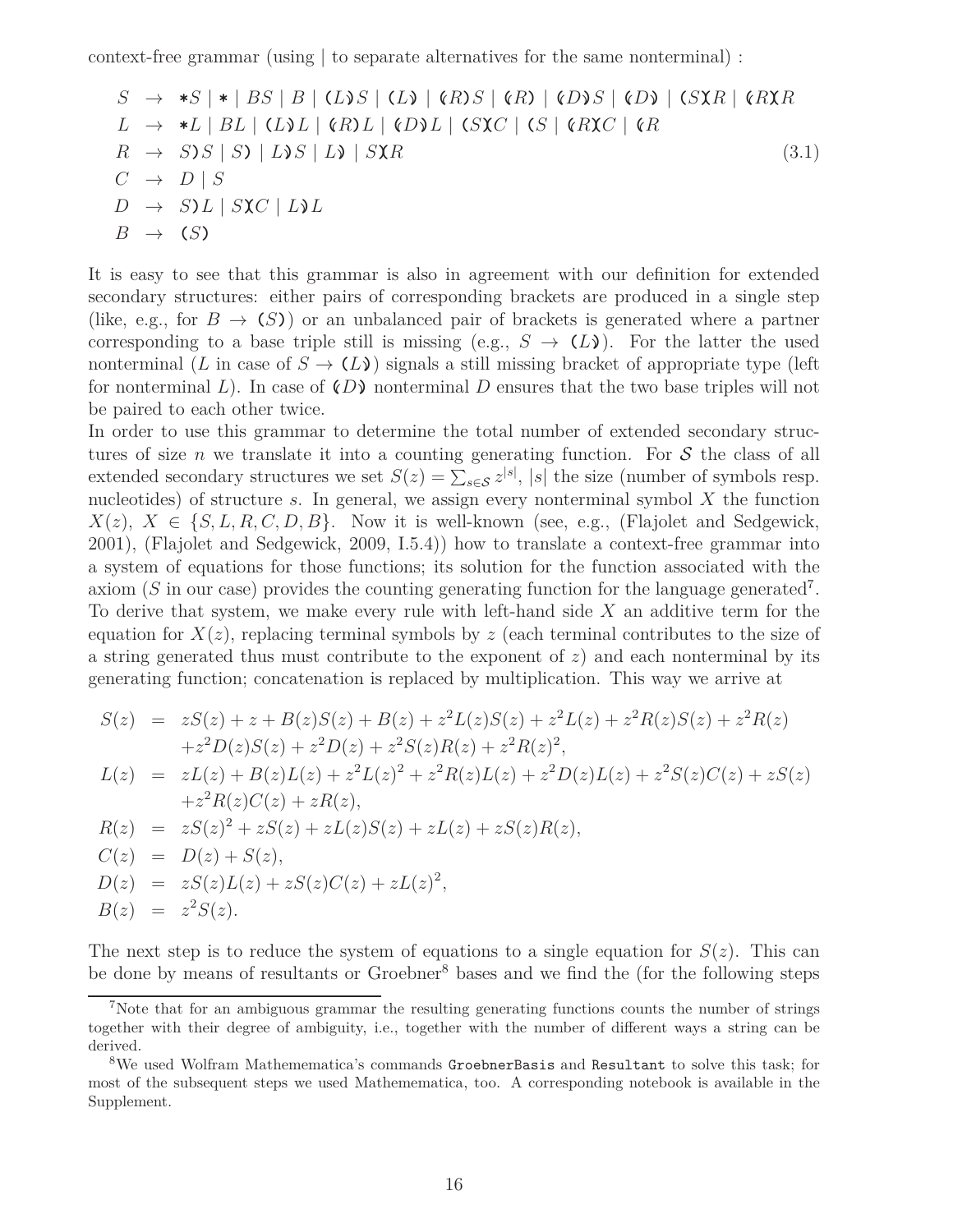necessarily) irreducible equation<sup>9</sup> (abbreviating  $S(z)$  by  $S$ )

$$
S = (4z5)S5 + (4z3 - 7z4 + 9z5)S4 + (-8z2 + 11z3 - 14z4 + 7z5)S3
$$
  
+ (5z - 10z<sup>2</sup> + 14z<sup>3</sup> - 9z<sup>4</sup> + 2z<sup>5</sup>)S<sup>2</sup> + (3z - 7z<sup>2</sup> + 7z<sup>3</sup> - 2z<sup>4</sup>)S (3.2)  
z - 2z<sup>2</sup> + z<sup>3</sup>.

Please note that at this point the connection of grammar and equation got lost. However, this is an inevitable consequence of the need for a single equation for our generating function. Connecting grammar and function at this point of the analysis asks for a grammar with a single nonterminal only. Obviously we cannot hope to easily find such a grammar. In the domain of generating functions however things become commutative (the order of terminals and intermediates on the right-hand side of a production is no longer of importance). Therefore it is possible to compute a corresponding single equation.

We are not able to solve this equation for *S* in order to get a closed form representation of  $S(z)$ . However, this is not a big problem as we can proceed along the following lines: Our final goal is to apply techniques from analytic combinatorics (the  $\mathcal{O}$ -transfer method, see (Flajolet and Sedgewick, 2009, VI.2) to derive an exact asymptotic for the coefficient at  $z^n$  of  $S(z)$ denoted  $[z^n]S(z)$ . To this end we need an expansion of  $S(z)$  around its dominant singularity, i.e., its singularity of smallest modulus. This singularity and the corresponding expansion can be determined from the implicit representation of  $S(z)$  given by  $(3.2)$  alone. For any algebraic function  $S(z)$  implicitly given by a polynomial equation  $F(z, S) = 0$  of degree k (in *S*) we normally have *k* distinct finite roots – the branches of the algebraic function *S*. There are values of *z* were this statement about the number of roots is not valid; the first being those for which the degree in *S* changes, i.e., for which the coefficient  $p_k(z)$  of  $S^k$  in the polynomial equation becomes 0. There, at least one branch of the function disappears (at infinity) – thus being called a point at infinity – implying a pole (singularity) for one or more of the branches. In our cases the corresponding pole  $z = 0$  cannot belong to the branch of interest to us for it would imply an infinite grows (of order  $0^{-n}$ ) for  $[z^n]S(z)$ . Furthermore, values of *z* where  $F(z, S)$  has multiple roots coincide with the branch points of the algebraic function, i.e., points where two or more branches meet, and thus the function ceases to be analytic. According to (Hille, 1962, Theorem 12.2.1.) and (Flajolet and Sedgewick, 2009, Lemma VII.4) those can be determined by solving  $D(z) = 0$ ,  $D(z) := (-1)^{\frac{1}{2}k(k-1)}[p_k(z)]^{-1}R[F, F_w, w]$ ,  $R[F, F_w, w]$  the resultant for *F* and the first derivative of *F* with respect to *w*; the roots of the equation  $D(z) = 0$  provide a superset of the finite branch points. For our equation (3.2) we find

$$
D(z) = (1-z)^2 z^1 3 (1+z)^8 (64-560 z+1292 z^2+1060 z^3-8384 z^4+13744 z^5-7936 z^6
$$
  
-5135 z<sup>7</sup> + 5850 z<sup>8</sup> + 5279 z<sup>9</sup> - 4984 z<sup>10</sup> - 1417 z<sup>11</sup> + 1342 z<sup>12</sup> + 205 z<sup>13</sup> - 200 z<sup>14</sup>  
+112 z<sup>15</sup>)

with the smallest – we seek the dominant singularity – non-zero solution of  $D(z) = 0$  being

$$
z_0 := 0.243828249819120568114852586022\ldots\tag{3.3}
$$

A close inspection of (3.2) shows that this is a branch point indeed (see Figure 9 for a graphical representation).

The next step is to compute the expansion of  $S(z)$  around  $z_0$ . Since no closed form representation for  $S(z)$  is available, we use the Newton polygon method for that task. We follow the

<sup>9</sup>We typically speak of irreducible polynomials however subtracting *S* from both sides of the equation yields a polynomial in variables *z* and *S* equated 0.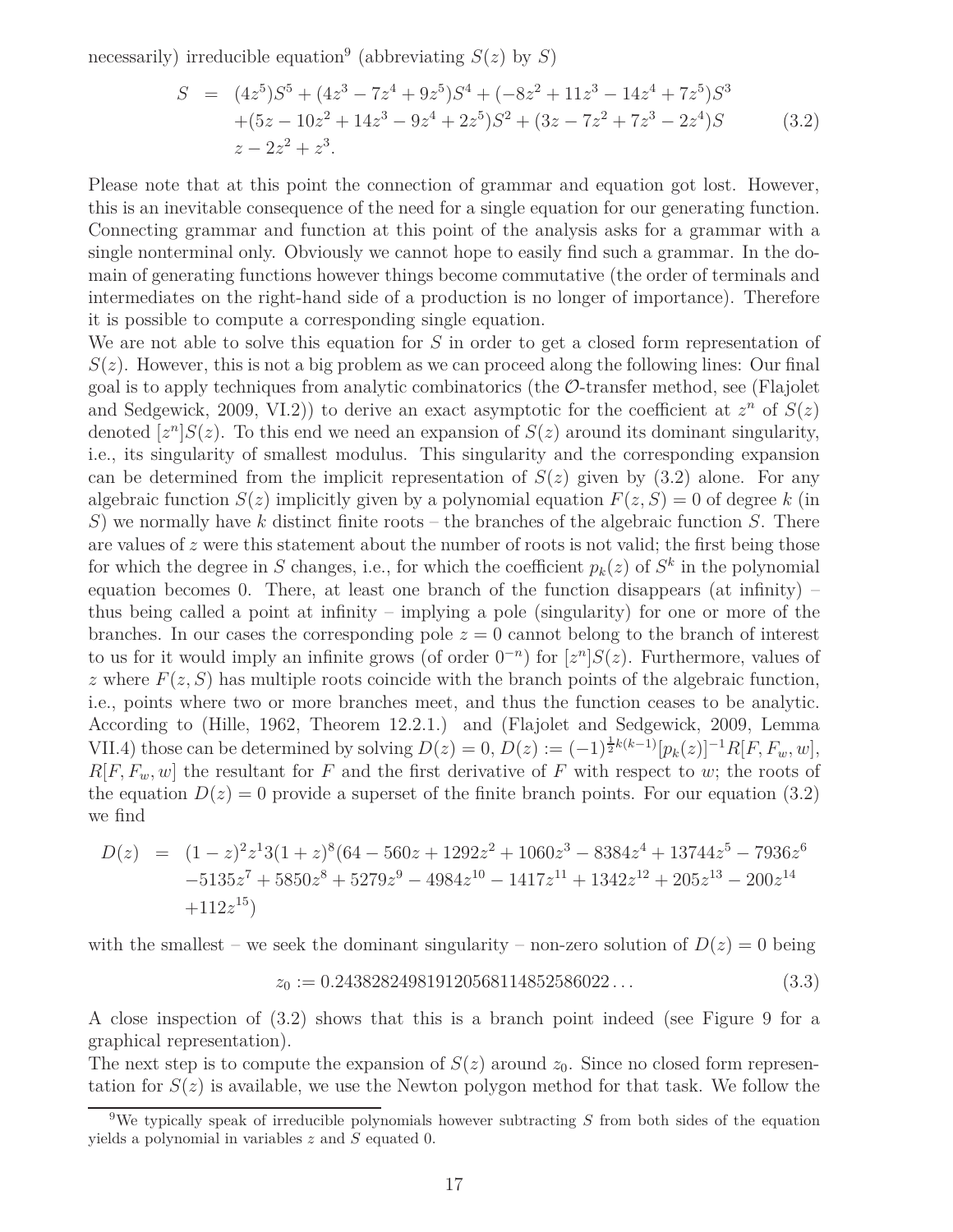

**Figure 9:** The implicit plot of our generating function *S*(*z*) showing a branch point at *z* = 0*.*243828 *. . .*



**Figure 10:** Newton diagram of  $\hat{F}(Z, Y)$ . The bold line depicts the least convex polygon of the Newton diagram.

approach discussed in (Hille, 1962, 12.3), shifting the branch point to the origin by means of the translations  $z = z_0 - Z$  and  $S = s_0 + Y$ ,  $s_0$  the solution of (3.2) at  $z_0$ ; we call the resulting polynomial equation  $\hat{F}(Z, Y)$  (implicitly defining a function  $Y(Z)$ ). We know a priori the existence of rational number  $\alpha$  and complex number  $c$  such that  $\lim_{Z\to 0} Z^{-\alpha}Y(Z) = c$  which provides the leading term of the needed expansion  $Y(Z) \sim cZ^{\alpha}$ . Now the Newton diagram allows to determine  $\alpha$ . It has for each term  $Z^i Y^j$  with a non-zero coefficient in polynomial  $\hat{F}(Z, Y)$  a point  $(i, j)$  in the  $(Z, Y)$  plane and we construct the least convex polygon containing these points. Figure 10 shows the diagram for *F*ˆ.

The negative inverse slope of the (in our case unbroken) line connecting the points of smallest modulus on the two axes equals  $\alpha$ , thus  $\alpha = \frac{1}{2}$  $\frac{1}{2}$  holds in our case<sup>10</sup>. Knowing  $\alpha$ , we obtain *c* by solving  $\hat{F}(Z, cZ^{1/2})$  and subsequently setting  $Z = 0$ . This way we arrive at the following

<sup>&</sup>lt;sup>10</sup>In general, each line segment composing the connection of the two axes constitutes a possible exponent  $\alpha$ , see (Flajolet and Sedgewick, 2009, Sec. VII.7.1.).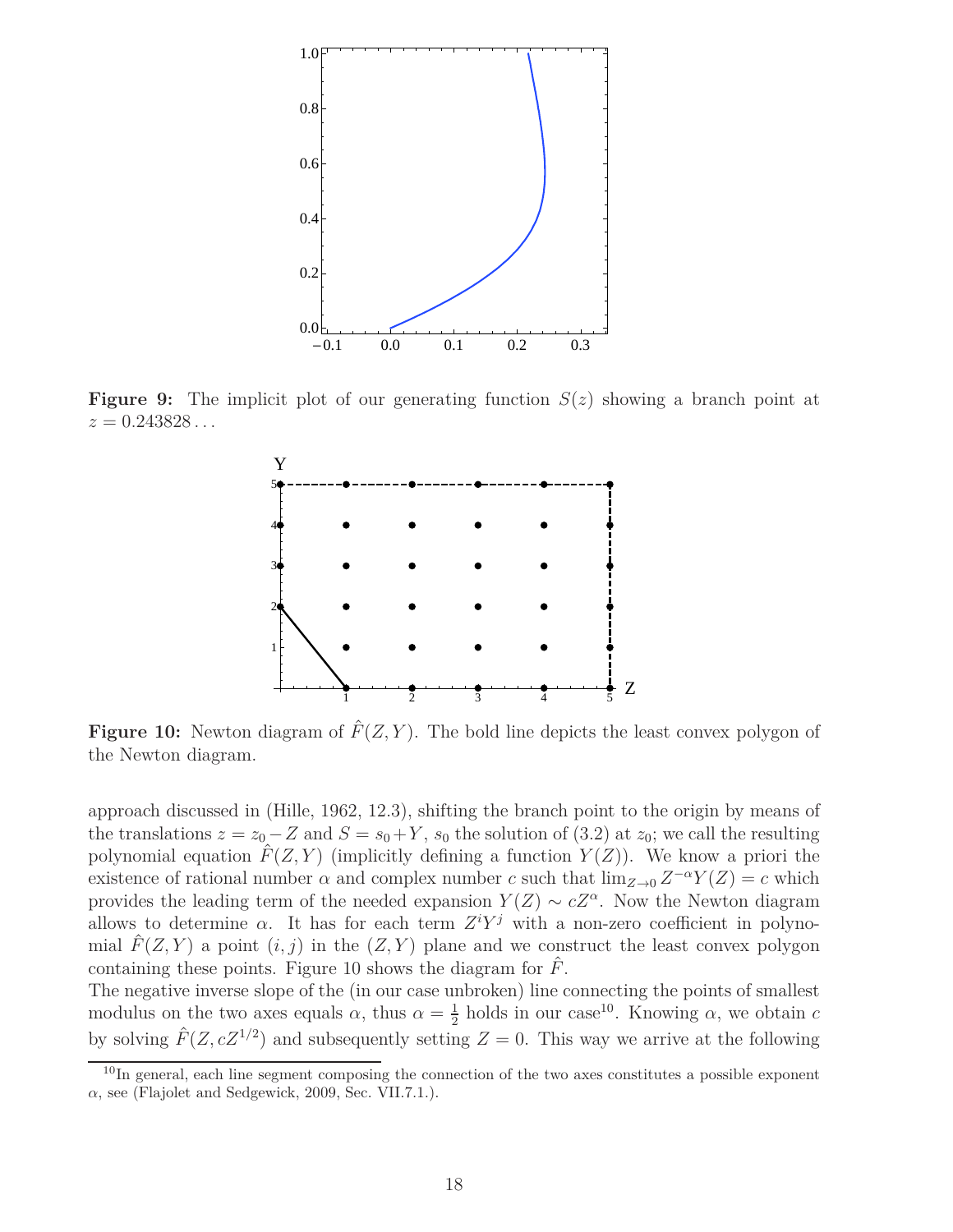leading term of the expansion

#### *c* := −1*.*798594782661093295257373939812 *. . .*

In order to compute more terms, the whole process could be repeated after eliminating the main term from *Y* . However, for our purposes there is no need to compute additional terms and we continue our analysis based on

$$
Y(Z) \sim c\sqrt{Z} + \mathcal{O}(Z).
$$

In a third and last step, we apply the O-transfer method (see (Flajolet and Sedgewick, 2009, VI.2)) in order to determine an asymptotic for the *n*th coefficients from the series expansion just computed. Keeping in mind the substitution  $Z = z_0 - z$ , we arrive at

$$
-\frac{c\sqrt{z_0}}{2\sqrt{\pi n^3}}z_0^{-n}+\mathcal{O}(a^{-n}n^{-5/2}).
$$

Equation (2.1) shows a rounded version of this result.

#### **3.2 Asymptotic number of hairpins**

The general methodology to analyze the number and length of the various structural motifs present in extended secondary structures is always the same. Starting with an unambiguous context-free grammar for the language of extended structures we derive a generating function and compute its coefficient. Different from what we did in the last section we now need a secondary variable *y* to mark the occurrence of a motif or all its parts in case we want to analyze lengths (see (Flajolet and Sedgewick, 2009, Chap. III) for details). Even if this task appears rather mechanic, one detail needs to be considered. Any structural motif resp. the symbols contributing to its length need to be uniquely associated to one or several of the productions of the grammar used such that the application of the rule(s) is in one-to-one correspondence to the motif showing up in the structure resp. a symbol contributing to the motif in question.

The grammar of before section is not well-designed to this end and we will make use of the grammar shown in Table  $6$  – denoted  $G$  in the sequel – and variants thereof to analyze the various motifs. Grammar *G* uses nonterminal *S* to generate any extended secondary (sub- )structure as a sequence of segments (bond chain or unpaired nucleotide). Any bond chain is produced from intermediate *H*. Here some *H* rules generate brackets that are corresponding (e.g.  $H \to (S)$  or  $H \to (RTL)$  where the *outer* brackets are corresponding), some rules just possess a nonterminal that will produce a corresponding bracket in a later step (e.g.  $H \to \mathbb{R}$  **(***RTWTL*) where the *outer* bracket of  $\mathbb{R}$  will correspond with a  $\mathbb{X}$  resulting from *W* and the *inner* bracket of  $\zeta$  will find its partner in the string derived from R). Accordingly, nonterminal  $L$  (resp.  $R$ ) is used to produce left (resp. right) brackets that are needed to correspond with symbols already generated. Intermediate *W* is used to produce the run of symbols  $\chi$  within bridges. We could prove *G*'s equivalence to grammar (3.1) by providing a sequence of rule transformations which step by step changes the set of productions from one to the other – and this indeed was the way we constructed *G*. On this way one can easily check that each modification does not change the language generated by simulation arguments, ambiguity issues could be addressed using generating functions (details on this way of reasoning can be found later in this section and in the Appendix, where similar arguments are used for variants of *G*). However, we decided to provide a more elegant proof here: First we proof by induction that every string generated by *G* encodes an extended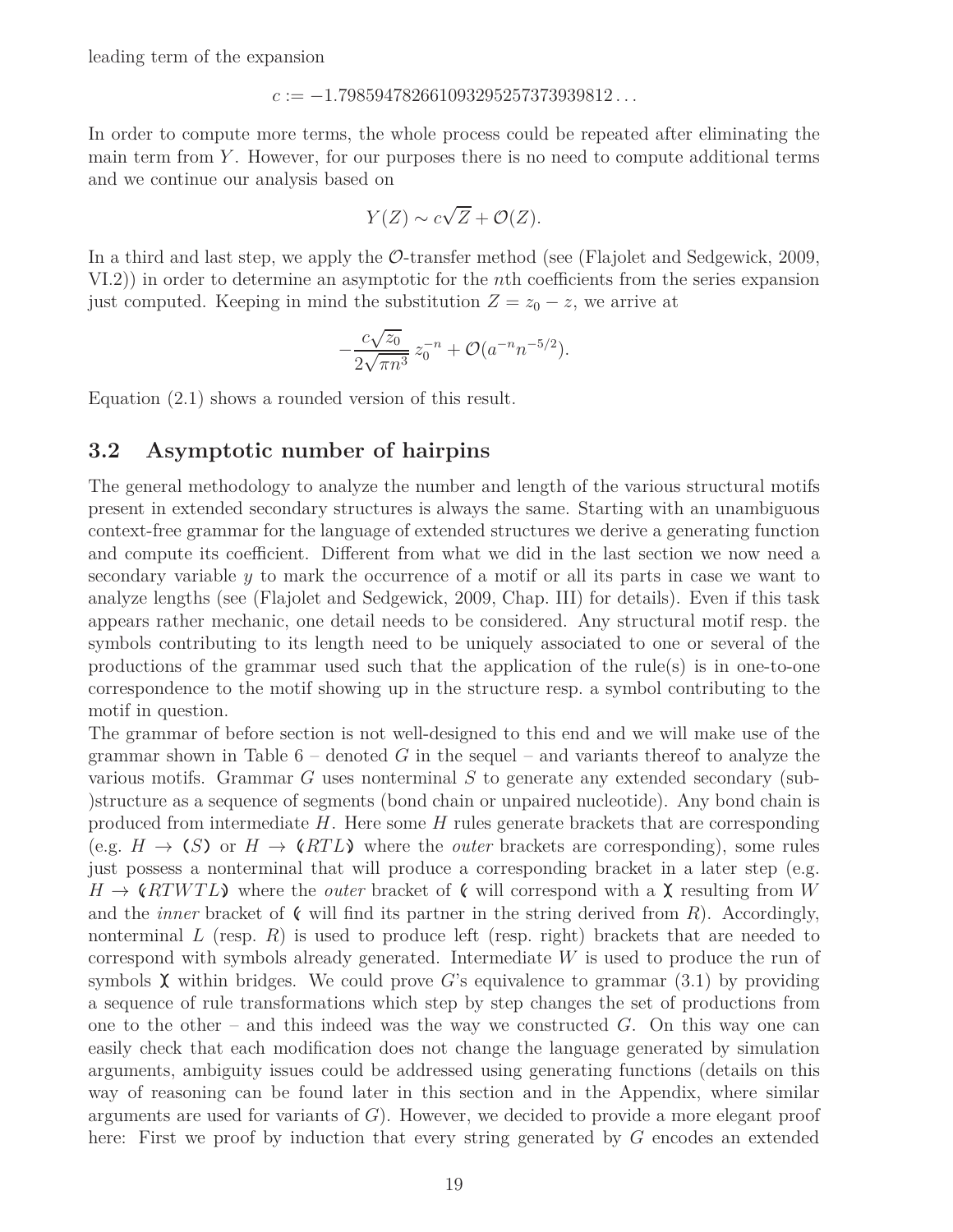**Table 6:** Production rules of an unambiguous, context-free grammar *G* for extended RNA secondary structures with base triples. Capital letters are used for non-terminal symbol, while unpaired  $(\ast)$ , pair  $({}^{\prime}({}^{\prime}, {}^{\prime})^{\prime})$  and triple bases  $({}^{\prime}({}^{\prime}, {}^{\prime}X^{\prime}, {}^{\prime})^{\prime})$  constitute the terminal symbols.

| S           | $\rightarrow$ | $\star$   $\star$ S   H   HS                          |
|-------------|---------------|-------------------------------------------------------|
| Н           | $\rightarrow$ | (RTWTL)   (RTL)                                       |
|             |               | $ $ (SWS) $ $ (S) $ $ (SWS)                           |
|             |               | $ $ (RTWS) $ $ (SWTL)                                 |
|             |               | $ \left(RT\right) $ (TL)                              |
| L           | $\rightarrow$ | (RTWS   (SWS   (S   6RT                               |
| $\mathbb R$ | $\rightarrow$ | $SWTL$ $\mid SWS$ $\mid S$ $\mid TL$ $\mid TL$ $\mid$ |
| T           | $\rightarrow$ | $\epsilon \mid S$                                     |
| W           | $\rightarrow$ | $\chi$ SW   $\chi$                                    |

secondary structure according to Definition 1, i.e., is an element of  $S$ . Second, we show that the grammar is unambiguous. By observing that (3.1) and *G* have the same counting generating functions we conclude that  $G$  is equivalent to grammar  $(3.1)$ .

For nonterminal X define  $\mathcal{L}_X^N$  to be the language that could be derived from X using at most *N* steps in a leftmost derivation and  $\mathcal{L}_X := \lim_{N \to \infty} \mathcal{L}_X^N$ ,  $X \in \{S, H, L, R, T, W\}$ . First we observe that  $\chi$  and  $\chi$  can be assume equivalent with respect to  $\delta$  from Definition 1 and thus we will identify the two in the proof to prevent unnecessary case distinctions. We show by induction on the number of steps in a leftmost derivation that

$$
\mathcal{L}_S \equiv_{\delta} \varepsilon, \, \mathcal{L}_H \equiv_{\delta} \varepsilon, \, \mathcal{L}_L \equiv_{\delta} \, \zeta, \, \mathcal{L}_R \equiv_{\delta} \, \zeta, \, \mathcal{L}_T \equiv_{\delta} \varepsilon, \, \mathcal{L}_W \equiv_{\delta} \, \zeta,
$$

writing  $\mathcal{L}_X \equiv_{\delta} \rho$  as a short form for  $(\forall w \in \mathcal{L}_X)(w \equiv_{\delta} \rho)$ .

We start with considering derivations of at most 2 steps. For *S* we can generate **\*** and **\*\*** but no other word since *H* needs at least two steps to generate a terminal string; obviously,  $\{*, **\} \equiv_{\delta} \varepsilon$  holds. For the other nonterminals we find  $\mathcal{L}_H^2 = \{(*)\} \equiv_{\delta} \varepsilon$ ,  $\mathcal{L}_L^2 = \{(*\} \equiv_{\delta} \zeta$ ,  $\mathcal{L}_R^2 = \{\ast\} \equiv \delta$ ,  $\mathcal{L}_T = \{\varepsilon, \ast\} \equiv \delta \varepsilon$  and<sup>11</sup>  $\mathcal{L}_W^2 = \{\sum \xi \equiv \delta \}$  (and the anchor follows. Now assume the claim holds for derivations of at most *N* steps and consider derivations of length at most  $N+1$ . For S we have 4 alternatives, and we can apply the claim to any symbol showing up on the right-hand side after a rule was used. Since any string derived from *S* or *H* in at most *N* steps is equivalent  $\varepsilon$  we conclude  $\mathcal{L}_S^{N+1} \equiv_{\delta} \varepsilon$ . Regard  $H \to \mathcal{C}RTWTL\mathcal{V}$  as a first step. By the induction hypothesis everything which might be derived from *R* (resp. *T*, *W*, *L*) can be reduce to ) (resp. *ε*, )(, (). Thus after the corresponding reductions have been performed inside-out we are left with  $(\cdot)$   $(\cdot)$  which obviously reduces to  $\varepsilon$  applying the equations from  $\delta$ . It is an easy exercise to show that the same holds when applying one of the other alternatives for *H* as a first derivation step, such that  $\mathcal{L}_{H}^{N+1} \equiv_{\delta} \varepsilon$  follows. Consider  $L \rightarrow \mathcal{C}RTWS$  as the first derivation step. Again, we can make use of the hypothesis to reduce  $R, T, W$  and  $S$  getting  $\mathcal{O}(\mathcal{O})$  which obviously reduces to  $\mathcal{O}(\mathcal{O})$ . At this point it should be obvious how to proceed until the induction step is entirely proven. We remark while passing that by inspection of the rules for nonterminal *H* it is easy to show that *G* cannot generate any pair of corresponding brackets without at least one symbol in between (thus honoring condition  $w \equiv_{\delta \setminus {\{\star_{\equiv \delta \varepsilon}\}}} \rho \implies \rho = w$  of Definition 1).

To show that *G* is unambiguous, note that we can decompose any word derived from *S* into a run of **\*** followed by a pair of brackets (generated from *H*) and potentially a suffix generated from *S* again. The leading symbols **\*** cannot imply ambiguities for their number

<sup>&</sup>lt;sup>11</sup>Here we make use of before mention equivalence  $\mathbf{\chi} \equiv$   $($ .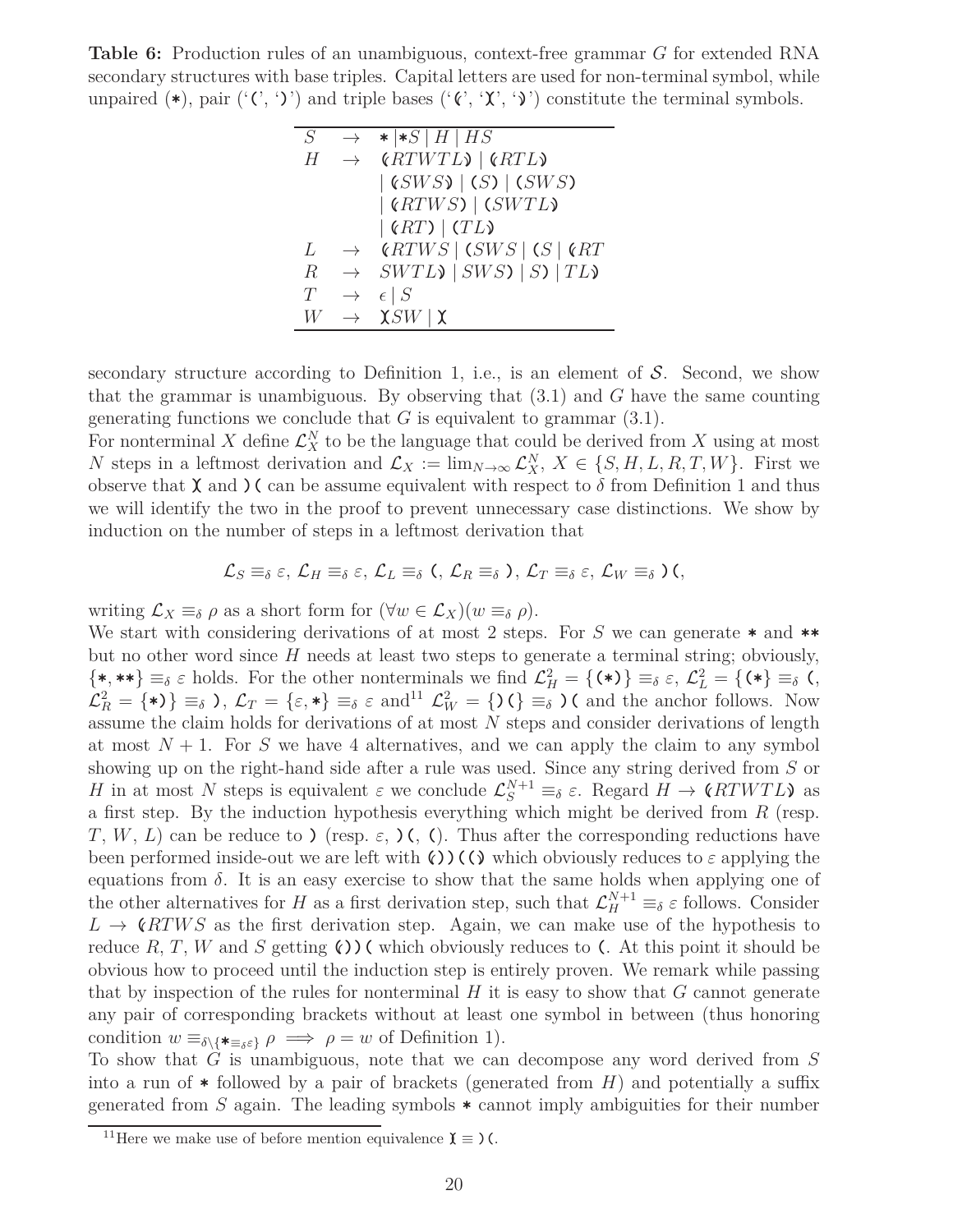**Table 7:** Grammar *Gch* used for counting number and total length of classic hairpin loops.

| S                | $\rightarrow$ | $\star$   $\star$ S   H   HS                                        |
|------------------|---------------|---------------------------------------------------------------------|
| H                | $\rightarrow$ | (RTWTL)   (RTL)                                                     |
|                  |               | $ $ (SWS) $ $ (V) $ $ (SWS)                                         |
|                  |               | $ $ (RTWS) $ $ (SWTL)                                               |
|                  |               | $ \left(RT\right) $ (TL)                                            |
| L                | $\rightarrow$ | (RTWS   (SWS   (S   6RT                                             |
| $\boldsymbol{R}$ |               | $\rightarrow$ SWTL $\rightarrow$ SWS $\rightarrow$ SV $\rightarrow$ |
| T                | $\rightarrow$ | $\epsilon \mid S$                                                   |
| W                | $\rightarrow$ | $\chi$ SW   $\chi$                                                  |
| V                | $\rightarrow$ | $P \mid Q$                                                          |
| Р                | $\rightarrow$ | $\ast   \ast P$                                                     |
| Q                | $\rightarrow$ | $*Q$   H   HS                                                       |

uniquely determines which rules to apply. For any combination of the outermost brackets in  $\{(\, \mathcal{C} \times \{), \mathcal{V}\}\}$  *G* has several alternatives to generate them. However, we can easily decide which has to be applied by considering the respective corresponding brackets. For example, the outermost pair  $\zeta$  **(**) may not be corresponding at all; then  $\zeta$  **(***RTWTL*) must be used such that  $\zeta$  (resp. ) becomes corresponding with the residue of the string produced from *R* (resp. *L*) and a symbol  $\chi$  introduced by *W*. If  $\zeta$  are corresponding with each other as well as with the residues of the string produced from *R* resp. *L*, rule  $H \to \langle RTL \rangle$  must be used. Finally, if the two are corresponding with each other and with an interior  $\chi$ ,  $H \to (SWS)$  is the choice. It is now an easy exercise, to use the same kind of reasoning to see that the outside-in decomposition of any terminal string generated by *G* always allows the unique identification of the next production to use. Finally please note that after translating *G* into a system of generating functions and reducing this to a single equation in *S* and *z*, we rediscover (3.2). This proves *G* to unambiguously<sup>12</sup> generate S.

Now let us try to count the number of hairpins in the extended secondary structures of size *n*. We first observe that any hairpin loop uniquely corresponds to a hairpin such that counting hairpin loops is sufficient. Here we want to distinguish classic from novel loops. According to Definition 3 a classic hairpin loop of length *l* is given by a substring  $(*')$ ,  $l > 1$ . Within *G*, a pair of corresponding brackets () is generated by production  $H \rightarrow (S)$ . Unfortunately, *S* now can either generate a hairpin loop or a structure with further H bonds and accordingly we cannot identify the number of rule applications of  $H \to (S)$  and the number of classic hairpins. However, introducing a new nonterminal *V* which either can generate  $\{*\}^+$  (production  $V \to P$ , *P* a second new nonterminal with  $P \to * | *P$ ) or  $\mathcal{L}_S \setminus \{\ast\}^+$  (production  $V \to Q$ ,  $Q$  a third new nonterminal with  $Q \to \ast Q \mid H \mid HS$ ) and replacing  $H \to (S)$  by  $H \to (V)$  makes it possible to identify a classic hairpin with the application of rule  $V \rightarrow P$  and to count their length by taking<sup>13</sup>  $P \rightarrow \ast P$  into account, too. Obviously this modification does not change the generated language and no ambiguities are introduced. Table 7 shows the complete resulting grammar *Gch*. To determine the total number of all classic hairpins in all extended secondary structures of size *n* we translate the productions of *Gch* in the same way into a system of equations as before with the only difference that now a second variable *y* is used to mark the application of  $V \to P$ , assuming

<sup>&</sup>lt;sup>12</sup>To show that *G* only produces strings in  $S$  and that the generating functions coincide is not sufficient because missing extended secondary structures in general could have been balanced in number by ambiguities.

<sup>&</sup>lt;sup>13</sup>After production  $f: V \to P$  has been used,  $P \to *$  is applied exactly one. Thus counting the number of applications of rule *f* is quantitatively equivalent to count applications of rule  $P \to \ast$ .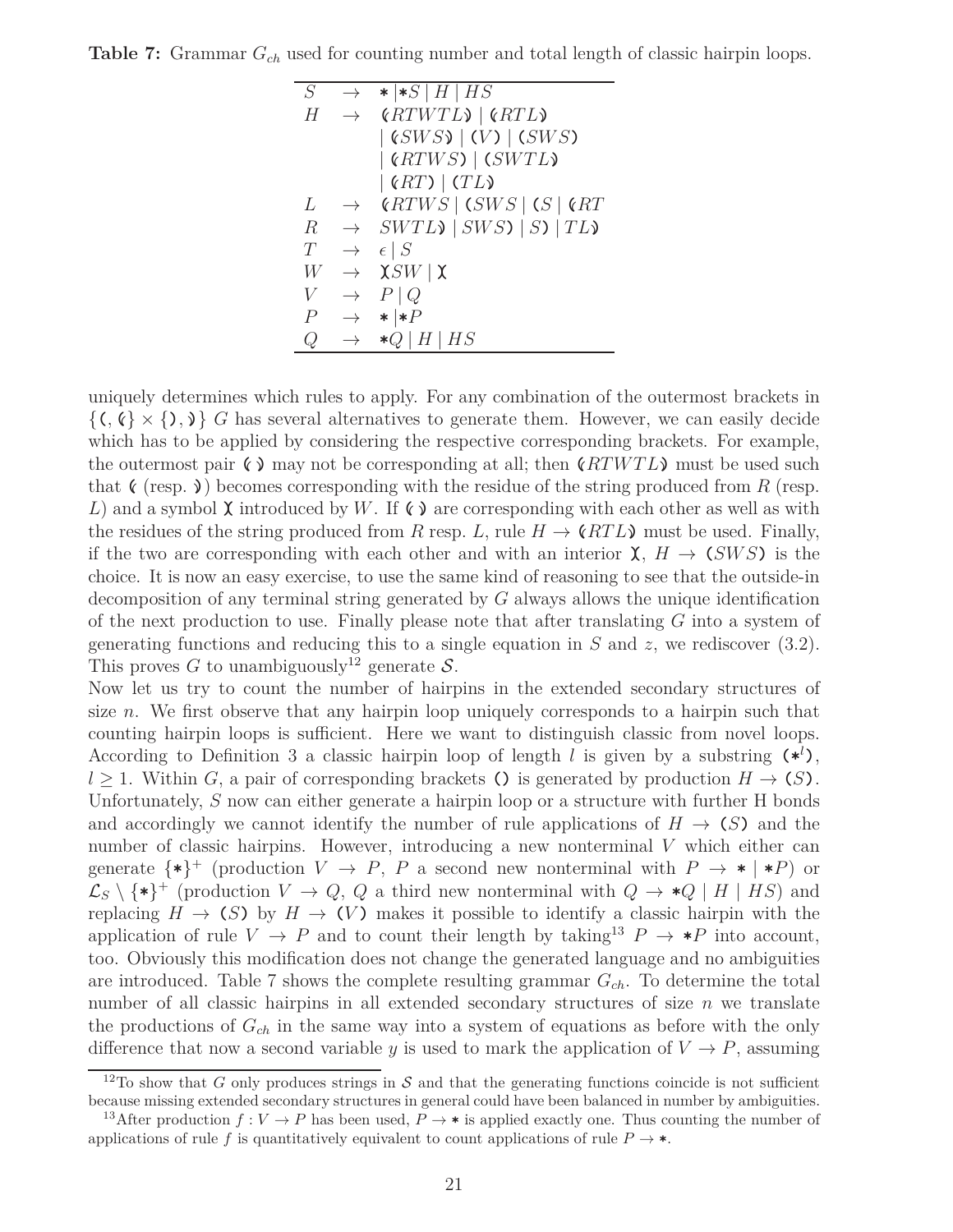all generating functions to be bivariate (depending on variables *z* and *y*). Accordingly,  $V \to P$  is translated into  $V(z, y) = yP(z, y)$  giving rise to an increment of the exponent of *y* every time this rule is applied. Afterwards, the resulting system of equations is reduced into a single one in *S*, *z* and *y* using standard techniques. Then, we take the implicit partial derivative with respect to *y* and set  $y = 1$  afterwards (see (Flajolet and Sedgewick, 2009, Chap. III)). This way, we get any implicit equation for the resulting generating function  $S'(z,1)$  whose coefficient at  $z^n$  is the total number of classic hairpins in all structures of size *n*. This equation is in two symbols, the derivative  $S'(z,1)$  with respect to *y* at  $y=1$  and  $S(z,1) = S(z)$ , i.e., the generating function counting all extended secondary structures. For the latter we use our equation from the analysis before and reduce the resulting system of two equations to get an implicit equation in two symbols *S* ′ and *z* for the generating function in question. At this point we can compute the corresponding coefficient asymptotic (by Newton polygon method and O-transfer as before) which then is divide by the asymptotic number of extended secondary structures of size *n* to compute the average number of hairpin loops in an extended structures of size *n*. Since the number of hairpins in a structure of size *n* is upper bounded by *n*, the coefficient of generating function  $S'(z,1)$  can at most be a factor *n* larger than that of generating function  $S(z)$ . Therefore, the dominant singularity must be the same since the exponential rate of growth cannot change – an observation which holds for all the parameters considered. We only provide the key results of the remaining analysis. The implicit representation of  $S'(z, 1) = T$  is given by

$$
T^5(112z^{18}-536z^{17}+1141z^{16}+15z^{15}-4628z^{14}+3088z^{13}+14638z^{12}-23522z^{11}-1864z^{10} \\ +19740z^9+16297z^8-68289z^7+75380z^6-40784z^5+7128z^4+4560z^3-3164z^2+752z-64)+ \\ T^4(112z^{18}-424z^{17}+717z^{16}+732z^{15}-3896z^{14}-808z^{13}+13830z^{12}-9692z^{11}-11556z^{10}+8184z^9 \\ +24481z^8-43808z^7+31572z^6-9212z^5-2084z^4+2476z^3-688z^2+64z)+ \\ T^3(50z^{18}-122z^{17} \\ +162z^{16}+604z^{15}-1225z^{14}-2013z^{13}+4203z^{12}+2069z^{11}-4943z^{10}-3621z^9+9134z^8-5546z^7+ \\ 1367z^6-119z^5)+ \\ T^2(11z^{18}-8z^{17}+34z^{16}+172z^{15}-101z^{14}-526z^{13}+139z^{12}+730z^{11}-6z^{10} \\ -758z^9+442z^8-64z^7-z^6)+ \\ T(z^{18}+z^{17}+10z^{16}+34z^{15}+23z^{14}-27z^{13}-36z^{12}-8z^{11}+2z^{10})+ \\ z^{16}+4z^{15}+6z^{14}+4z^{13}+z^{12}.
$$

Note that for  $T$  our dominant singularity is a point at infinity, making the coefficient of  $T^5$  to become zero. However, we still can apply the Newton polygon method substituting *T* by 1*/U*, multiplying with *U* <sup>5</sup> afterwards. This way, the point at infinity is translated into a branch point at  $z_0$  for the resulting implicit equation for  $U(z)$ . Proceeding as before, i.e., shifting the branch point to the origin (substitution  $Z = z_0 - z$ ), deriving the Newton diagram etc. finally yields the following leading term of the expansion

$$
U(z) \sim 163.375126468432414746\ldots\sqrt{Z}.
$$

We have to first undo the substitution  $Z = z_0 - z$  and then make use of  $T = 1/U$ . This way we find

$$
T(z) \sim \frac{0.006120882790522102453083746995\ldots}{\sqrt{z_0}\sqrt{1-\frac{z}{z_0}}}
$$

and the  $\mathcal{O}\text{-transfer implies}$ 

$$
[zn]T(z) \sim \frac{0.006120882790522102453083746995...}{\sqrt{z_0}\sqrt{\pi n}}z_0^{-n}.
$$

Computing the quotient of before asymptotic and the asymptotic number of extended structures of size *n* yields an average number of 0*.*027914 *. . . n* classic hairpin loops in an extended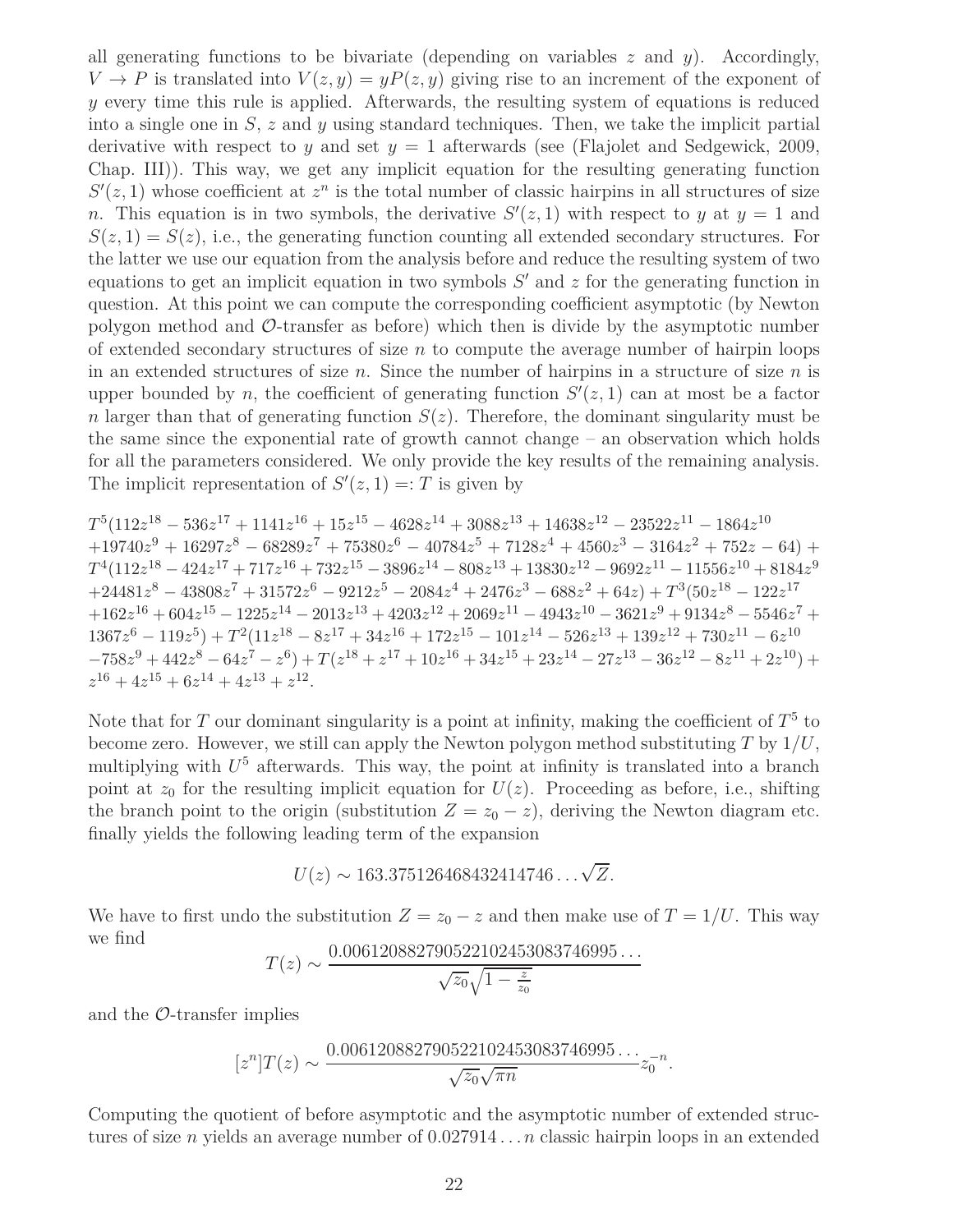**Table 8:** Grammar *Gnh* used for counting the number and total length of novel hairpin loops.

| S            | $\rightarrow$ | $\star$  *S   H   HS                                                         |
|--------------|---------------|------------------------------------------------------------------------------|
| Н            | $\rightarrow$ | (RTWTL)   (RTL)                                                              |
|              |               | $\vert$ (VWV) $\vert$ (S) $\vert$ (VWV)                                      |
|              |               | $\vert$ (RTWV) $\vert$ (VWTL)                                                |
|              |               | $ \left(RT\right) $ (TL)                                                     |
| L            | $\rightarrow$ | $\left\langle RTWV \right\rangle$ (VWV   (V   $\left\langle RT\right\rangle$ |
| $\mathbb{R}$ | $\rightarrow$ | $VWTL$ ) $  VWV$ ) $  V$ ) $  TL$                                            |
| T            | $\rightarrow$ | $\epsilon \mid S$                                                            |
| W            | $\rightarrow$ | $\chi V W \mid \chi$                                                         |
| V            | $\rightarrow$ | $P \mid Q$                                                                   |
| Р            | $\rightarrow$ | $* *P$                                                                       |
| $\mathcal Q$ | $\rightarrow$ | $*Q$   H   HS                                                                |

structure of size *n* (see Table 2). We already explained above, how to label productions of *Gch* by *y* in order to count the total length of all classic hairpins. Dividing the resulting asymptotic number – its computation follows exactly the same lines and is detailed in the Supplement – by the number of hairpin loops just computed yields the expected length of a single classic hairpin loop of 1*.*32245 *. . .* as reported in Table 4. Dividing the total length of all classic hairpin loops by the number of extended secondary structures provides the *Number of bases in classic hairpin loops* 0*.*03692 *. . . n* as given in Table 2. Finally, dividing this number by *n* (resp. by the expected number of unpaired bases 0*.*35504 *. . . n*) yields the corresponding proportion *Bases in classic hairpin loops of all bases* (resp. *Bases in classic hairpin loops of all unpaired bases*) as reported in Table 3. Again, details on the corresponding analysis can be found in the Supplement.

To count the novel hairpins, we need to apply similar changes to grammar *G* at different places (rules). In detail, we have to identify those positions in the right-hand sides of productions with premise *H* that might produce a pair of corresponding brackets different from **()**. Here, we will have the possibility to either generate a run of symbols **\*** or a structure with additional paired bases, the first alternative implying a novel hairpin loop. Table 8 shows the resulting rule set where nonterminals *V*, *P* and *Q* are used in the same way as before. We will not discuss all the changes applied in detail but demonstrate the way of reasoning using the example of production  $H \to (VWTL)$ . This rule results from  $f : H \to (SWTL)$  for G. We first observe that the bracket  $\epsilon$  produced by  $f$  will be in correspondence with  $\chi$  generated from *W* since *S* (as proven above) can only produce strings that reduce to  $\varepsilon$ . Accordingly, **(** together with **)(** will imply a hairpin loop iff *S* generates a run of **\***. Thus, replacing *S* by *V* allows to keep track of those loops. Furthermore,  $\lambda$  might contribute a second novel hairpin loop. However, we need to consult the rule applied for L to handle this one. If for instance  $L \to (S \text{ is applied, this might yield a hairpin, thus we replace } S \text{ by } V \text{ for this})$ production. Analogously,  $g: L \to \text{C}SWS$  might give rise of two novel hairpin loops, one between ( produced by g and  $\chi$  resulting from W and one between  $\chi$  and  $\chi$  stemming from *f*. As a consequence, both occurrences of *S* in *g* are replaced by *V* . Considering all the other possibilities in the very same way finally yields grammar *Gnh* as shown in Table 8.

From this point on, the analysis follows the very same lines: we translate the grammar into a system of generating function, marking terminal symbols by *z* and the application of rule  $V \rightarrow P$  by *y* thus counting the total number of novel hairpins by taking the derivative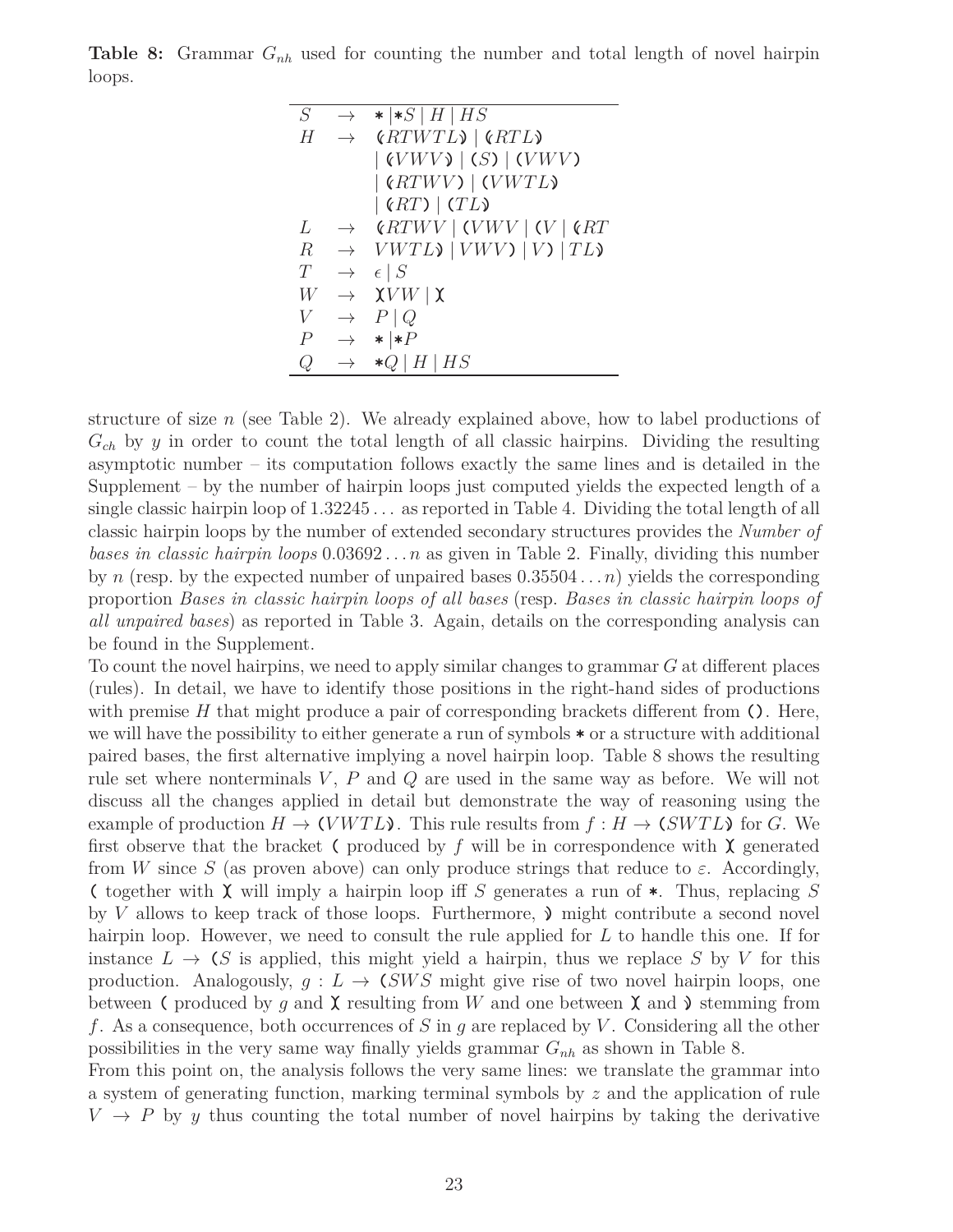with respect *y*, setting  $y = 1$  afterwards. If we additionally mark  $P \rightarrow *P$  by *y* we keep track of the total length of all novel hairpin loops. Computing an expansion of the resulting generating function(s) at our dominant singularity finally provides a precise asymptotic for the number(s) in question. It should be obvious how to derive the related averages and proportions reported in Tables 2, 3 and 4.

We close this section my noting that the analysis of all hairpin loops can either be performed by adding up the results obtained for classic and novel hairpin loops or by modifying grammar  $G_{nh}$ , replacing  $H \to (S)$  by  $H \to (V)$ .

### **4 Conclusion**

In this paper, we examined an extended combinatorial model of RNA secondary structures considering base triples. Given the fact that the sequence of the first exact numbers of structures is not contained in the The On-Line Encyclopedia of Integer Sequences database, extended RNA secondary structures with base triples can be considered a new combinatorial object not in direct bijection to any combinatorial class studied before.

After providing precise definitions for the structures themselves as well as for various structural motifs capable of describing their overall appearance, we have presented a precise asymptotic for the number of extended RNA secondary structures as a function of their size *n*. This way we proved that introducing base triples increases the number of possible foldings exponentially. This gain has considerable effects on practical applications such as folding algorithms in terms of search space size and runtime. Second, we have shown averages, proportions and lengths of various structural motifs including both classic and novel ones. Also, we have pointed out differences in expectations compared to both classic models and nature. For the latter, we used data from the Protein Data Bank to derive statistics on structural parameters of native RNA molecules with base triples.

Future research based on our model could make use of stochastic context-free grammars in order to bring the model closer to nature. A further extension of the model by introducing pseudoknots might be another worthwhile effort.

### **Author disclosure statement**

No competing financial interests exist.

## **Acknowledgments**

We thank the anonymous referees for valuable comments on a first version of that paper which helped a lot to improve our presentation.

## **References**

Abu Almakarem, A. S., Petrov, A. I., Stombaugh, J., Zirbel, C. L., and Leontis, N. B. (2012). Comprehensive survey and geometric classification of base triples in RNA structures. *Nucleic Acids Research*, 40(4):1407–1423.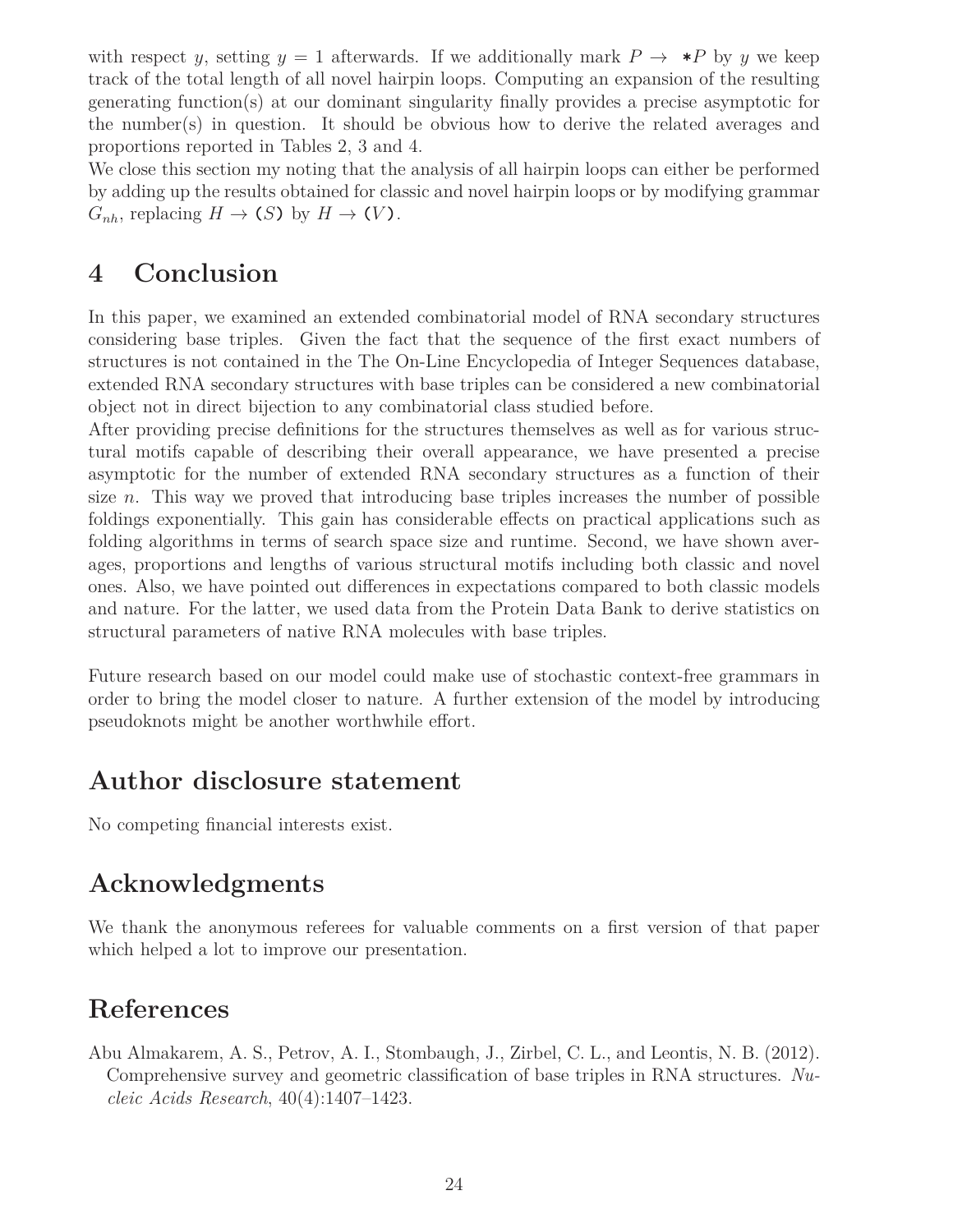- Bousquet-Mélou, M. and Xin, G. (2006). On partitions avoiding 3-crossings. *Séminaire Lotharingien de Combinatoire*, 54:B54e.
- Chen, W. Y., Qin, J., and Reidys, C. M. (2008). Crossings and Nestings in Tangled Diagrams. *The Electronic Journal of Combinatorics*, 15(1):R86.
- Conn, G. L., Gutell, R. R., and Draper, D. E. (1998). A Functional Ribosomal RNA Tertiary Structure Involves a Base Triple Interaction. *Biochemistry*, 37(34):11980–11988.
- Doherty, E. A., Batey, R. T., Masquida, B., and Doudna, J. A. (2001). A universal mode of helix packing in RNA. *Nat Struct Biol*, 8(4):339–43.
- Flajolet, P. and Sedgewick, R. (1993a). The Average case analysis of algorithms: complex asymptotics and generating functions. Rapport de recherche RR-2026, INRIA.
- Flajolet, P. and Sedgewick, R. (1993b). The Average case analysis of algorithms: Counting and generating functions. Rapport de recherche RR-1888, INRIA.
- Flajolet, P. and Sedgewick, R. (2001). Analytic combinatorics: Functional Equations, Rational and Algebraic Functions. Rapport de recherche RR-4103, INRIA.
- Flajolet, P. and Sedgewick, R. (2009). *Analytic Combinatorics*. Cambridge.
- Harrison, M. A. (1978). *Introduction to Formal Language Theory*. Addison-Wesley Longman Publishing Co.
- Hille, E. (1962). *Analytic Function Theory*, volume 2. Blaisdell Publishing Company.
- Hofacker, I. L. (2003). Vienna RNA secondary structure server. *Nucleic Acids Research*, 31(13):3429–3431.
- Hofacker, I. L., Schuster, P., and Stadler, P. F. (1998). Combinatorics of RNA secondary structures. *Discrete Applied Mathematics*, 88(1-3):207–237.
- Höner zu Siederdissen, C., Bernhart, S. H., Stadler, P. F., and Hofacker, I. L. (2011). A folding algorithm for extended RNA secondary structures. *Bioinformatics*, 27(13):129–136.
- Hopcroft, J. E., Motwani, R., and Ullman, J. D. (1979). *Introduction to Automata Theory, Languages, and Computation*, volume 2. Addison-wesley Reading, MA.
- Kemp, R. (1996). On the Average Minimal Prefix-Length of the Generalized Semi-Dycklanguage. *RAIRO Theoretical Informatics and Applications*, 30(6):545–561.
- Knudsen, B. and Hein, J. (1999). RNA secondary structure prediction using stochastic context-free grammars and evolutionary history. *Bioinformatics*, 15(6):446–454.
- Leontis, N. B. and Westhof, E. (2001). Geometric nomenclature and classification of RNA base pairs. *RNA*, 7(4):499–512.
- Nebel, M. E. (2002a). Combinatorial Properties of RNA Secondary Structures. *Journal of Computational Biology*, 9:541–573.
- Nebel, M. E. (2002b). On a Statistical Filter for RNA Secondary Structures. Frankfurter Informatik-Berichte 5/02 (technical report), Johann Wolfgang Goethe-Universitaet.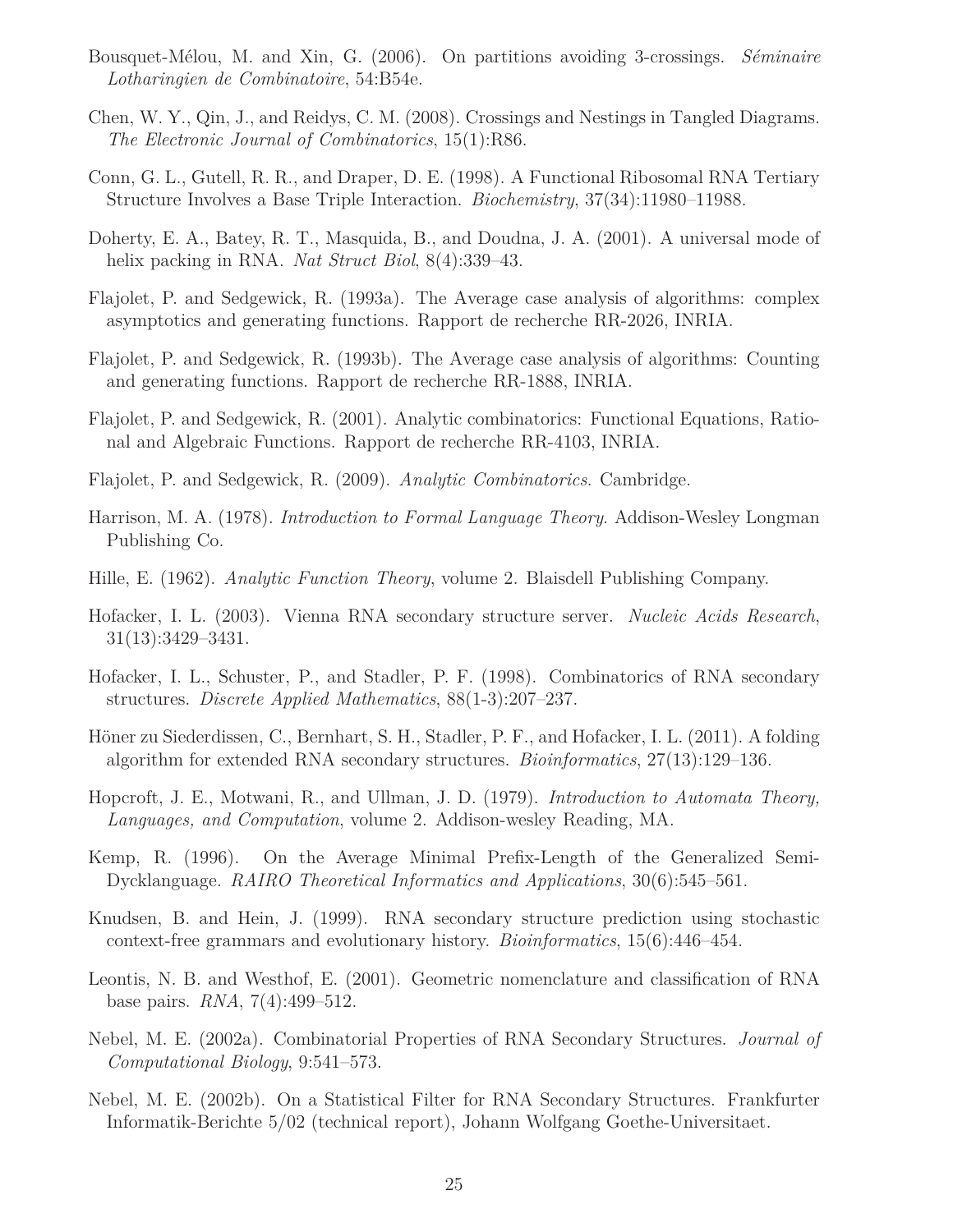- Nebel, M. E. (2004). Investigation of the Bernoulli-Model of RNA Secondary Structures. *Bulletinof Mathematical Biology*, 66:925–964.
- Nussinov, R., Pieczenik, G., Griggs, J. R., and Kleitman, D. J. (1978). Algorithms for Loop Matchings. *SIAM Journal on Applied Mathematics*, 35(1):pp. 68–82.
- Parisien, M. and Major, F. (2008). The MC-Fold and MC-Sym pipeline infers RNA structure from sequence data. *Nature*, 452(5):51–5.
- Pipas, J. M. and McMahon, J. E. (1975). Method for Predicting RNA Secondary Structure. *Proceedings of the National Academy of Sciences of the United States of America*, 72(6):2017–2021.
- Qin, J. and Reidys, C. M. (2007). A combinatorial framework for RNA tertiary interaction. Technical Report 0710.3523, arXiv.
- Sankoff, D. and Kruskal, J. B. (1999). *Time Warps, String Edits, and Macromolecules: The Theory and Practice of Sequence Comparison]*. CSLI Publ.
- Stein, P. R. and Waterman, M. S. (1979). On some new sequences generalizing the Catalan and Motzkin numbers. *Discrete Mathematics*, 26(3):261 – 272.
- Waterman, M. S. (1978). Secondary Structure of Single-Stranded Nucleic Acids. In *Studies on foundations and combinatorics, Advances in mathematics supplementary studies, Academic Press N.Y., 1:167 – 212*, pages 167–212.
- Zuker, M. and Stiegler, P. (1981). Optimal computer folding of large RNA sequences using thermodynamics and auxiliary information. *Nucleic Acids Research*, 9(1):133–148.

## **5 Appendix**

In this appendix, we discuss in detail the modifications to grammar *G* needed to analyze the parameters not discussed in Section 3. The corresponding computations are presented in the Supplement (http://wwwagak.cs.uni-kl.de/downloads/papers/BaseTriplesSupplement.pdf – PDF version – or http://wwwagak.cs.uni-kl.de/downloads/papers/BaseTriplesSupplement.nb – Mathematica notebook).

Most of the parameters could be examined without altering grammar *G* (see Table 6). Nevertheless, some parameters (e.g. novel stems) require extensive modifications in order to distinguish them from other parts of the extended secondary structures. These modifications include doubling or restructuring parts of the rule set, but were done without introducing unambiguity and keeping equivalence to the original grammar in mind. The restructuring of grammar *G* in the analysis of hairpin loops is a representative example.

The following table lists the various structural motifs together with the name of the grammar and rule(s) used for their analysis. If not stated otherwise, number and length of the motifs are considered on basis of the same grammar and thus are not distinguished. The listed productions must be marked by *y* or  $y^2$ , depending on their contribution to the parameter. In cases where this distinction is complicated, the marking is provided, too. The corresponding grammars and their construction are detailed afterwards.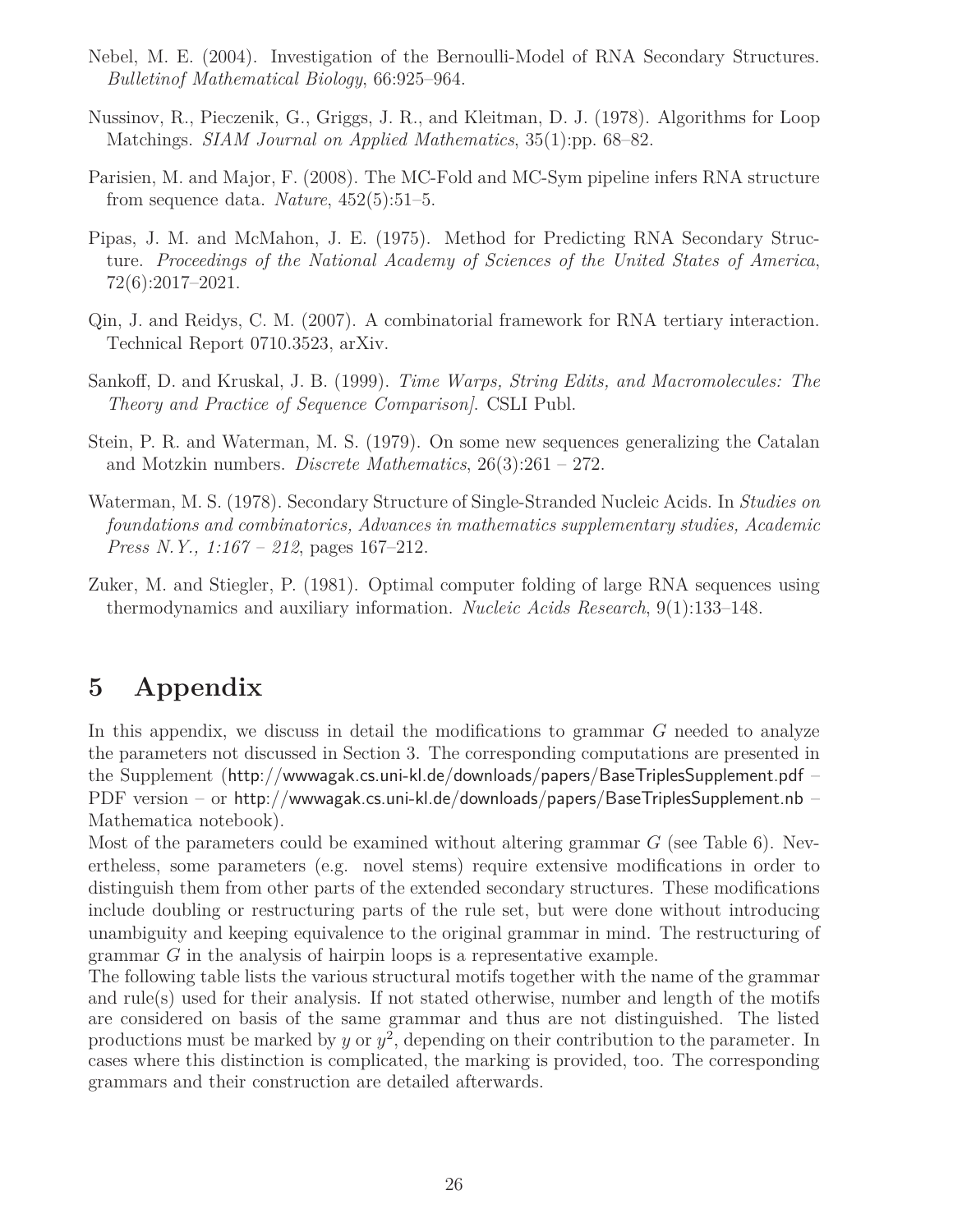| Parameter                     | <b>CFG</b>   | rule(s) used to access parameter (marking by $y$ )                                                                           |
|-------------------------------|--------------|------------------------------------------------------------------------------------------------------------------------------|
| unpaired bases                | G            | $S \rightarrow *$ , $S \rightarrow *S$                                                                                       |
| runs of unpaired bases        | $G_{ru}$     | $D \rightarrow *$                                                                                                            |
| H bonds, total                | G            | any rule producing a bracket symbol excluding $H \rightarrow$                                                                |
|                               |              | $\langle RTWTL\rangle, H \rightarrow (SWS), H \rightarrow \langle RTWS), H \rightarrow$                                      |
|                               |              | $(SWTL)$ , $L \rightarrow (RTWS, L \rightarrow (SWS$ and the anal-                                                           |
|                               |              | ogous $R$ -productions since for all those rules $H$ bonds                                                                   |
|                               |              | for the produced bracket symbols are already counted                                                                         |
|                               |              | elsewhere (e.g. H bonds for $(SWS)$ are counted by W                                                                         |
|                               |              | production)                                                                                                                  |
| H bonds in simple pairs       | $\mathcal G$ | $H\to(S)$                                                                                                                    |
| H bonds in base triples       | $\cal G$     | same as for total number H bonds excluding $H \to (S)$                                                                       |
| paired bases with 1 H bond,   | G            | every rule producing $\epsilon$ and/or $\epsilon$                                                                            |
| total                         |              |                                                                                                                              |
| paired bases with 1 H bond in | G            | $H\to(S)$                                                                                                                    |
| simple pairs                  |              |                                                                                                                              |
| paired bases with 1 H bond    | G            | every rule produce ( and/or ) except $H \to (S)$                                                                             |
| outside simple pairs          |              |                                                                                                                              |
| paired bases with 2 H bond,   | G            | any rule producing $\mathfrak{C}, \mathfrak{D}$ or $\mathfrak{X}$                                                            |
| total                         |              |                                                                                                                              |
| paired bases with 2 H bond,   | G            | any rule producing $\chi$                                                                                                    |
| center position               |              |                                                                                                                              |
| number cycles                 | G            | $H \to \langle SWS \rangle$                                                                                                  |
| length of cycles              | $G_{lc}$     | both $V$ productions                                                                                                         |
| bridges                       | $\mathcal G$ | $W \rightarrow \mathbf{X}$ for number, both W rules for length (in H                                                         |
|                               |              | bonds)                                                                                                                       |
| bond chains                   | $\cal G$     | any $H$ production                                                                                                           |
| segments                      | G            | any $S$ production                                                                                                           |
| classic hairpin loop          | $G_{ch}$     | $P \rightarrow *$ for number, both P rules for length                                                                        |
| novel hairpin loops           | $G_{nh}$     | $P \rightarrow *$ for number, both P rules for length                                                                        |
| classic stems                 | $G_s$        | $H \to (H_3)$ for number, $H \to (H_3)$ , $H_3 \to (H_3)$ for                                                                |
|                               |              | size                                                                                                                         |
| novel stems                   | $G_s$        | $H \rightarrow H_2$ , $H \rightarrow (H_4)$ , $L_1 \rightarrow (V, L_1 \rightarrow (R_2, L_1 \rightarrow$                    |
|                               |              | $(R_1S, R_1 \rightarrow V), R_1 \rightarrow L_2\mathcal{Y}, R_1 \rightarrow SL_1\mathcal{Y}, W \rightarrow$                  |
|                               |              | $\chi VW, W \to \chi$ for number, all H productions but<br>$H \to (H_3), H_3 \to H_1$ , all $H_4$ productions, $V \to (V)$ , |
|                               |              |                                                                                                                              |
|                               |              | $V \to H_1, V \to H_2$ , all $L_1, L_2, R_1$ and $R_2$ productions,                                                          |
|                               |              | all $W$ productions and (only when counting multiple                                                                         |
|                               |              | affiliations) $H_2 \to \mathcal{C}VW\mathcal{V}$ for length                                                                  |
| bulges                        |              | any rule having $D_2$ in its conclusion for number, both                                                                     |
|                               |              | $D_2$ productions for length $V\,\rightarrow\,D_2HD_2$ for number, both $D_2$ productions for                                |
| interior loops                |              |                                                                                                                              |
|                               |              | length                                                                                                                       |

### **Runs of unpaired nucleotides**

Starting with *G* we cannot decide whether the application of  $S \to \ast S$  or  $S \to \ast S$  can uniquely be identified with a run of unpaired bases. The first rule could be used to identify runs longer than 1 symbol since then it must be applied to terminate a growing sequence of **\***. However, if the run consists only of a single symbol then the applications of the second rule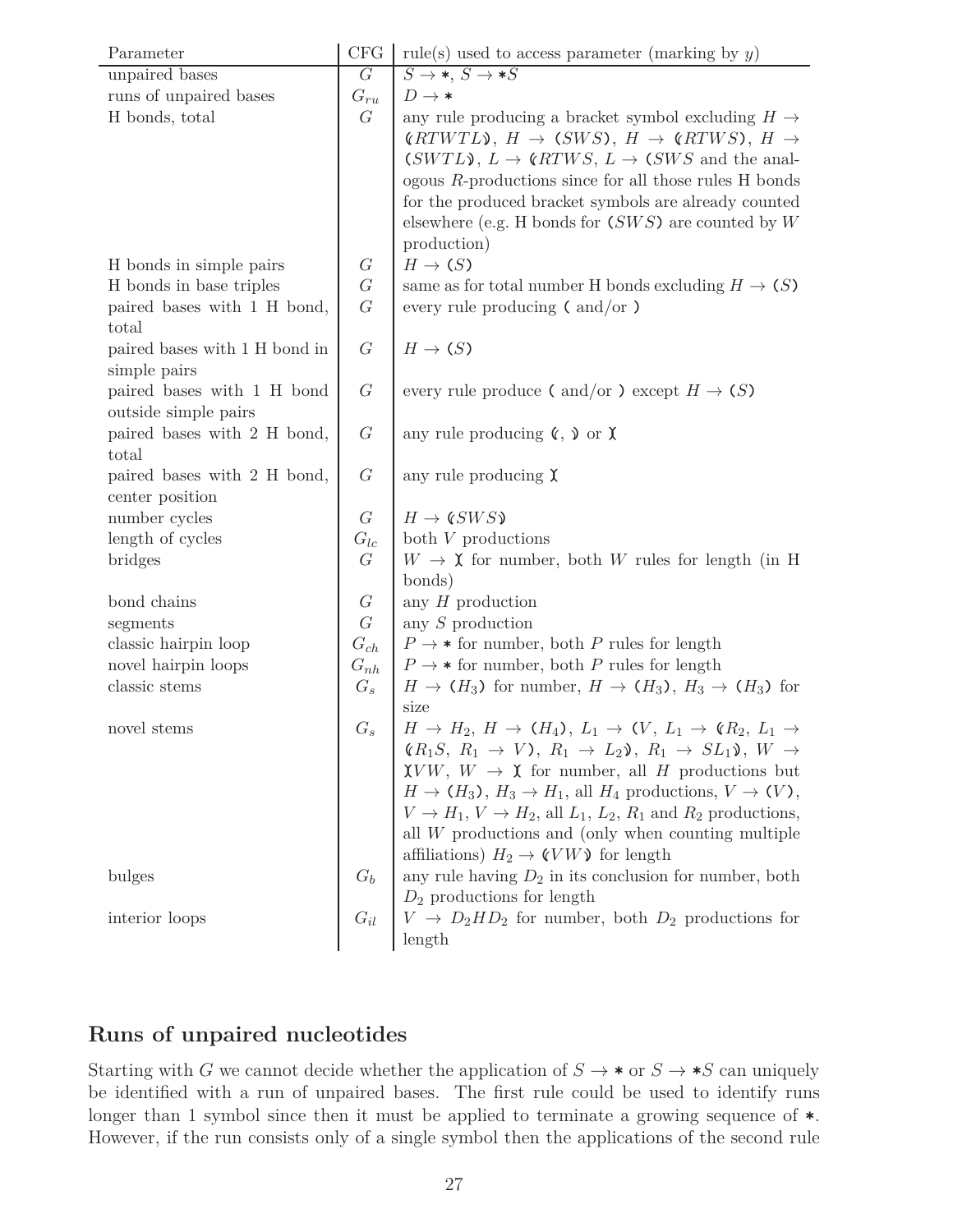| (RTWTL)   (RTL)<br>Н<br>$\rightarrow$<br>$ $ (SWS) $ $ (S) $ $ (SWS)<br>  (RTWS)   (SWTL)<br>$ \left(RT\right) $ (TL)<br>(RTWS   (SWS   (S   6RT<br>L<br>$\rightarrow$<br>$\rightarrow$ SWTL $\rightarrow$   SWS $\rightarrow$   SV $\rightarrow$<br>$\boldsymbol{R}$<br>$\cdot \cdot \cdot D$<br>D<br>$\rightarrow$<br>$\epsilon \mid S$<br>T<br>$\rightarrow$ | S | $\rightarrow$ | D DH DHS H HS |
|-----------------------------------------------------------------------------------------------------------------------------------------------------------------------------------------------------------------------------------------------------------------------------------------------------------------------------------------------------------------|---|---------------|---------------|
|                                                                                                                                                                                                                                                                                                                                                                 |   |               |               |
|                                                                                                                                                                                                                                                                                                                                                                 |   |               |               |
|                                                                                                                                                                                                                                                                                                                                                                 |   |               |               |
|                                                                                                                                                                                                                                                                                                                                                                 |   |               |               |
|                                                                                                                                                                                                                                                                                                                                                                 |   |               |               |
|                                                                                                                                                                                                                                                                                                                                                                 |   |               |               |
|                                                                                                                                                                                                                                                                                                                                                                 |   |               |               |
|                                                                                                                                                                                                                                                                                                                                                                 |   |               |               |
| $\chi$ SW   $\chi$<br>W<br>$\rightarrow$                                                                                                                                                                                                                                                                                                                        |   |               |               |

**Table 10:** Grammar  $G_{ru}$  used for counting the number of runs of unpaired bases.

need to be counted for the produced *S* might be replace by *H* in the next step, implying the run to be terminated. Unfortunately, counting both would yield the length and not the number of runs. Therefore we introduce a new nonterminal D to stand for a non-empty run for unpaired nucleotides  $*$  to be generated. Thus we have productions  $D \to * | *D$ . Furthermore, the set of rules for *S* is replace by  $S \to D$  (the structure generated is entirely unpaired),  $S \to DH$  (the structure starts with a run of  $*$  which is followed by an outermost pair of brackets its closing bracket being the last symbol of the structure),  $S \rightarrow DHS$  (the structure starts with a run of **\*** which is followed by an outermost pair of brackets and at least one more symbol),  $S \to H$  (the structure consists of an outermost pair of brackets which constitute the first and last symbol of the generated encoding) and  $S \to HS$  (the structure starts with an outermost pair of brackets followed by at least one more symbol). By "the structure" in before discussion we mean the encoding generated from intermediate *S* which is not necessarily the entire encoding of an extended secondary structure but might be a substring of one. It is obvious that the different cases for the productions introduced for *S* are disjoint and complete, thus the language generated is not changed and the grammar remains unambiguous. Table 10 shows the resulting complete grammar.

#### **Length of cycles**

It is easy to analyze the number and length of bridges, since the application of rule  $W \to \mathbf{X}$ is in one-to-one correspondence with the generation of a run of corresponding  $\chi$  while such a run always belongs to exactly one bridge. Furthermore, each application of  $W \to \chi SW$ contributes to a bridge's length. The same holds for the number of cylces where production  $H \to \zeta$  *SWS* is the only one to initiate one. However, the length of cycles cannot be analyzed without modifying grammar *G* since we cannot distinguish whether the application of rule  $W \to \chi SW$  increases an arbitrary bridge or a bridge being a cycle. For this reason, we introduce nonterminal  $V$ , assumed to be a copy of  $W$  (thus having the productions  $V \to \chi SV \mid \chi$ ) and replace *W* in the right-hand side of  $H \to \chi SWS$  by *V*. Obviously the language generated has not been changed and no ambiguities have been introduced; the *V* productions can be used to count the length of cycles. The resulting grammar  $G_{lc}$  is shown in Table 11.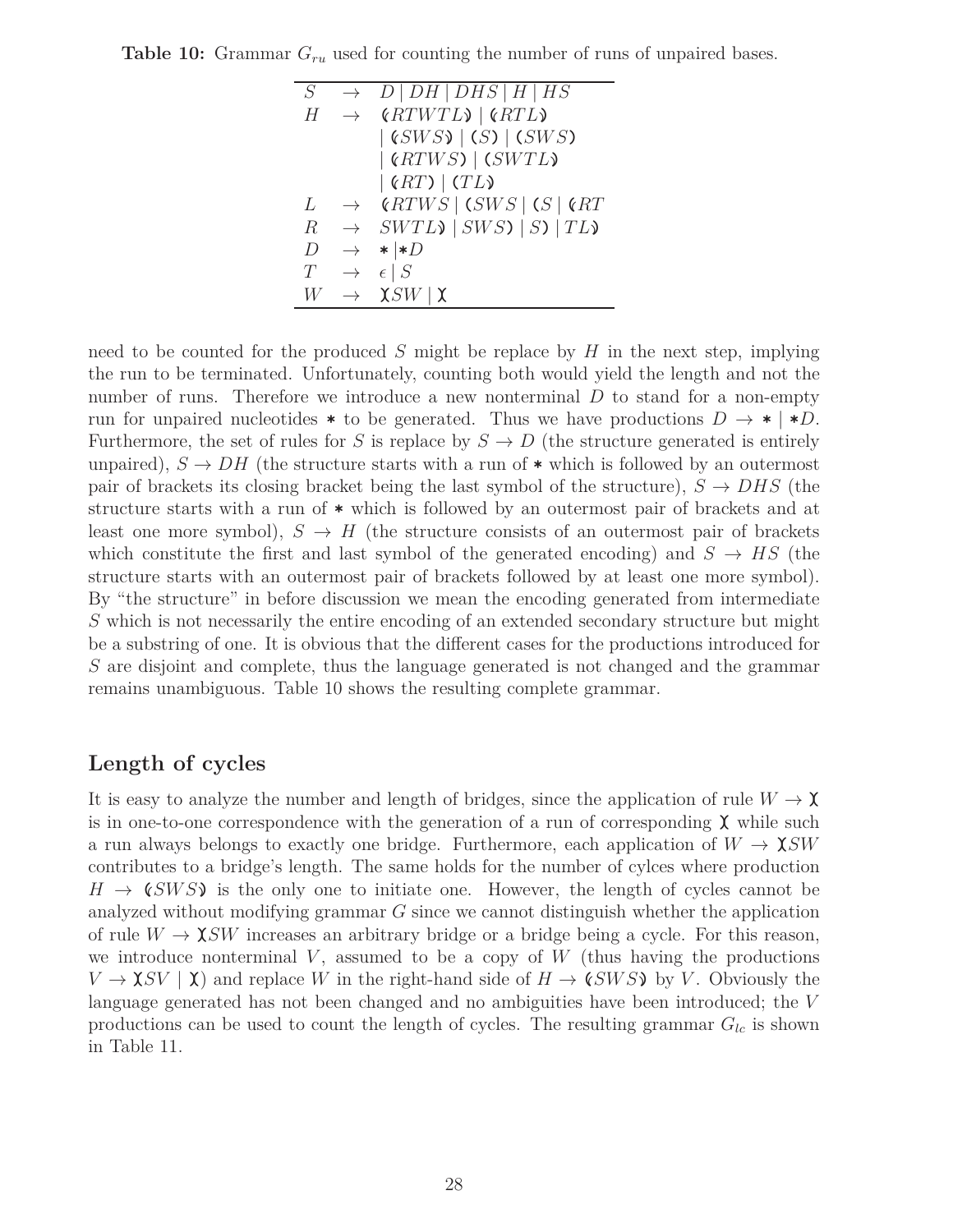**Table 11:** Grammar  $G_{lc}$  used for counting the total length of cycles.

| $\varsigma$ | $\rightarrow$ | $\bullet \bullet S$   H   HS                                       |
|-------------|---------------|--------------------------------------------------------------------|
| H           | $\rightarrow$ | (RTWTL)   (RTL)                                                    |
|             |               | $\vert$ ( <i>SVS</i> ) $\vert$ ( <i>S</i> ) $\vert$ ( <i>SWS</i> ) |
|             |               | (RTWS)   (SWTL)                                                    |
|             |               | $ \left(RT\right) \left(TL\right)$                                 |
| L           | $\rightarrow$ | $\mathcal{C}RTWS \mid (SWS \mid (S \mid \mathcal{C}RT))$           |
| $\mathbb R$ | $\rightarrow$ | $SWTL$ $\mid SWS \mid S \mid TL$                                   |
| T           | $\rightarrow$ | $\epsilon \mid S$                                                  |
| V           | $\rightarrow$ | $\chi$ SV   $\chi$                                                 |
|             |               | $\chi$ SW   $\chi$                                                 |

**Table 12:** Grammar *G<sup>s</sup>* used for counting the number and total length of classic, novel and all stems.

|                |               | $S \rightarrow * *S H HS$                                                                                           |
|----------------|---------------|---------------------------------------------------------------------------------------------------------------------|
| Н              | $\rightarrow$ | $H_1   H_2   (H_3)   (H_4)$                                                                                         |
| $H_1$          |               | $\rightarrow$ (VWV)   (VWSL <sub>1</sub> )   (VWL <sub>2</sub> )   (R <sub>1</sub> SWV)   (R <sub>2</sub> WV)       |
|                |               | $(R_1SWSL_1)$ $(R_2WL_2)$ $(R_2WSL_1)$ $(R_1SWL_2)$                                                                 |
|                |               | $H_2 \rightarrow (SL_1) \mid (L_2) \mid (R_1S) \mid (R_2) \mid (VWV) \mid (R_1SL_1) \mid (R_1L_1)$                  |
|                |               | $H_3 \rightarrow (H_3)   H_1   DHS   HS   DH   D$                                                                   |
|                |               | $H_4 \rightarrow (H_4)$   $H_2$                                                                                     |
| V              |               | $\rightarrow$ (V)   $H_1$   $H_2$   DHS   HS   DH   D                                                               |
|                |               | $L_1 \rightarrow (V \mid \mathcal{R}_2 \mid \mathcal{R}_1 S \mid \mathcal{R}_1 SWV \mid \mathcal{R}_2 WW \mid (VWV$ |
|                |               | $L_2 \rightarrow (V \mid \mathcal{R}_2 \mid \mathcal{R}_1 S \mid \mathcal{R}_1 SWV \mid \mathcal{R}_2 WV \mid (VWV$ |
| $R_1$          |               | $\rightarrow$ V) $\mid$ $L_2$ $\mid$ $SL_1$ $\mid$ $VWSL_1$ $\mid$ $VWL_2$ $\mid$ $VWV$                             |
| R <sub>2</sub> |               | $\rightarrow$ V) $ L_2$ $\rangle$ $ SL_1$ $\rangle$ $ VWSL_1$ $\rangle$ $ VWL_2$ $\rangle$ $ VWV$                   |
| D              |               | $\rightarrow * *D$                                                                                                  |
| W              |               | $\rightarrow \chi V W \,   \, \chi$                                                                                 |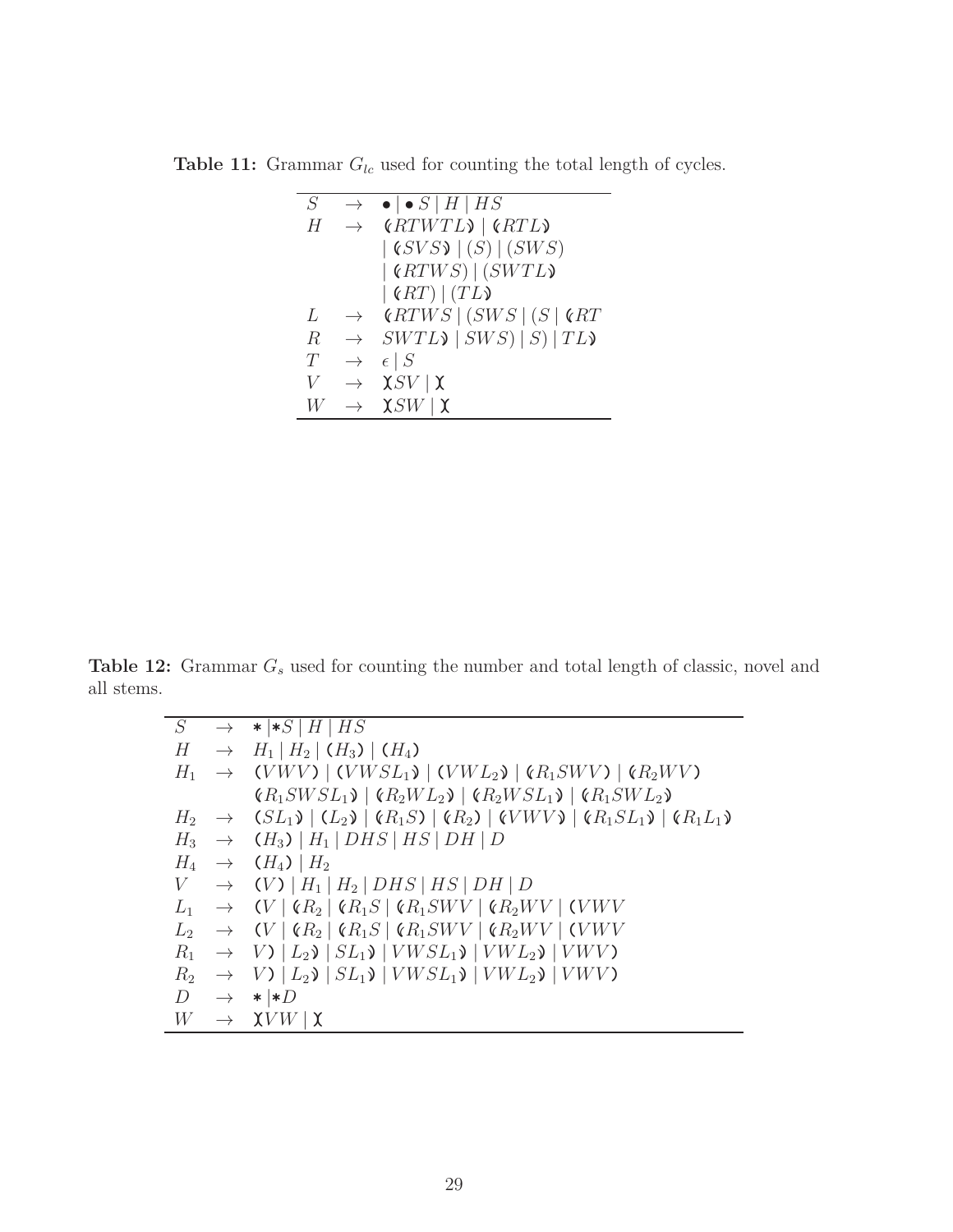#### **Stems**

To count the number and length of stems, we modify *G* to make the production of unpaired nucleotides explicit by introducing intermediate *D* with rule  $D \rightarrow * \uparrow *D$  (see discussion of  $G_{ru}$ ). However, instead of modifying the rules for *S* to incorporate *D* (as done for  $G_{ru}$ ) we introduce another nonterminal *V* with  $V \to D \mid DH \mid DHS \mid H \mid HS$ . Note that according to above discussion, *V* and *S* are equivalent and thus can be interchanged arbitrarily without altering the generated language or introducing ambiguities. However, having a second means to generate a complete extended secondary structure will help with marking stems (at some places we will use *S*, at other *V* depending on whether we need a production to contribute to our marking or not). Now we take a look at all the conclusions of *H* in *G*. We aim at distinguishing 4 cases: First, productions that whenever applied introduce new novel stems (by initiating a new bond chain that cannot extend an existing stem due to ramifications). Second, productions that give only rise to a new novel stem if the pair of brackets generated is not directly nested in the last base pair of another stem, third, purely classic stems and forth those stems of classic base pairs which change into a novel stem by the production of a base triple. The following table shows all the right-hand sides of *H*-productions and the resulting variants that follow from

- translating each occurrence of *T* into two alternatives, one where  $T \to \varepsilon$  is used, i.e., *T* is erased and one for  $T \rightarrow S$ , and
- replacing *S* by *V* if appropriate.

|                 |  |  |  | Furthermore, we specify, in which cases that productions imply a contribution to the number |  |
|-----------------|--|--|--|---------------------------------------------------------------------------------------------|--|
| of novel stems. |  |  |  |                                                                                             |  |

|         | Conclusion from $G$ Derived variants for $G_s$ | Contribution to novel stem(s)     |
|---------|------------------------------------------------|-----------------------------------|
| (RTWTL) | $(RSWSL)$ , $(RWL)$ , $(RWSL)$ , $(RSWL)$      | always                            |
| (RTL)   | $(RL)$ , $(RSL)$                               | only if not directly nested       |
| (SWS)   | (VWV)                                          | only if not directly nested       |
| (S)     | (V)                                            | eventually if base triple follows |
| (SWS)   | (VWV)                                          | always                            |
| (RTWS)  | $(RWV)$ , $(RSWV)$                             | always                            |
| (SWTL)  | $(VWL)$ , $(VWSL)$                             | always                            |
| (RT)    | (R), (RS)                                      | only if not directly nested       |
| (TL)    | $(SL)$ , $(L)$                                 | only if not directly nested       |
|         |                                                |                                   |

The same way, we modify the *L*, *R* and *W* productions, incorporating the rule used for *T* into their right-hand sides. Now we separate *H* into three nonterminals  $H_1$  (always),  $H_2$  (if not directly nested) and  $H_3$  (eventually) together with the productions  $H \to H_1 \mid H_2 \mid H_3$ in order to distinguish the three cases in above table for a former *H*-production to contribute a novel stem. This introduces only a single production for  $H_3$ , namely  $H_3 \rightarrow$ (*V*). We thus can replace  $H_3$  by (*V*) and change the set of productions for *V* into  $V \rightarrow (V) | D | DH | DHS | H_1 | H_2 | HS$ , substituting *H* in  $V \rightarrow H$  by the three possible conclusions for *H*. Now we are almost done. When aiming for a marking of the production rules that give rise to a new novel stem while setting up generating functions, we observe that we must distinguish two "kinds" of usages of nonterminal *V* , one where we have to mark the use of production  $V \to H_2$  and one where we have not. Therefore we reuse  $H_3$ , copying the set of productions for *V* and replacing  $H \to H_3$  by  $H \to (H_3)$  which obviously is without effect to language and ambiguity. Furthermore, we observe that an *L*- resp. *R*-production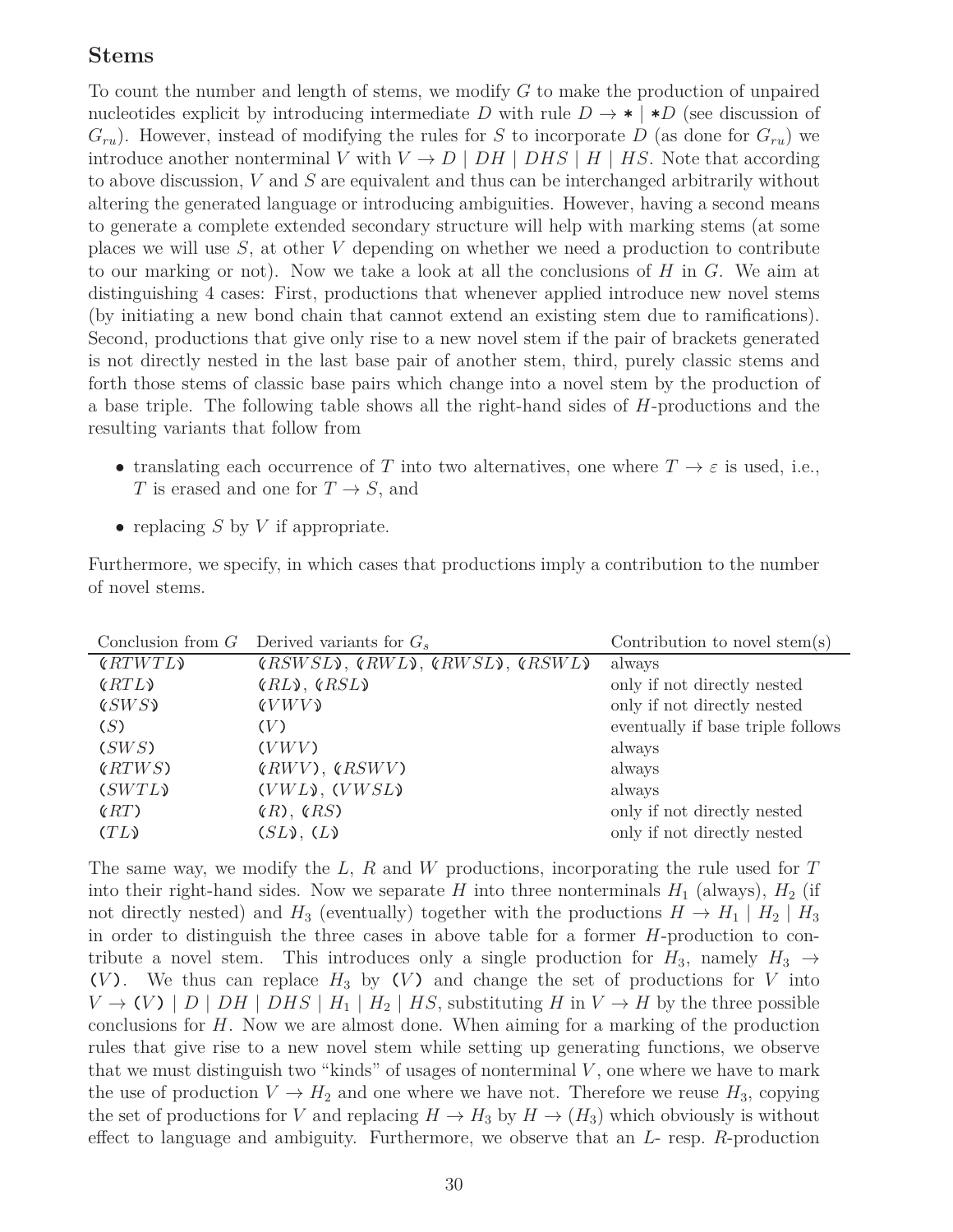might initiate a new novel stem (this is the case if neighbored by *S* resp. *V* in the sentential form, i.e., in the right-hand side of the  $H_i$ -rule producing  $L$  resp.  $R$ ) or just might extended an existing stem. Thus we have to double both intermediates. Introducing symbols *L*1*, L*2*, R*<sup>1</sup> and *R*<sup>2</sup> assumed to be distinguished copies of *L* and *R* (i.e. assumed to have the same set of production) allows to take care of before observation while counting. To this end, we replace *L* (resp. *R*) in the right-hand sides of  $H_i$ -productions by  $L_1$  (resp.  $R_1$ ) if neighbored by *S* and by  $L_2$  (resp.  $R_2$ ) otherwise. The same is done for the conclusions of  $L_i$  resp.  $R_i$  rules themselves. This way, marking any application of an  $L_1$  or  $R_1$  rule by  $y$  (or by  $y^2$ ) counts the corresponding newly initiated novel stems. Last but not least we need to distinguish between two kind of substrings emerging from  $(H_3)$ : those which show up in a novel stem and those which are part of a classic stem (according to before discussion, both is possible for strings derived from  $H_3$ ). Accordingly, we introduce another intermediate  $H_4$  which takes care of such base pairs within novel stems and use  $H_3$  only in connection with classic stems (note that the intermediates  $H_i$  now correspond to the 4 cases for  $H$  rules distinguished above). Thus production  $H \to (H_3)$  becomes  $H \to (H_3)$  |  $(H_4)$  and the rule set for  $H_3$  is divided into  $H_3 \to (H_3)$  |  $H_1$  |  $DHS$  |  $HS$  |  $DH$  |  $D$  (a classic stem initiated by  $H \to (H_3)$  is either extended, or terminated by a ramification or a bulge, or terminated by a hairpin loop) and  $H_4 \rightarrow (H_4)$  |  $H_2$  (a stem initiated by  $H \rightarrow (H_4)$ ) is extended but eventually becomes a novel stem by switching to nonterminal  $H_2$  which produce at least one base triple belonging to the stem considered). At the end of the process we arrive at the grammar *G<sup>s</sup>* shown in Table 12 which by construction generates the same language as *G*. By comparing the corresponding enumerator generating functions it is an easy exercise to conclude that no ambiguities have been introduced. Here it is possible to consider all stems just by adding up what is observed for classic and novel stems. However, for the number of bases in stems, in order to obtain feasible results for mean and proportion as well as for the expected length we counted the contribution of bases in two different ways. As we have observed above, a base triple can participate in two stems. However, counting its contribution only once (which e.g. is needed for the proportion of *Bases in novel stems of all bases*) is simple since the number of bases in all stems corresponds exactly to the sum of the number of pair bases and the number of base triples. Counting a symbol  $\{(\zeta, \zeta), \zeta\}$  once or twice depending on the number of stems it participates becomes possible by marking the corresponding productions in  $G_s$  by *y* or  $y^2$ respectively.

### **Bulges and interior loops**

The process to derive a grammar for counting number and length of bulges is similar to what we did for stems. Starting from *G*, we first make the derivation of unpaired nucleotides explicit by introducing intermediate *D* and the productions  $D \rightarrow * \uparrow *D$ . Then we introduce nonterminal *V* with  $V \to D \mid DH \mid DHS \mid H \mid HS$  noting that this way *V* becomes equivalent to *S*. Thus we can replace *S* by *V* whenever needed. We replace  $H \to \langle RTL \rangle$  by  $H \to \ell R L$  **(** $RSL$ ) observing that for the latter production  $S$  – even if generating a run of **\*** – will not give rise to a bulge. All other occurrences of *S* in the right-hand sides of *H*, *L*, *R*, *T* and *W* productions are replaced by *V* . Now we have three different origins of a bulge: A symbol *T* in the right-hand side of a *H*, *L* or *R* rule produces a run of symbols **\*** (if this is the case we always have a bulge which can easily be checked by inspecting the corresponding rules), or a symbol *V* in the right-hand side of a *H*, *L*, *R* or *W* rule producing a nested stem together with a run of symbols **\*** to its left or right. To identify the two last cases, we introduce a copy of symbol *V*, using names  $V_1$  and  $V_2$  to denote the two different replica;  $V_1$ and  $V_2$  have – so far – the same rules (those of former *V*). We replace *V* for  $T \to V$  by  $V_1$ ,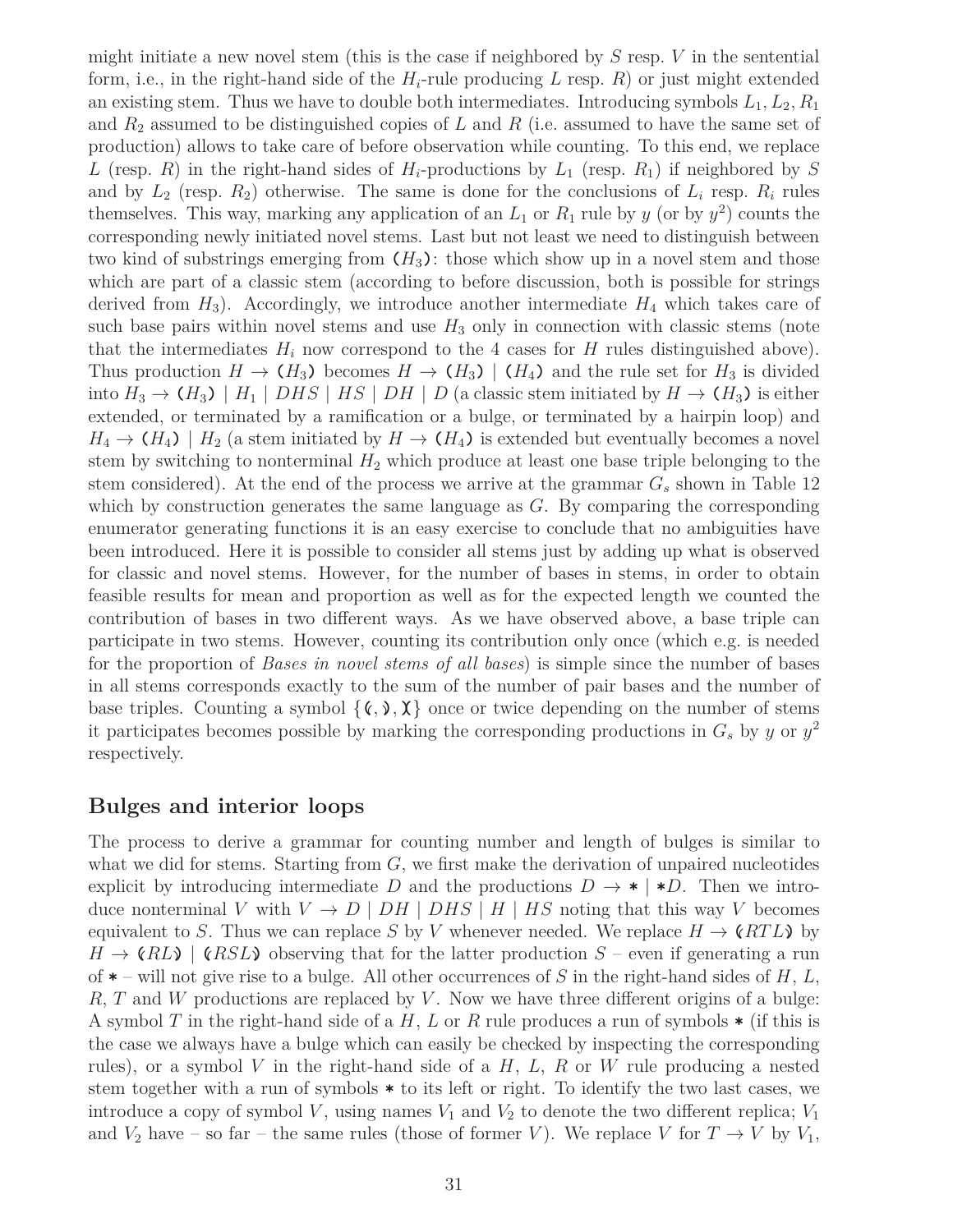**Table 13:** Grammar *G<sup>b</sup>* used for counting the number and total length of bulges.

| $S_{-}$          | $\rightarrow$ *  *S   H   HS                                                               |
|------------------|--------------------------------------------------------------------------------------------|
|                  | $H \rightarrow (RTWTL)   (RL)   (RSL)   (V_2WV_2)   (V_2)   (V_2WV_2)$                     |
|                  | $ \left(RTWV_2\right) \left(V_2WTL\right) \left(RT\right) \left(TL\right)$                 |
| L                | $\rightarrow$ (RTWV <sub>2</sub>   (V <sub>2</sub> WV <sub>2</sub>   (V <sub>2</sub>   (RT |
| $\boldsymbol{R}$ | $\rightarrow V_2WTL$ ) $ V_2WV_2 V_2 TL$                                                   |
| T                | $\rightarrow$ $\epsilon$   $V_1$                                                           |
| W                | $\rightarrow \chi V_2 W \, \,\chi$                                                         |
|                  | $V_1 \rightarrow D_2   D_1H   D_1HS   H   HS$                                              |
|                  | $V_2 \rightarrow D_1   D_2H   D_1HS   H   HH   HD_2   HHS   HD_1H   HD_1HS$                |
| $D_1$            | $\rightarrow$ *  * $D_1$                                                                   |
|                  | $D_2 \rightarrow * \mid *D_2$                                                              |

**Table 14:** Grammar *Gil* used for counting the number and total length of interior loops.

| S     | $\rightarrow$ | $\star$   $\star$ S   H   HS                                                                         |
|-------|---------------|------------------------------------------------------------------------------------------------------|
| H     |               | $\rightarrow$ (RTWTL) $ $ (RTL) $ $ (VWV) $ $ (V) $ $ (VWV)                                          |
|       |               | (RTWV)   (VWTL)   (RT)   (TL)                                                                        |
| L     |               | $\rightarrow$ (RTWV   (VWV   (V   (RT                                                                |
|       |               | $R \rightarrow VWTL$ ) $  VWV$ ) $  V$ ) $  TL$                                                      |
| T     |               | $\rightarrow$ $\epsilon$ $S$                                                                         |
| W     |               | $\rightarrow \chi V W \, \,\chi$                                                                     |
|       |               | $V \rightarrow H   HS   D_1   D_1 H   D_2 H D_2   D_1 H H   D_1 H H S   D_1 H D_1 H   D_1 H D_1 H S$ |
| $D_1$ |               | $\rightarrow$ * $\ast D_1$                                                                           |
|       |               | $D_2 \rightarrow * \mid *D_2$                                                                        |

counting a bulge whenever  $V_1$  generates a run of symbols  $*$  only. At all other places V is replaced by *V*2. However, we still cannot uniquely identify the generation of a bulge according to the two other possibilities, since  $V_2 \to HS$  might either contribute a bulge  $(S \Rightarrow^* \ast^+)$  or not (*S* produces something different from **\*** <sup>+</sup>). Therefore we expand the productions of *S* in  $V_2 \rightarrow HS$  one step further. To this end we replace *S* within the conclusion by  $V_1$  and then  $V_1$ by the conclusions of all  $V_1$  productions, getting  $V_2 \rightarrow HH \mid HD_2 \mid HHS \mid HDH \mid HDHS$ together with the other  $V_2$  productions which have not been changed. Finally, we introduce a copy of  $D$  – using intermediates  $D_1, D_2$  – using  $D_2$  for  $D$  whenever a bulge is generated, *D*<sub>1</sub> otherwise. In detail, for  $V_1 \rightarrow D$ ,  $V_2 \rightarrow DH$  and  $V_2 \rightarrow HD$  we replace *D* by *D*<sub>2</sub> (those are the three cases giving rise to a new bulge distinguished above), all the other occurrences are replaced by  $D_1$ . This way we arrive at grammar  $G_b$  shown in Table 13. By before discussion it should be obvious that the language generated has not been altered. To see that no ambiguities have been introduced we compare *G*'s and *Gb*'s counting generating functions.

Grammar *Gil* used to consider interior loops is constructed in an analogous way. The production of symbols  $*$  is made explicit introducing *D* and *V* together with  $D \rightarrow * | *D$  and  $V \rightarrow D \mid DH \mid DHS \mid H \mid HS$  noting again that this way *V* becomes equivalent to *S*. Afterwards, *S* is replaced by *V* in the right-hand sides of any *H*, *L*, *R* and *W* production. To uniquely identify interior loops,  $V \to DHS$  must be extended one step further by replacing *S* by any possible *V* conclusion. This way we arrive at  $V \rightarrow H$  | *HS* | *D* | *DH* | *DHD* | *DHH* | *DHHS* | *DHDH* | *DHDHS*. Now an interior loop is generated if and only if  $V \rightarrow DHD$  is applied. To be able to count the length of the loop generated we introduce a